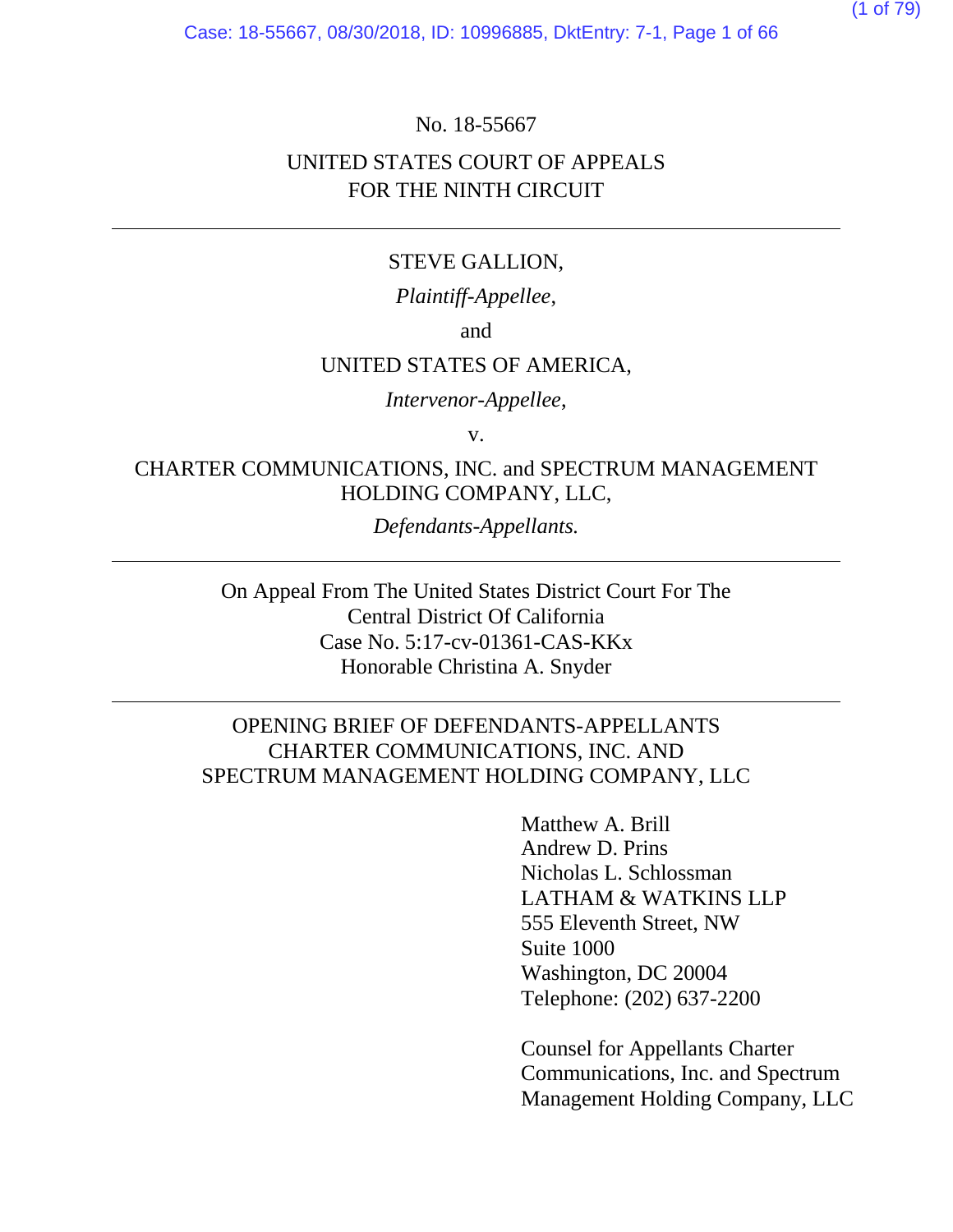#### **CORPORATE DISCLOSURE STATEMENT**

Pursuant to Federal Rule of Appellate Procedure 26.1, Defendants-Appellants Charter Communications, Inc. and Spectrum Management Holding Company, LLC make the following disclosures.

Spectrum Management Holding Company, LLC is a limited liability company wholly owned by Charter Communications Holdings, LLC. Charter Communications Holdings, LLC is a limited liability company owned by CCH II, LLC and Advance/Newhouse Partnership. CCH II, LLC is a limited liability company owned by Charter Communications, Inc., Coaxial Communications of Central Ohio LLC, Insight Communications Company LLC, NaviSite Newco LLC, and TWC Sports Newco LLC. Coaxial Communications of Central Ohio LLC, Insight Communications Company LLC, NaviSite Newco LLC, and TWC Sports Newco LLC are all directly or indirectly wholly owned subsidiaries of Charter Communications, Inc. Charter Communications, Inc. is a publicly held company. Based on publicly available information, defendants are aware that Liberty Broadband Corporation owns 10% or more of Charter Communications, Inc.'s stock. Liberty Broadband Corporation is also a publicly held company.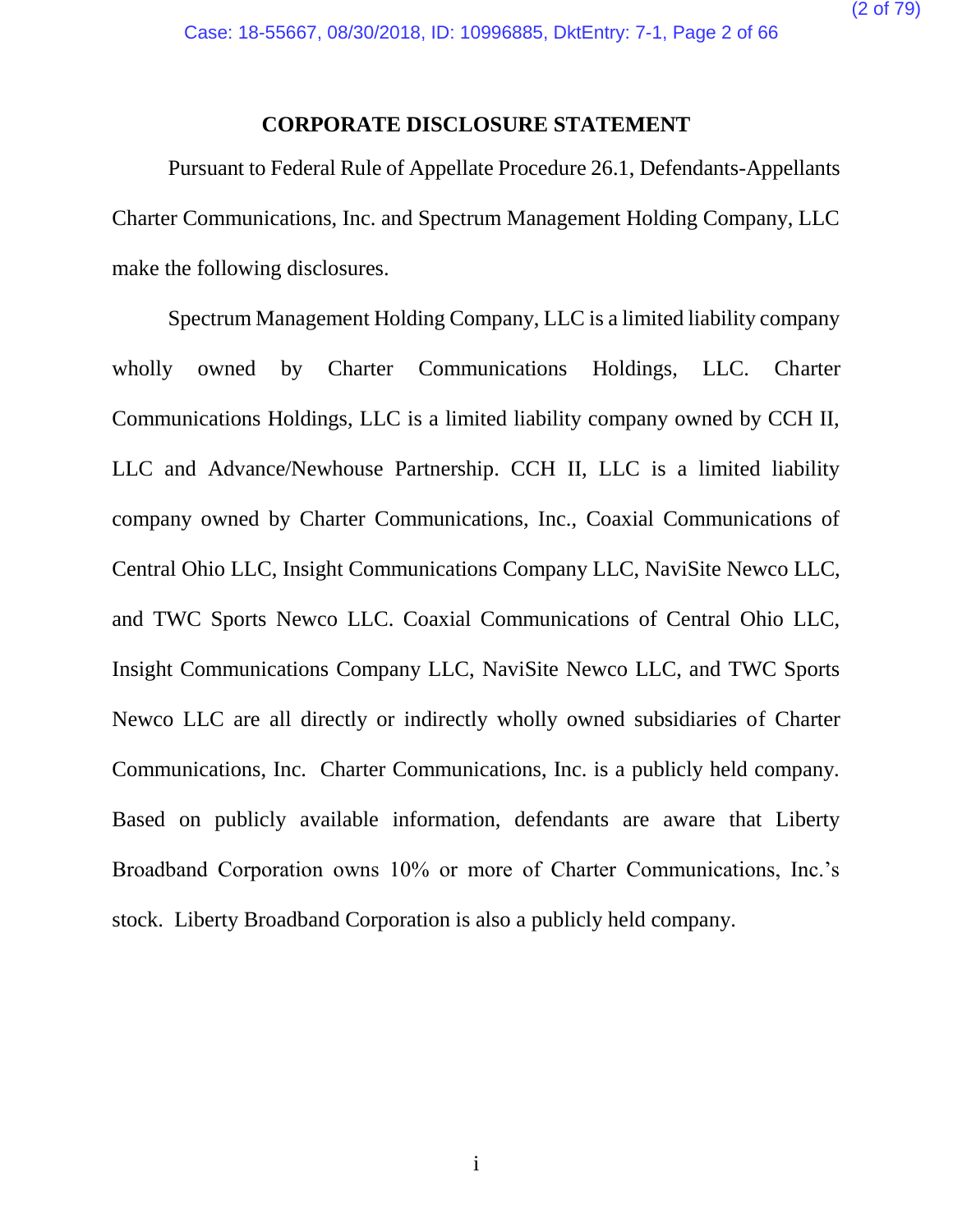# **TABLE OF CONTENTS**

# **Page**

|    | A.              |    | The Original 1991 Statute Targeted a Narrow Problem in a                                                                                                                    |
|----|-----------------|----|-----------------------------------------------------------------------------------------------------------------------------------------------------------------------------|
|    | <b>B.</b>       |    | The Government Later Broadened Liability While Exempting                                                                                                                    |
|    | $\mathcal{C}$ . |    | The D.C. Circuit Vacated the FCC's Overbroad "Interpretation"<br>of the Statute, but the Constitutional Deficiencies Remain 9                                               |
|    | D.              |    | The District Court Held That the Statute Complies with the<br><b>First Amendment Despite Recognizing It Poses Serious</b>                                                   |
|    |                 |    |                                                                                                                                                                             |
|    |                 |    |                                                                                                                                                                             |
|    |                 |    |                                                                                                                                                                             |
| I. |                 |    | UNDER THE FIRST AMENDMENT, STRICT SCRUTINY                                                                                                                                  |
|    | A.              |    | The Call Restrictions Are Both Content- and Speaker-Based15                                                                                                                 |
|    |                 | 1. | As the District Court Correctly Found, Strict Scrutiny<br>Applies Because the Call Restrictions Discriminate in<br>Favor of Private, Commercial Debt Collection Messages 15 |
|    |                 | 2. | <b>Strict Scrutiny Also Applies Because the Call</b><br><b>Restrictions Discriminate in Favor of All Government</b><br>Speakers and Government-"Authorized" Messages17      |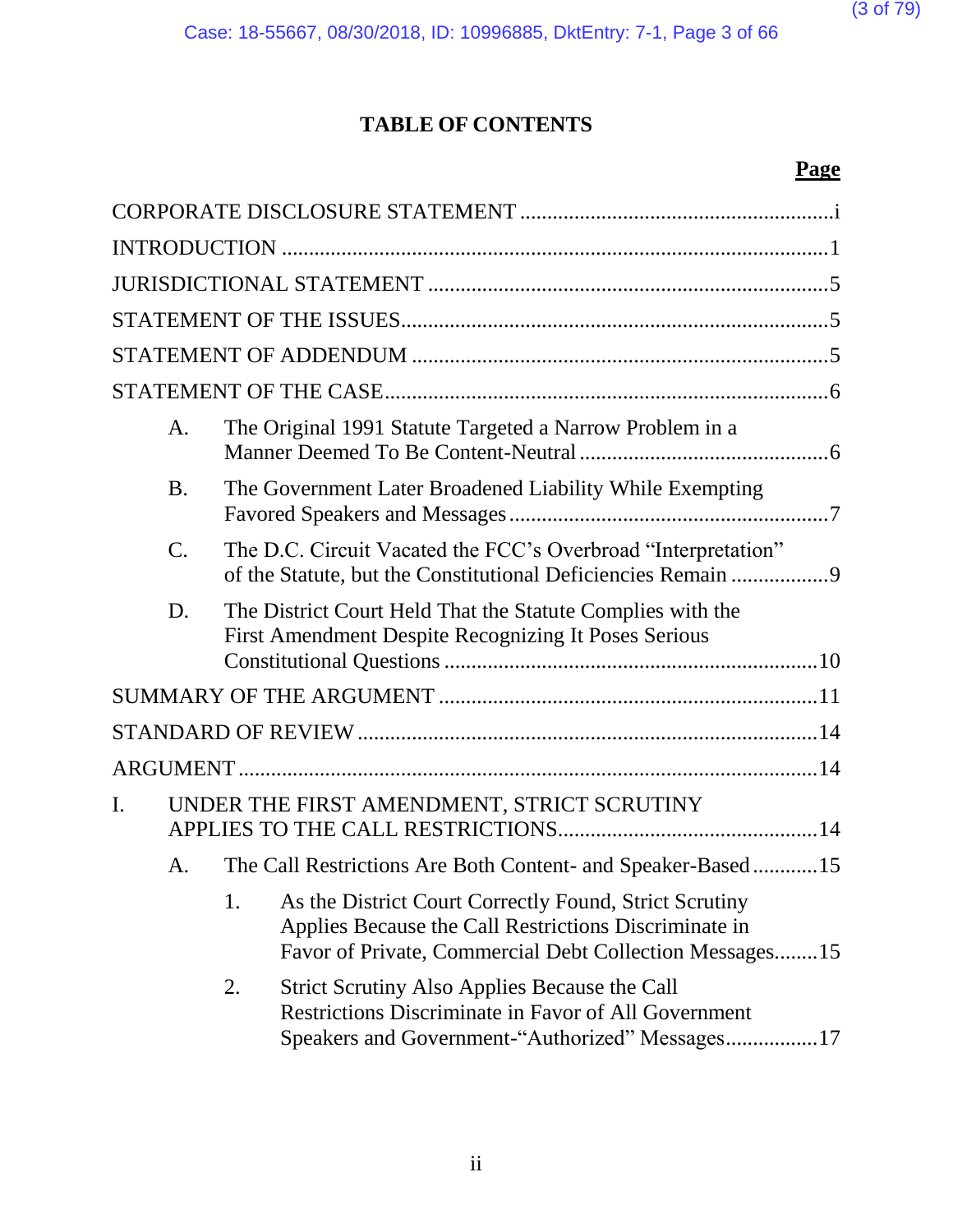|           |           | 3.                                                                                         |     | <b>Strict Scrutiny Also Applies Because the Statute Permits</b><br>the FCC To Create Unlimited Additional Content-Based                 |
|-----------|-----------|--------------------------------------------------------------------------------------------|-----|-----------------------------------------------------------------------------------------------------------------------------------------|
|           | <b>B.</b> |                                                                                            |     | Strict Scrutiny Applies Regardless of Whether Spectrum's                                                                                |
| $\prod$ . |           | THE GOVERNMENT AND PLAINTIFF FAILED TO SHOW<br>THAT THE CALL RESTRICTIONS WITHSTAND STRICT |     |                                                                                                                                         |
|           | A.        |                                                                                            |     | The Call Restrictions Do Not Advance a "Compelling"                                                                                     |
|           | <b>B.</b> |                                                                                            |     | The Government and Plaintiff Failed To Identify Evidence<br>Demonstrating That the Content-Based Call Restrictions Are                  |
|           |           | 1.                                                                                         |     | The Call Restrictions Are Underinclusive for at Least                                                                                   |
|           |           |                                                                                            | i.  | The Call Restrictions Exempt Large Swaths of<br>Intrusive Speech, Fatally Undermining the<br>Government's Purported Privacy Interest 33 |
|           |           |                                                                                            | ii. | The Call Restrictions Impermissibly Privilege<br><b>Commercial Speech over All Other Protected</b>                                      |
|           |           | 2.                                                                                         |     | The Call Restrictions Also Are Fatally Overinclusive 41                                                                                 |
|           |           |                                                                                            | i.  | Under the Government's Own Theory, the Call<br>Restrictions Cover Far More Speech Than Is                                               |
|           |           |                                                                                            | ii. | The Call Restrictions Are Not the Least Restrictive<br>Means of Fulfilling the Government's Interest 43                                 |
|           |           |                                                                                            |     |                                                                                                                                         |
|           |           |                                                                                            |     |                                                                                                                                         |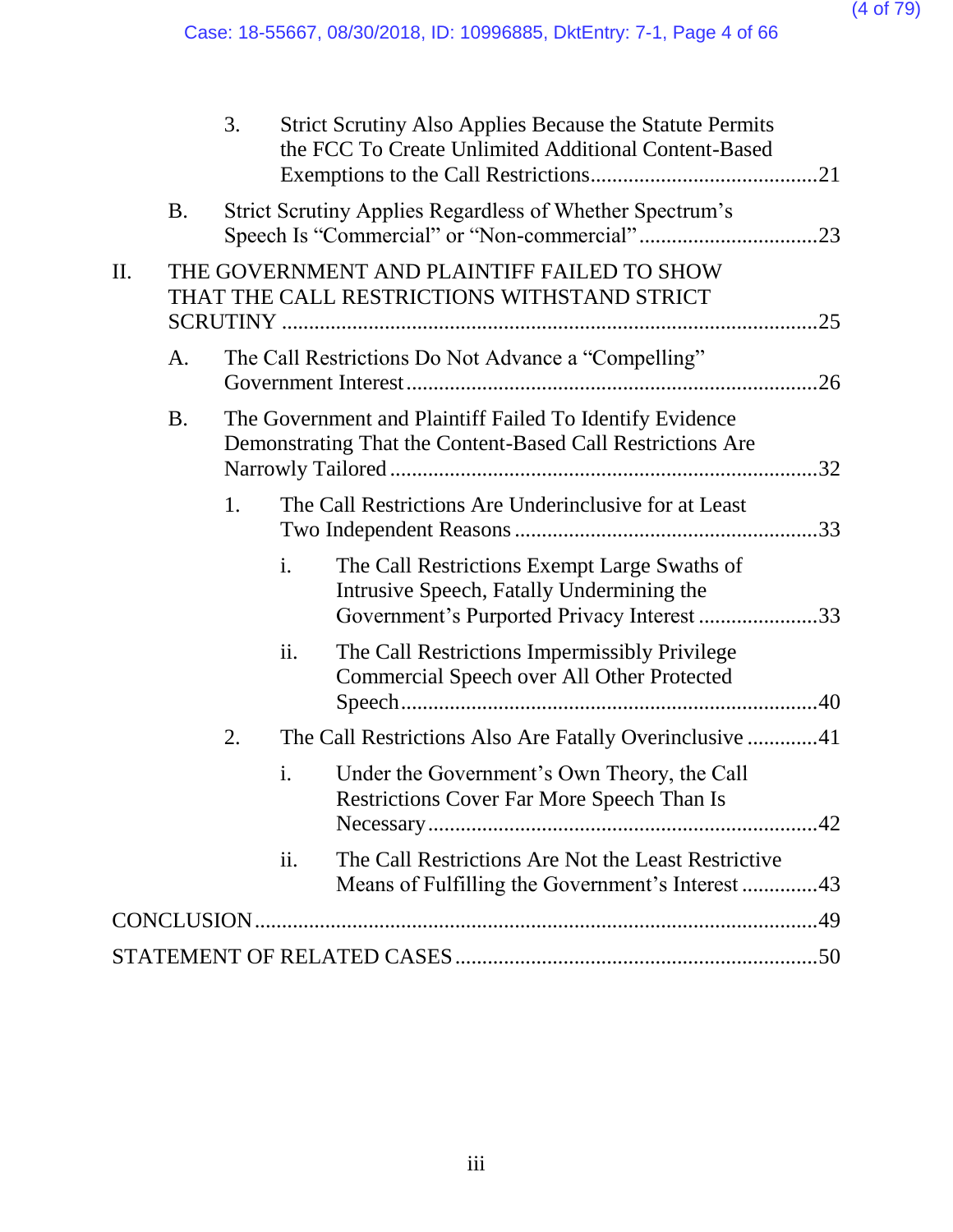Case: 18-55667, 08/30/2018, ID: 10996885, DktEntry: 7-1, Page 5 of 66

## **TABLE OF AUTHORITIES**

**Page(s)**

### **CASES**

| A.N.S.W.E.R. Coal. v. Kempthorne,                                                                                          |  |
|----------------------------------------------------------------------------------------------------------------------------|--|
| ACA Int'l v. FCC,                                                                                                          |  |
| Alden v. Maine,                                                                                                            |  |
| Am. Ass'n of Political Consultants v. Sessions,<br>No. 5:16-CV-252-D, 2018 WL 1474075 (E.D.N.C. Mar. 26, 2018) 16          |  |
| Ariz. Right to Life PAC v. Bayless,                                                                                        |  |
| Ark. Writers' Project, Inc. v. Ragland,                                                                                    |  |
| Bd. of Trs. v. Fox,                                                                                                        |  |
| Beckerman v. City of Tupelo,                                                                                               |  |
| Berger v. City of Seattle,                                                                                                 |  |
| Bonita Media Enters., LLC v. Collier Cty. Code Enf't Bd.,<br>No. 2:07-CV-411-FTM-29DNF, 2008 WL 423449 (M.D. Fla. Feb. 13, |  |
| Brickman v. Facebook, Inc.,                                                                                                |  |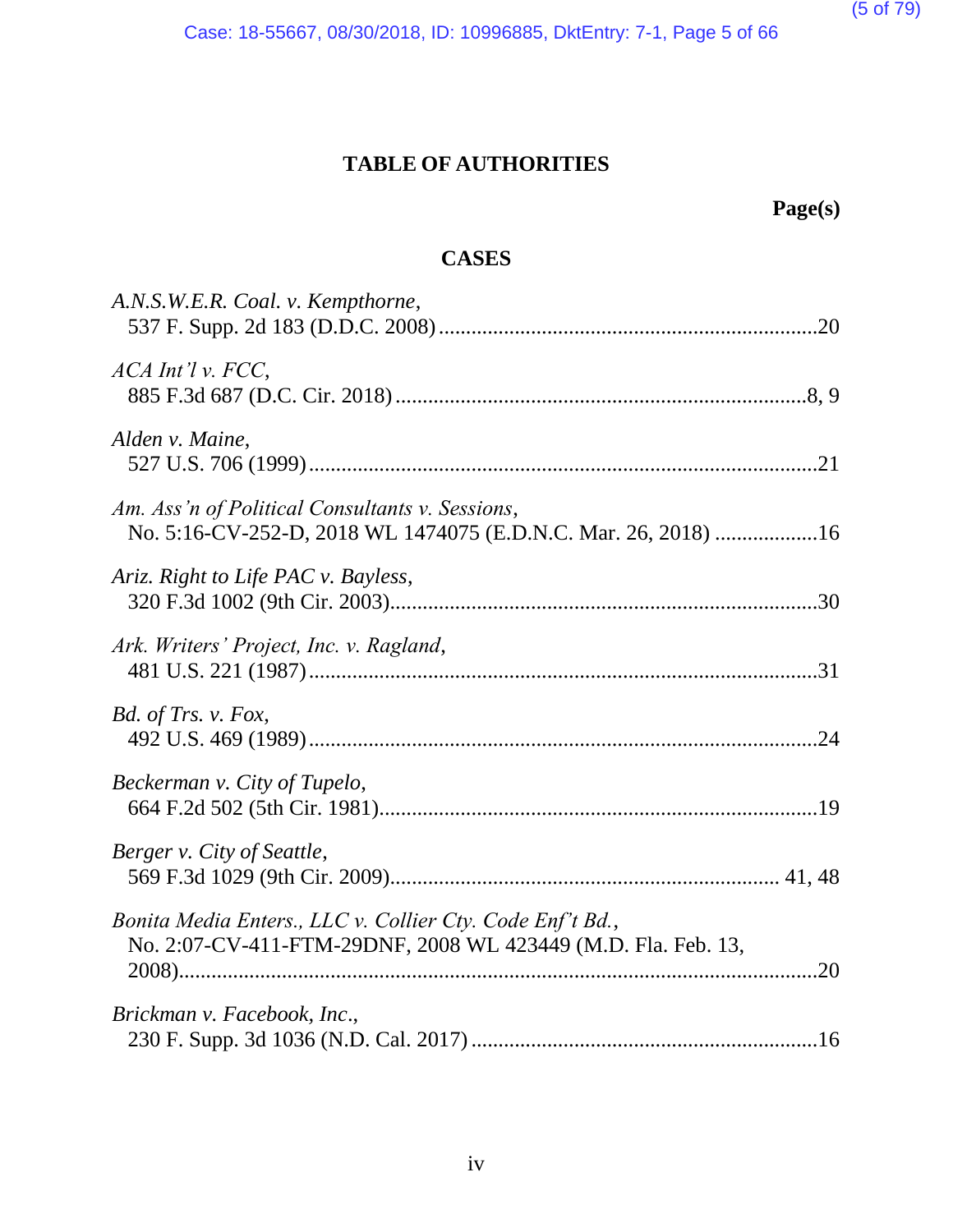| Brown v. Entm't Merchs. Ass'n,                            |
|-----------------------------------------------------------|
| Cahaly v. Larosa,                                         |
| Carey v. Brown,                                           |
| Cent. Hudson Gas & Elec. Corp. v. Pub. Serv. Comm'n,      |
| Church of the Lukumi Babalu Aye, Inc. v. City of Hialeah, |
| Citizens for Free Speech, LLC v. Cty. of Alameda,         |
| City of Boerne v. Flores,                                 |
| City of Cincinnati v. Discovery Network, Inc.,            |
| City of Lakewood v. Plain Dealer Publ'g Co.,              |
| Congregation Lubavitch v. City of Cincinnati,             |
| Consol. Edison Co. v. Pub. Serv. Comm'n,                  |
| Contest Promotions, LLC v. City & Cty. of S.F.,           |
| Desert Outdoor Advert. v. City of Moreno Valley,          |
| Dex Media West, Inc. v. City of Seattle,                  |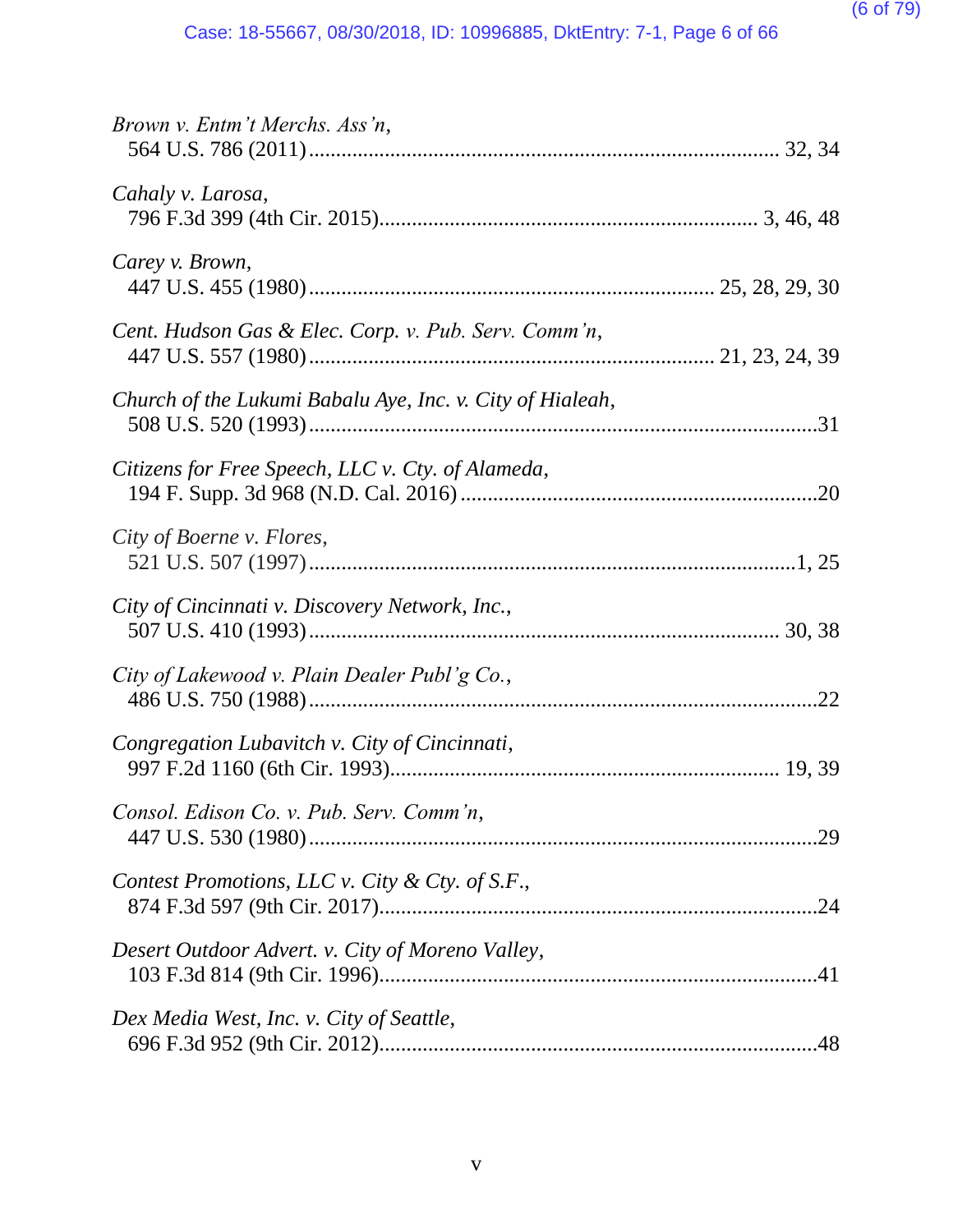| Dimmitt v. City of Clearwater,               |
|----------------------------------------------|
| DISH Network Corp. v. FCC,                   |
| Doe v. United States,                        |
| Edenfield v. Fane,                           |
| Edwards v. City of Coeur D'Alene,            |
| Fober v. Mgmt. & Tech. Consultants, LLC,     |
| <i>Foti v. City of Menlo Park,</i>           |
| <i>Frisby v. Schultz,</i>                    |
| Gomez v. Campbell-Ewald Co.,                 |
| Gomez v. Campbell-Ewald Co.,                 |
| Greenley v. Laborers' Int'l Union of N. Am., |
| Gresham v. Rutledge,                         |
| Harwin v. Goleta Water Dist.,                |
| Holt v. Facebook Inc.,                       |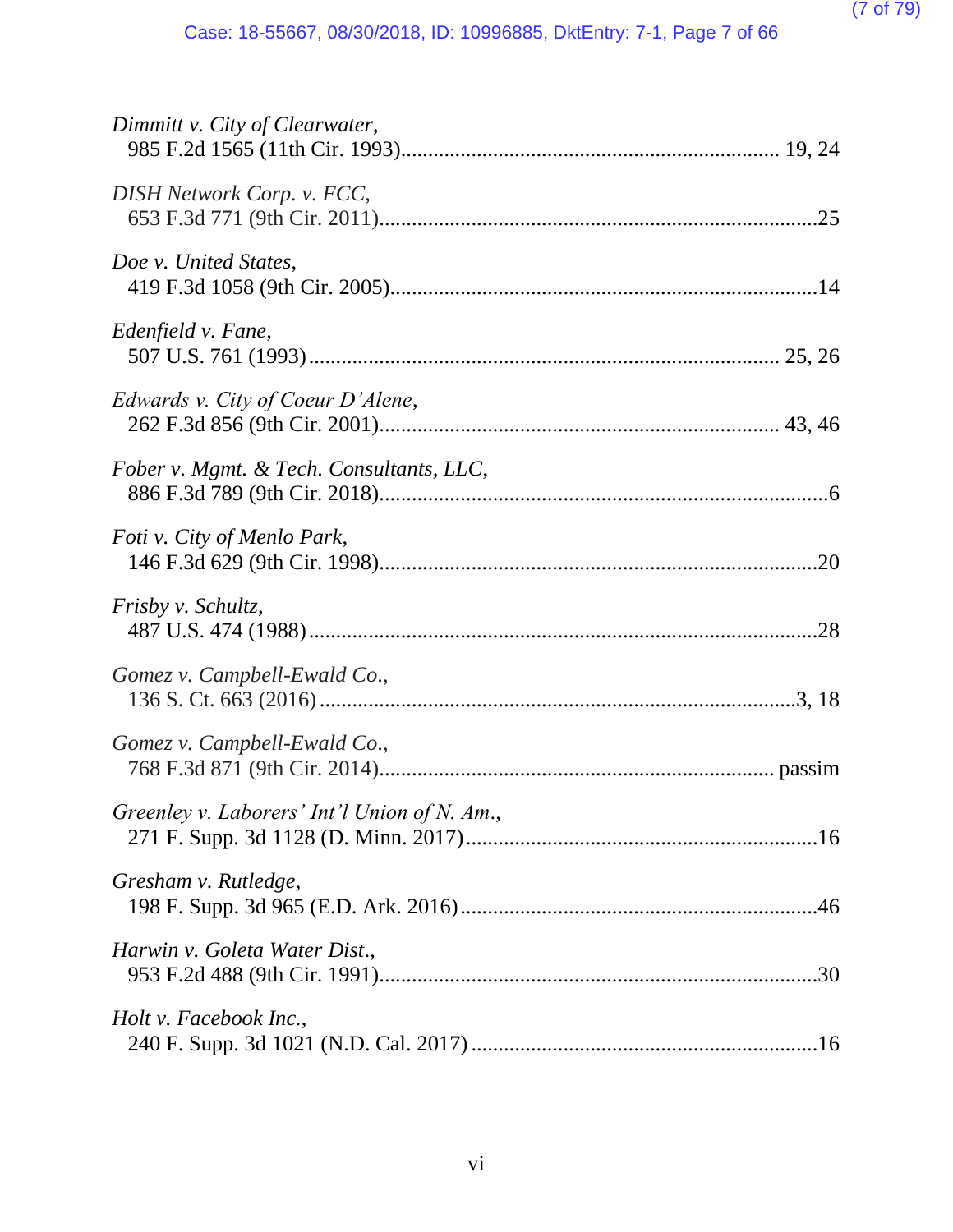| Hoye v. City of Oakland,                                                                     |
|----------------------------------------------------------------------------------------------|
| Italian Colors Rest. v. Becerra,                                                             |
| Khademi v. S. Orange Cty. Cmty. Coll. Dist.,                                                 |
| Kirkeby v. Furness,                                                                          |
| Klein v. City of San Clemente,                                                               |
| Lambert v. Seminole Cty. Sch. Bd.,<br>No. 6:15-cv-78-Orl-18DAB, 2016 WL 9453806              |
| Long Beach Area Peace Network v. City of Long Beach,                                         |
| McCullen v. Coakley,                                                                         |
| Mejia v. Time Warner Cable Inc.,<br>Nos. 15-CV-6445 (JPO), 15-CV-6518 (JPO), 2017 WL 3278926 |
| Metromedia, Inc. v. City of San Diego,                                                       |
| Metrophones Telecomms., Inc. v. Glob. Crossing Telecomms., Inc.,                             |
| Moser v. FCC,                                                                                |
| Nader v. Brewer,                                                                             |
| Nat'l Advert. Co. v. City of Orange,                                                         |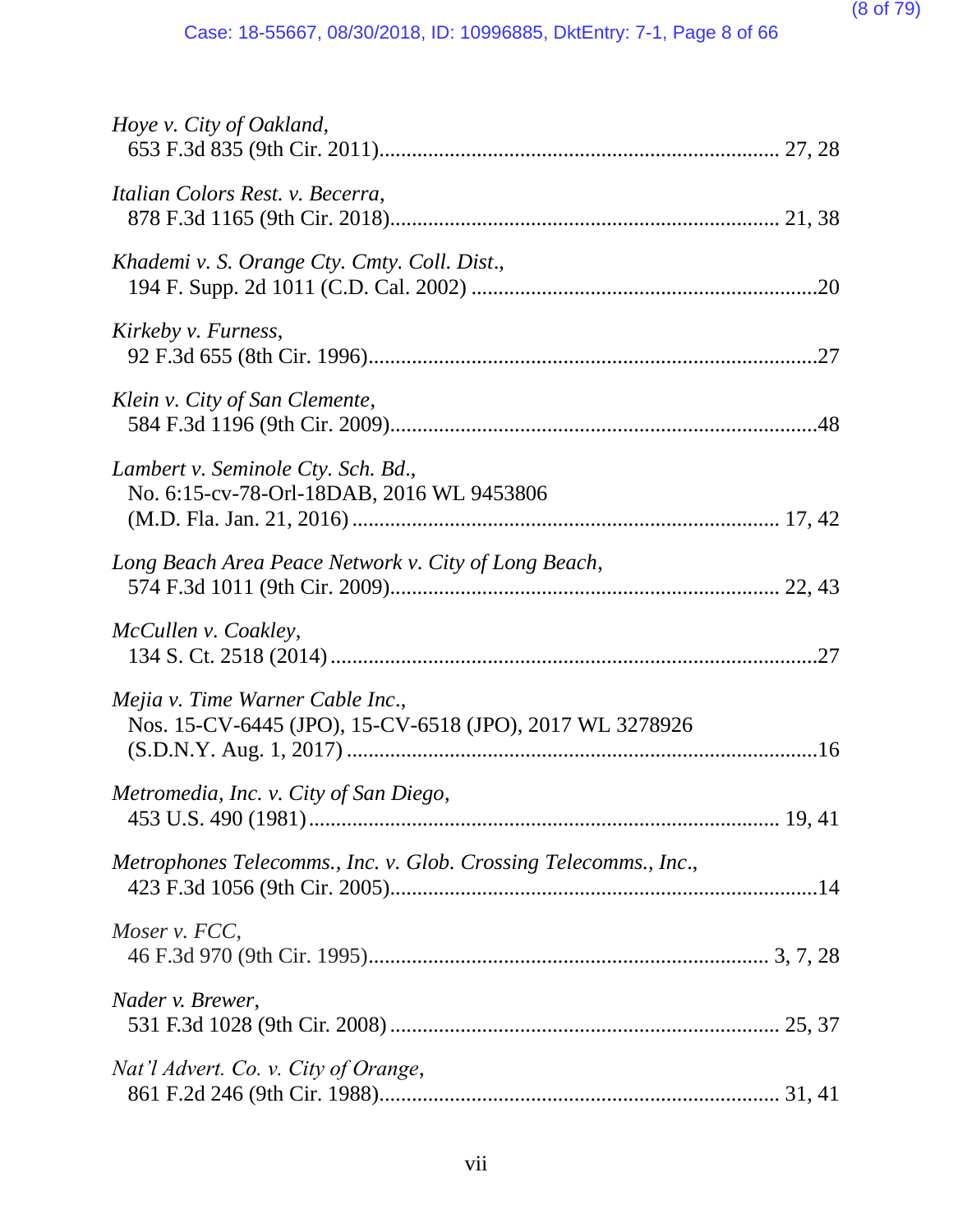| Nat'l Inst. of Family & Life Advocates v. Becerra,          |
|-------------------------------------------------------------|
| Nichols Media Grp., LLC v. Town of Babylon,                 |
| Owens v. Kaiser Found. Health Plan, Inc.,                   |
| Perry v. Los Angeles Police Dep't,                          |
| Philip Morris USA v. Williams,                              |
| Reed v. Town of Gilbert,                                    |
| Reno v. ACLU,                                               |
| Republican Party v. White,                                  |
| Sable Commc'ns of Cal., Inc. v. FCC,                        |
| Seitz v. City of Elgin,                                     |
| Serv. Emps. Int'l Union v. Fair Political Practices Comm'n, |
| Solantic, LLC v. City of Neptune Beach,                     |
| Soppet v. Enhanced Recovery Co.,                            |
| Thalheimer v. City of San Diego,                            |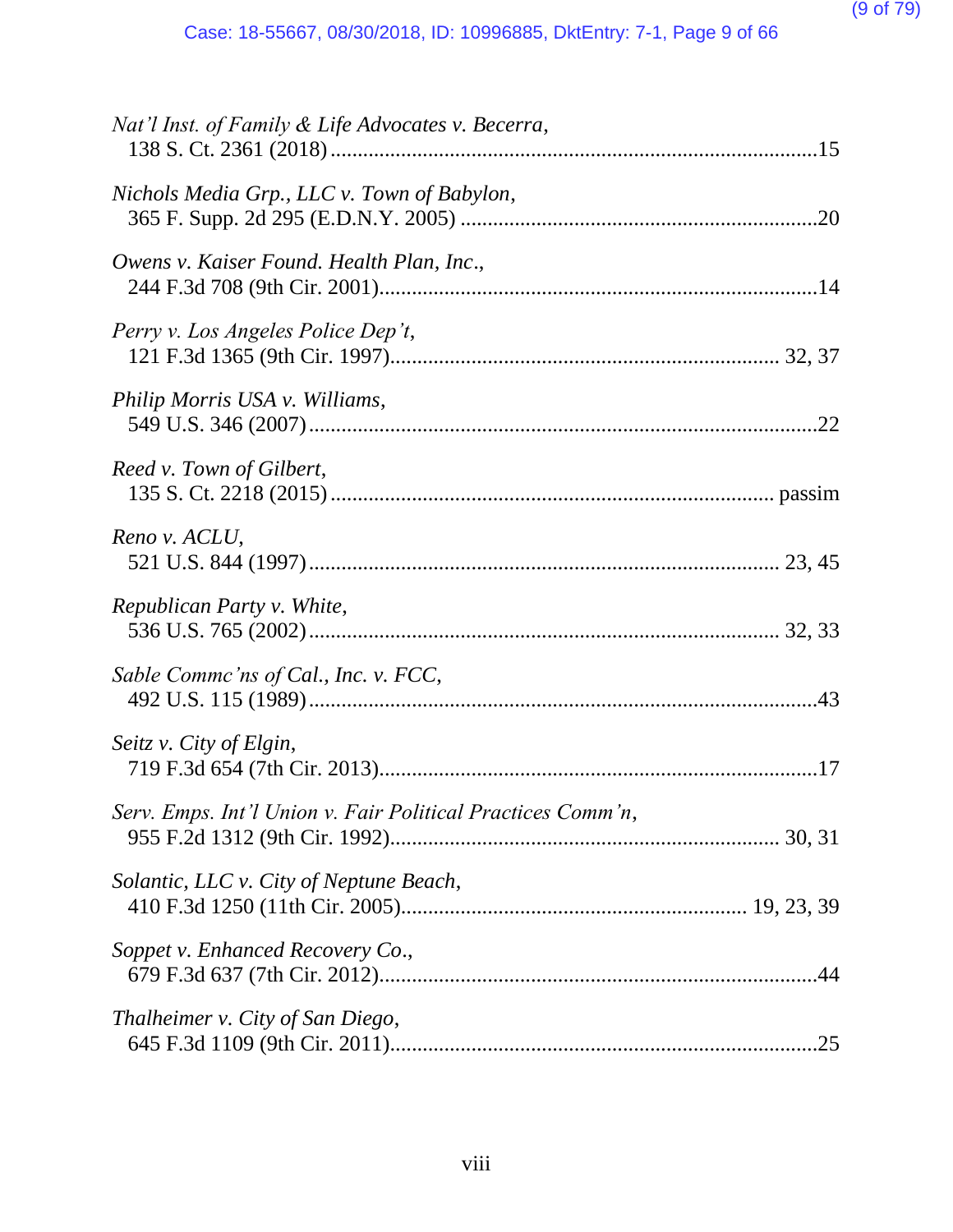#### $(10 of 79)$

## Case: 18-55667, 08/30/2018, ID: 10996885, DktEntry: 7-1, Page 10 of 66

| United States v. Playboy Entm't Grp., Inc.,     |     |
|-------------------------------------------------|-----|
| Valle Del Sol Inc. v. Whiting,                  |     |
| Video Software Dealers Ass'n v. Schwarzenegger, |     |
| Watters v. Otter,                               |     |
| Women Strike for Peace v. Morton,               | .20 |
| Worrell Newspapers of Ind., Inc. v. Westhafer,  | 31  |

## **STATUTES**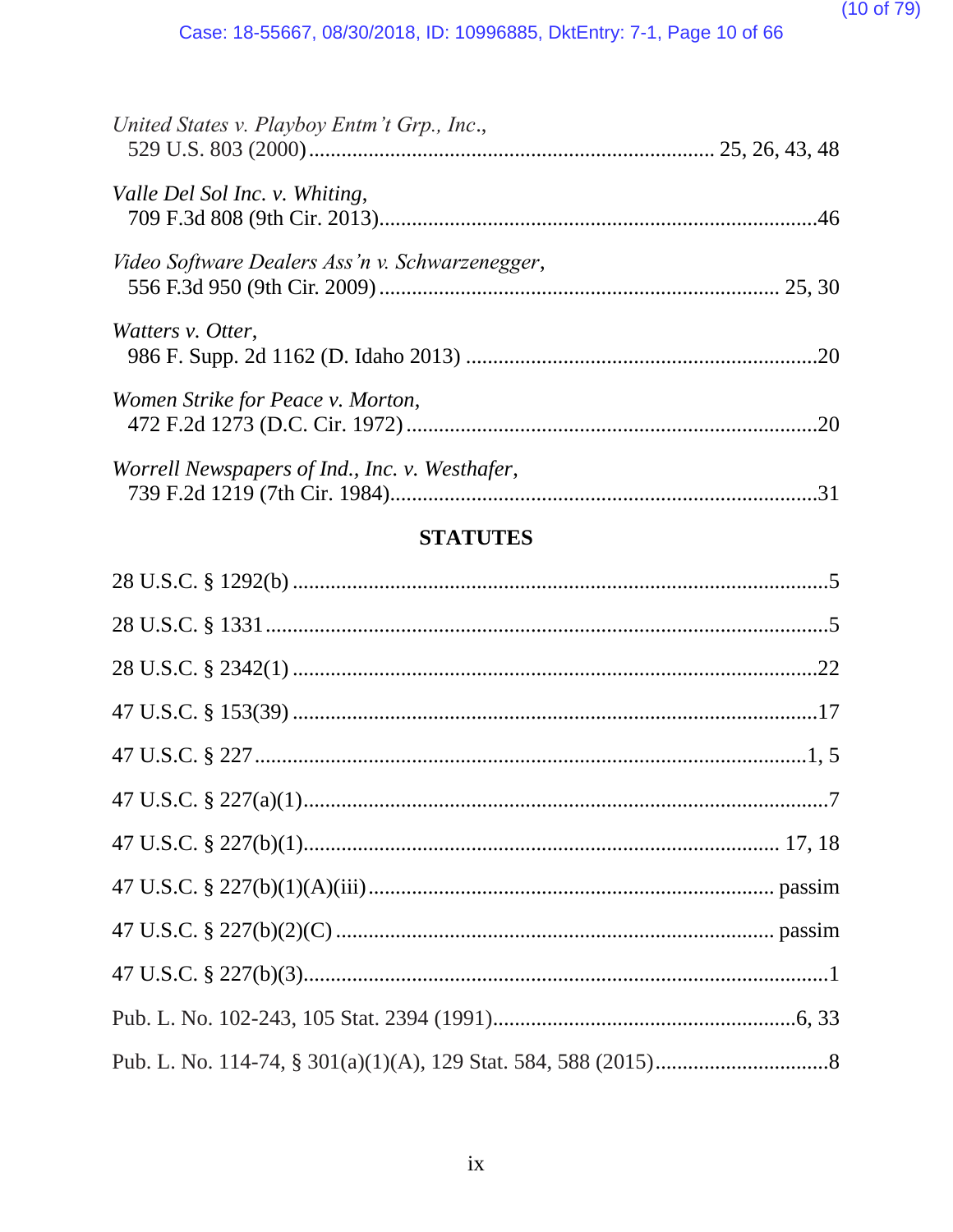(11 of 79)

# **AGENCY MATERIALS**

## **RULES AND REGULATIONS**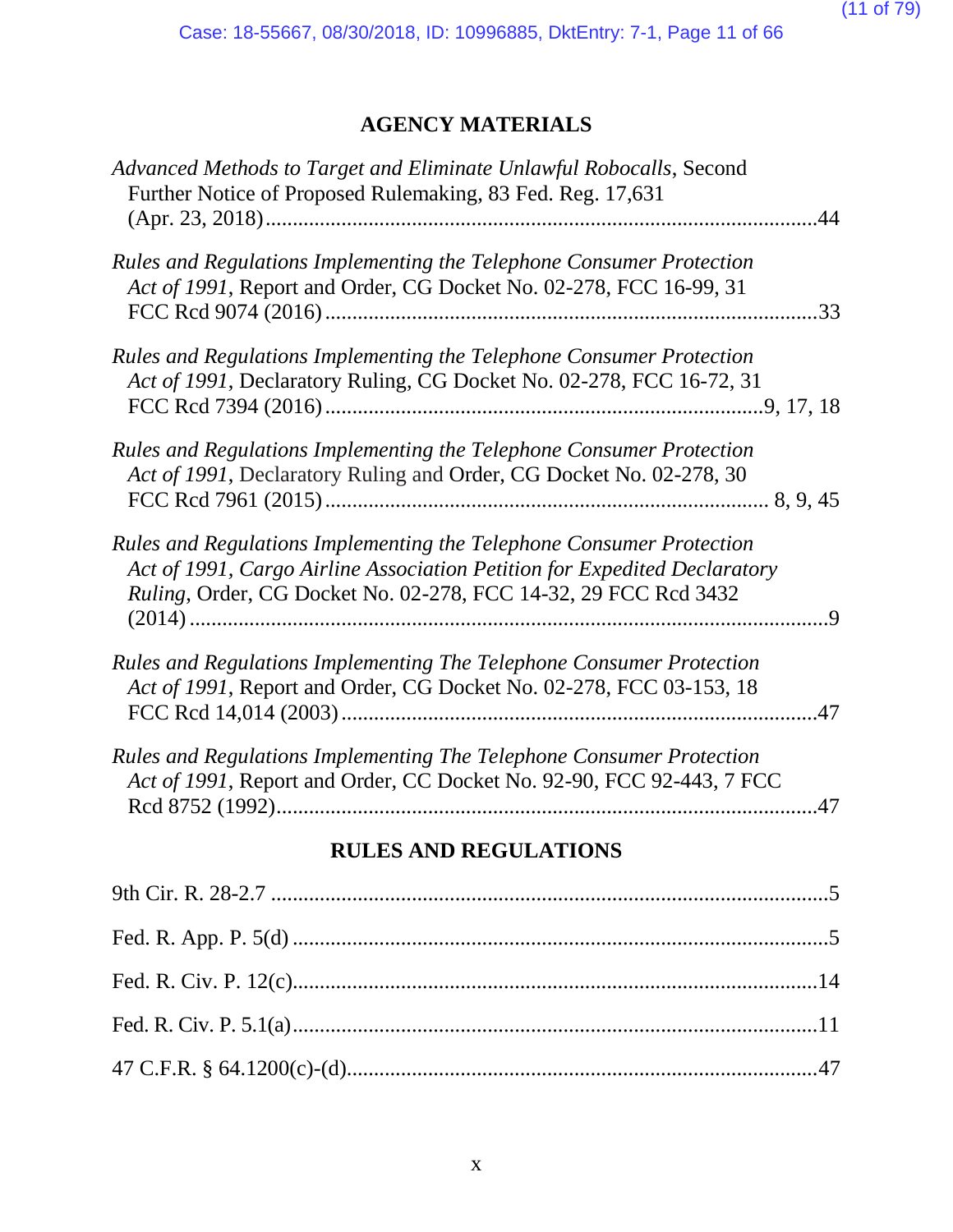# **OTHER AUTHORITIES**

| Congressional Budget Office, Estimate of the Budgetary Effects of H.R.<br>1314, the Bipartisan Budget Act of 2015 (Oct. 28, 2015),<br>https://www.cbo.gov/sites/default/files/114th-congress-2015-                    |
|-----------------------------------------------------------------------------------------------------------------------------------------------------------------------------------------------------------------------|
|                                                                                                                                                                                                                       |
| Center for Microeconomic Data, Federal Reserve Bank of New York,<br>Quarterly Report on Household Debt and Credit (May 2018),<br>https://www.newyorkfed.org/medialibrary/interactives/householdcredit/                |
| Centers for Disease Control and Prevention, National Center for Health<br>Statistics, Ambulatory Care Use and Physician Office Visits,                                                                                |
| Comments of Edison Electric Institute and National Rural Electric<br>Cooperative Association, CG Docket Nos. 02-278, 18-152 (June 13,                                                                                 |
| Comments of Retail Industry Leaders Association, CG Docket Nos. 02-278,<br>18-152 (June 13, 2018), https://ecfsapi.fcc.gov<br>.46                                                                                     |
| Joe Fedewa, 8 Best Apps for Blocking Calls on Android, Phandroid,<br>.29                                                                                                                                              |
| Kevin Breuniger, UPS expects to ship 750 million packages this holiday<br>season while adding peak shipping charges, CNBC (Oct. 26, 2017),<br>https://www.cnbc.com/2017/10/26/ups-expects-to-ship-750-million-<br>.40 |
|                                                                                                                                                                                                                       |
| Letter from Chris Koster et al. to Senators John Thune and Bill Nelson (Feb.<br>10, 2016), https://media.dojmt.gov/wp-content/uploads/HANGUP-Act.pdf37                                                                |
| Letter from Consumer Financial Protection Bureau to FCC (June 6, 2016),<br>.36                                                                                                                                        |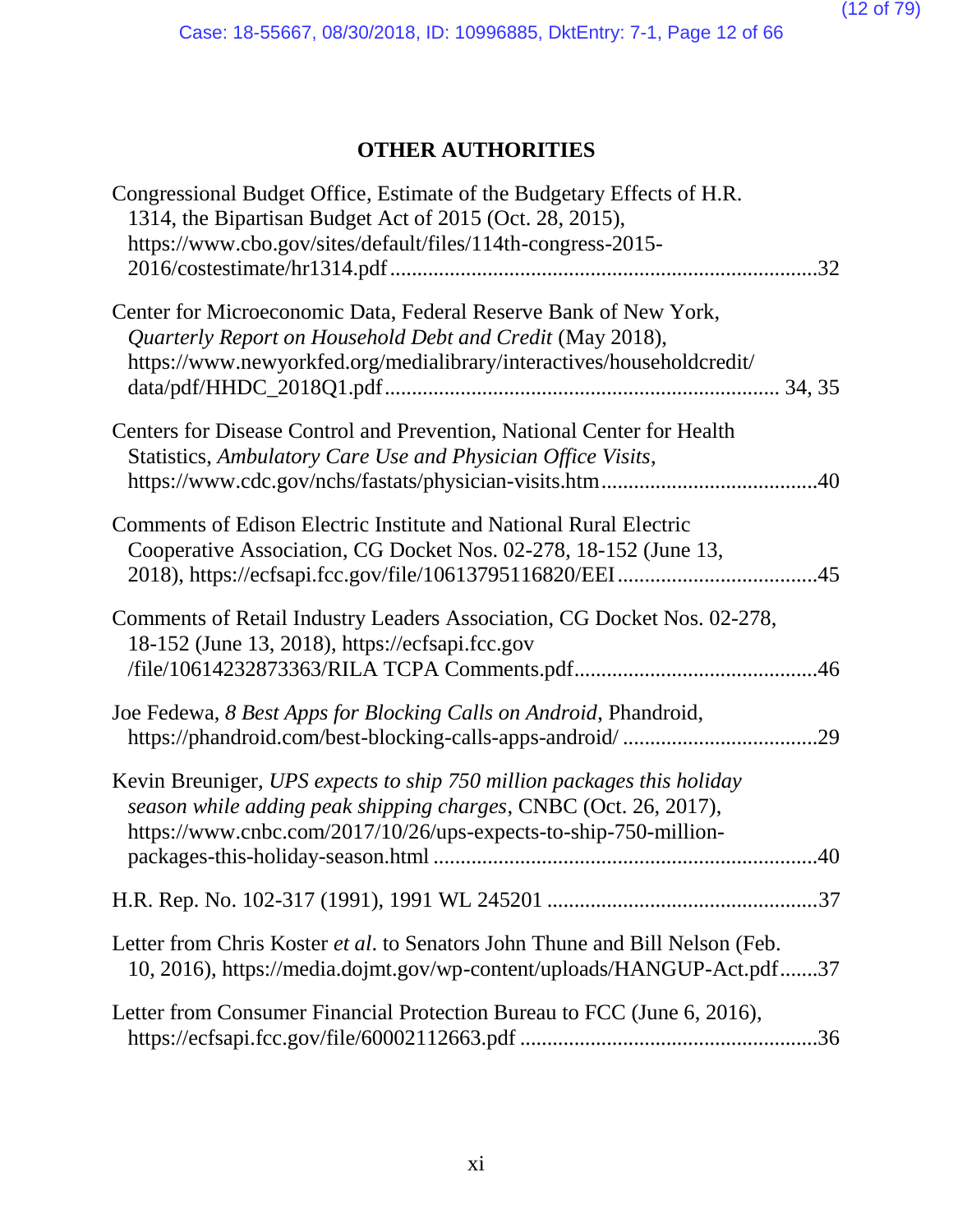| Letter from National Council Higher Education Loan Programs to FTC<br>(Apr. 7, 2011), https://www.ftc.gov/sites/default/files/documents/public_<br>comments/ftc-workshop-debt-collection-2.0-protecting-consumers-<br>technology-changes-project-no.p114802-00008%C2%A0/00008-<br>35                 |
|------------------------------------------------------------------------------------------------------------------------------------------------------------------------------------------------------------------------------------------------------------------------------------------------------|
| Letter from Senator Edward J. Markey et al. to Ajit Pai (FCC Chair) (June<br>15, 2018), https://www.markey.senate.gov/imo/media/doc/Letter%20--<br>%20Federal%20Debt%20Collectors%206-15-18.pdf.<br>.36                                                                                              |
| Letter from Senators Mike Lee (R-Utah) and Edward J. Markey (D-Mass.)<br>to Ajit Pai (FCC Chair) (Aug. 4, 2017), https://www.markey.senate.gov/<br>imo/media/doc/2017-08-04-DebtCollector-RoboCalls%20.pdf<br>.35                                                                                    |
| News Release, U.S. Census Bureau, Census Bureau Reports There Are<br>89,004 Local Governments in the United States (Aug. 30, 2012),<br>https://www.census.gov/newsroom/releases/archives/governments/cb12-<br>39                                                                                     |
| Office of the Comptroller of the Currency, OCC Mortgage Metrics Report:<br>Disclosure of National Bank Mortgage Loan Data, Third Quarter 2015<br>(Dec. 2015), https://www.occ.treas.gov/publications/publications-by-<br>type/other-publications-reports/mortgage-metrics/mortgage-metrics-q3-<br>35 |
| Office of the U.S. Department of Education, Portfolio by Loan Status (DL,<br>FFEL, ED-Held FFEL, ED-Owned),<br>https://studentaid.ed.gov/sa/about/data-center/student/portfolio35                                                                                                                    |
| Sam Koch, 5 Best iOS Apps To Detect and Block Annoying Calls on iPhone,                                                                                                                                                                                                                              |
| Waiting days for your transactions to clear will be a thing of the past, thanks<br>to these financial players, TechCrunch, https://techcrunch.com/sponsored/                                                                                                                                         |
| WebRecon LLC, WebRecon Stats for Dec 2017 & Year in Review,<br>https://webrecon.com/webrecon-stats-for-dec-2017-year-in-review8                                                                                                                                                                      |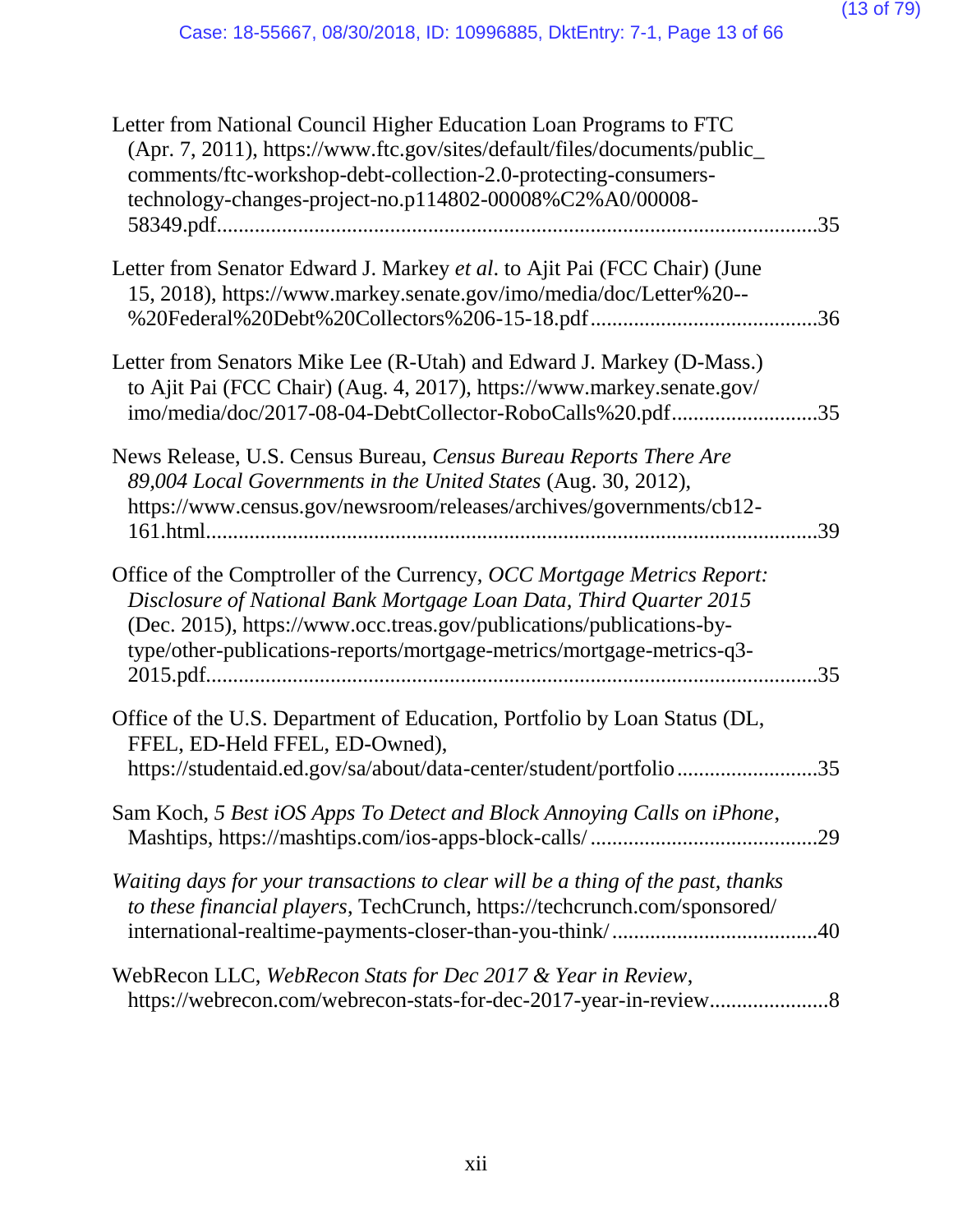#### **INTRODUCTION**

This interlocutory appeal involves a First Amendment challenge to a provision of the Telephone Consumer Protection Act, 47 U.S.C. § 227 *et seq.* ("TCPA") that, on its face, imposes a content-based restriction on speech. That provision generally prohibits placing calls to cell phones using an "automatic telephone dialing system" or "artificial or prerecorded voice" without the recipient's "prior express consent," *id.* § 227(b)(1)(A)(iii), and makes violators strictly liable for \$500-\$1,500 per call, *id.* § 227(b)(3). Importantly, however, these restrictions do not apply universally to all calls; instead, the statute exempts large swaths of government-preferred speech, with the effect that speakers of disfavored messages face the threat of crippling class action liability while speakers conveying the government's preferred messages face no restriction or liability at all.

As a result, six district courts, including in this case, have recently found that Section  $227(b)(1)(A)(iii)$  is a content-based restriction on speech that is subject to strict scrutiny under the First Amendment, "the most demanding test known to constitutional law." *City of Boerne v. Flores*, 521 U.S. 507, 534 (1997). The district court below was plainly correct in making that threshold determination. But, while it recognized that the constitutionality of the content-based Section  $227(b)(1)(A)(iii)$ was a very close question on which "other courts could have reached the opposite result," the court then erred in concluding that the provision survives strict scrutiny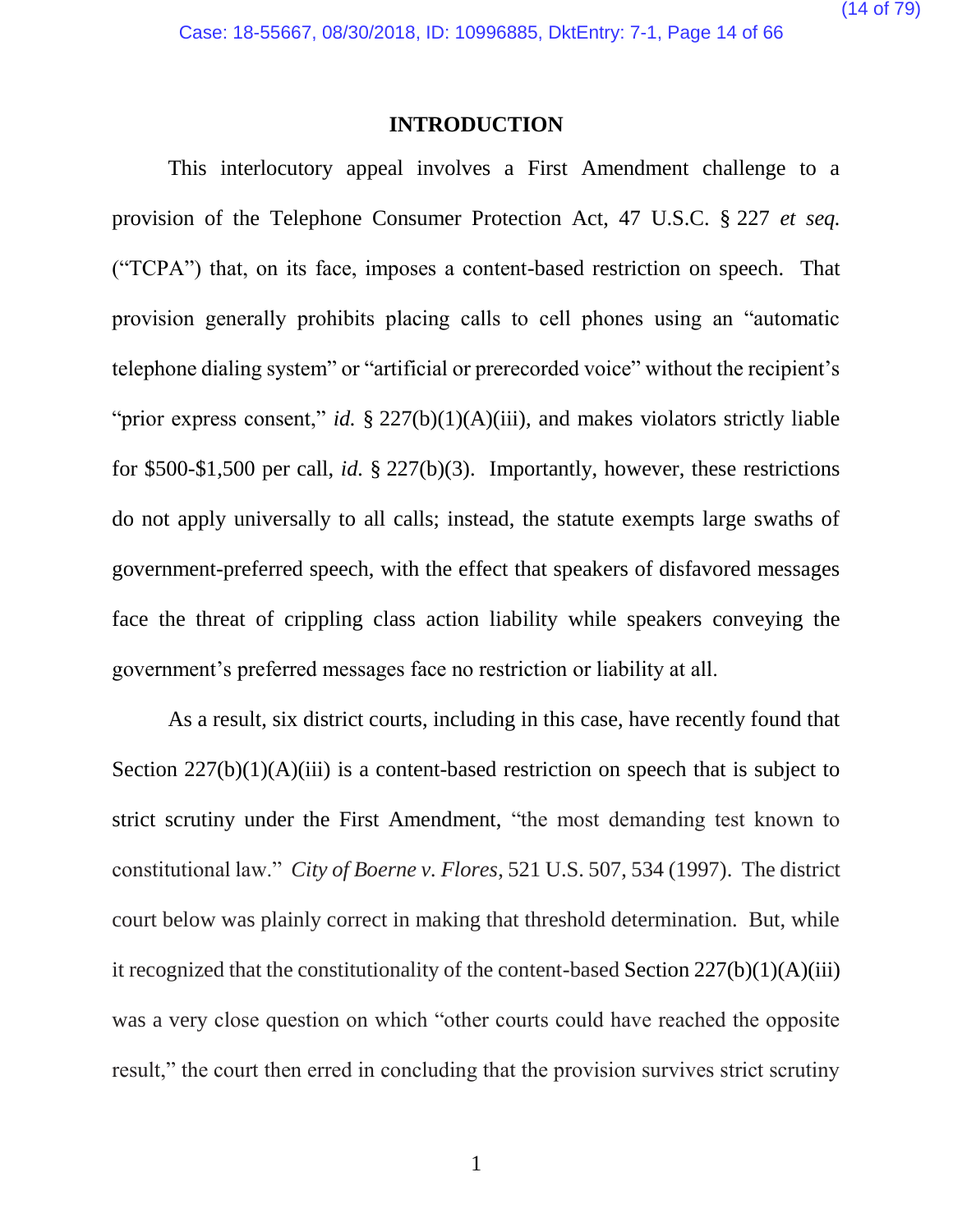because it purportedly advances a compelling government interest in privacy and is narrowly tailored to that end. ER12-13.

Privacy obviously is an important interest, and there is no question that the government may sometimes restrict speech to protect privacy and tranquility. Even-handed, nondiscriminatory limitations on sound trucks, megaphones, protestors on the doorstep, and even telephone calls thus are upheld where they safeguard privacy in an appropriately tailored manner. But the First Amendment cannot tolerate a speech regulation based loosely on "privacy" if it prefers favored speakers and messages—particularly where, as here, those messages are just as destructive of "privacy" as the messages that are prohibited (or even more so). If the government could constitutionally justify these sorts of *content-based* speech restrictions based on a purported "compelling" interest in "privacy," the government would become the arbiter of whether messages are desirable or undesirable to listeners, which would be anathema to the First Amendment.

Plaintiff Steve Gallion brought this putative class action alleging that Defendants Charter Communications, Inc. and Spectrum Management Holding Company, LLC (collectively, "Spectrum") violated the TCPA's Section  $227(b)(1)(A)(iii)$  by placing a single call to his cell phone to promote Spectrum services. ER1. Based on this one allegedly unauthorized call, Plaintiff seeks to

2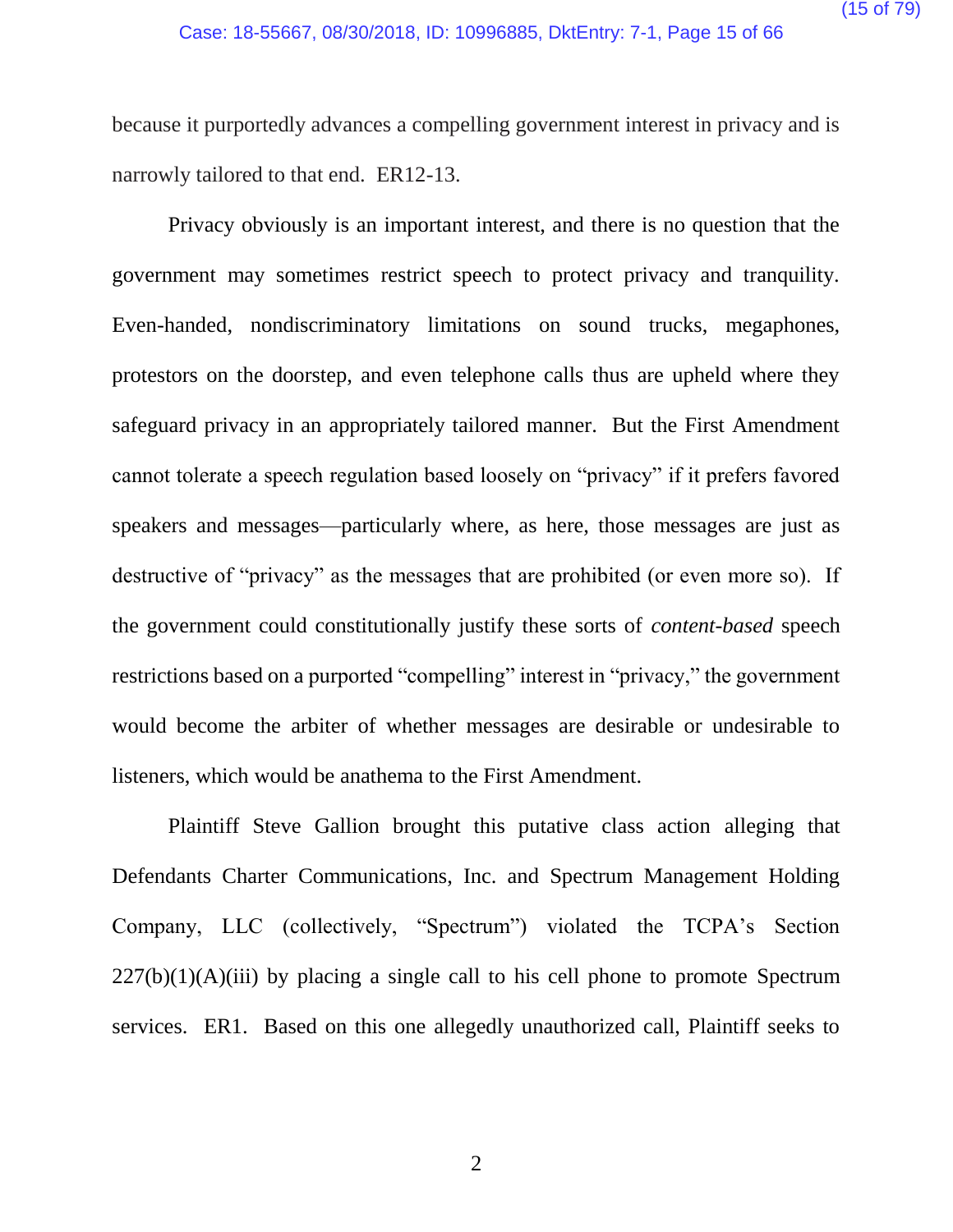recover millions of dollars in purported "damages" on behalf of himself and a putative class.

As originally enacted in 1991, the call restrictions at issue here were designed to preserve content neutrality, and this Court twice sustained the statute as imposing a content-neutral and reasonable time, place, and manner restriction. *Moser v. FCC*, 46 F.3d 970, 973 (9th Cir. 1995); *Gomez v. Campbell-Ewald Co*., 768 F.3d 871, 876 (9th Cir. 2014), *aff'd on unrelated grounds*, 136 S. Ct. 663 (2016). Since that time, however, Congress amended the statute to exempt any call that "is made solely to collect a debt owed to or guaranteed by the United States." 47 U.S.C. § 227(b)(1)(A)(iii)*.* Courts and the Federal Communications Commission ("FCC") have also recently clarified that calls made by governmental entities and their private contractors are categorically exempt from the call restrictions. And the FCC has promulgated numerous other content-based exemptions for favored content pursuant to Section 227(b)(2)(C) of the Communications Act, as amended by the TCPA. As the Supreme Court recently clarified in *Reed v. Town of Gilbert*, such preferences render the call restrictions content-based and subject to strict scrutiny. 135 S. Ct. 2218, 2227-30 (2015). No court of appeals has yet evaluated the constitutionality of the call restrictions in light of these important developments (although the Fourth Circuit has held unconstitutional, under strict scrutiny, an analogous state law statute, *Cahaly v. Larosa*, 796 F.3d 399, 408 (4th Cir. 2015)).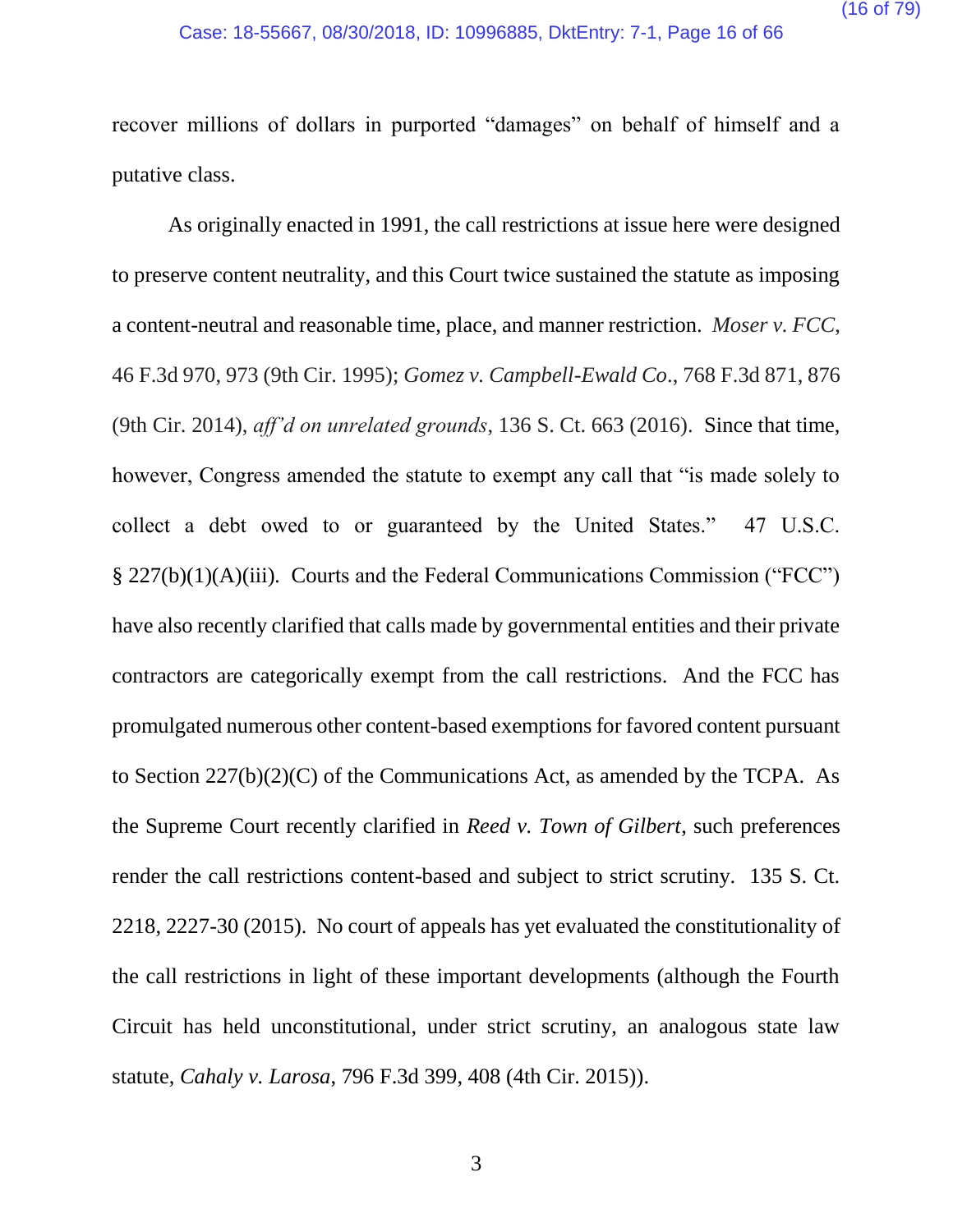Under the well-established precedent of both this Court and the Supreme Court, the presumptively unconstitutional, content-based call restrictions do not survive strict scrutiny. In fact, given the extremely demanding standard of review and the complete absence of evidence justifying a selective, discriminatory restriction on speech, it is not a close question. In particular, the district court erred by identifying a new "compelling" interest in privacy sufficient to justify a *contentbased* speech restriction. The district court also applied a watered down version of strict scrutiny that did not properly account for the fact that the statute's content-based carve-outs render it both fatally underinclusive and overinclusive. The statute is fatally underinclusive because it exempts large swaths of highly intrusive speech, dramatically undermining the government's purported privacy interest, while also impermissibly privileging commercial speech over all other protected speech. And the statute also is impermissibly overinclusive because, even under the government's own theory that it may properly exempt certain favored messages, the call restrictions cover far more speech than necessary and thus do not represent the least restrictive means of fulfilling the government's asserted privacy interest.

With strict scrutiny correctly applied, the speech restriction does not come close to passing constitutional muster. The interlocutory order of the district court concluding otherwise should be reversed and the case remanded with instructions to enter judgment in Spectrum's favor.

4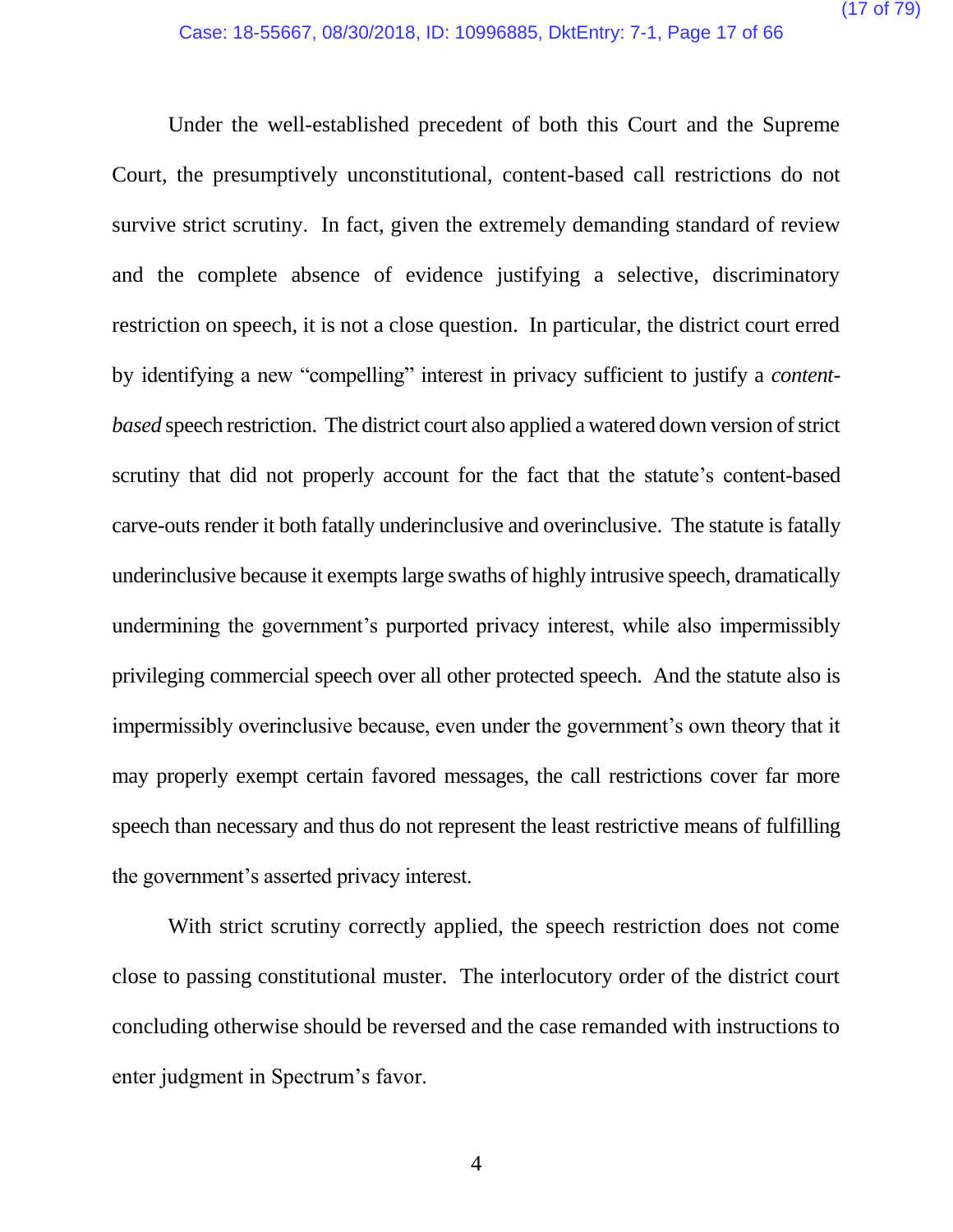#### **JURISDICTIONAL STATEMENT**

The district court had subject matter jurisdiction over this case pursuant to 28 U.S.C. § 1331. *See* ER1, ER227. The district court denied Spectrum's motion for judgment on the pleadings based on its First Amendment affirmative defense on February 26, 2018, and concurrently certified that order for immediate interlocutory appeal, finding that it satisfied the criteria of 28 U.S.C. § 1292(b). ER12-13. Spectrum timely filed with this Court a petition for interlocutory review on March 8, 2018, ER18, 28 U.S.C. § 1292(b), and this Court granted Spectrum's petition on May 22, 2018, ER17. Spectrum timely perfected its appeal by paying the fees required by Federal Rule of Appellate Procedure 5(d) on May 24, 2018. *See* ER236. This Court has jurisdiction under 28 U.S.C. § 1292(b).

#### **STATEMENT OF THE ISSUES**

The district court certified the following question for review: "whether the TCPA [47 U.S.C. § 227(b)(1)(A)(iii)], as a content-based regulation of speech, survives strict scrutiny." ER13.

#### **STATEMENT OF ADDENDUM**

The full text of the relevant constitutional provisions, statutory provisions, and rules are set forth in the addendum filed concurrently with this brief. *See* 9th Cir. R. 28-2.7.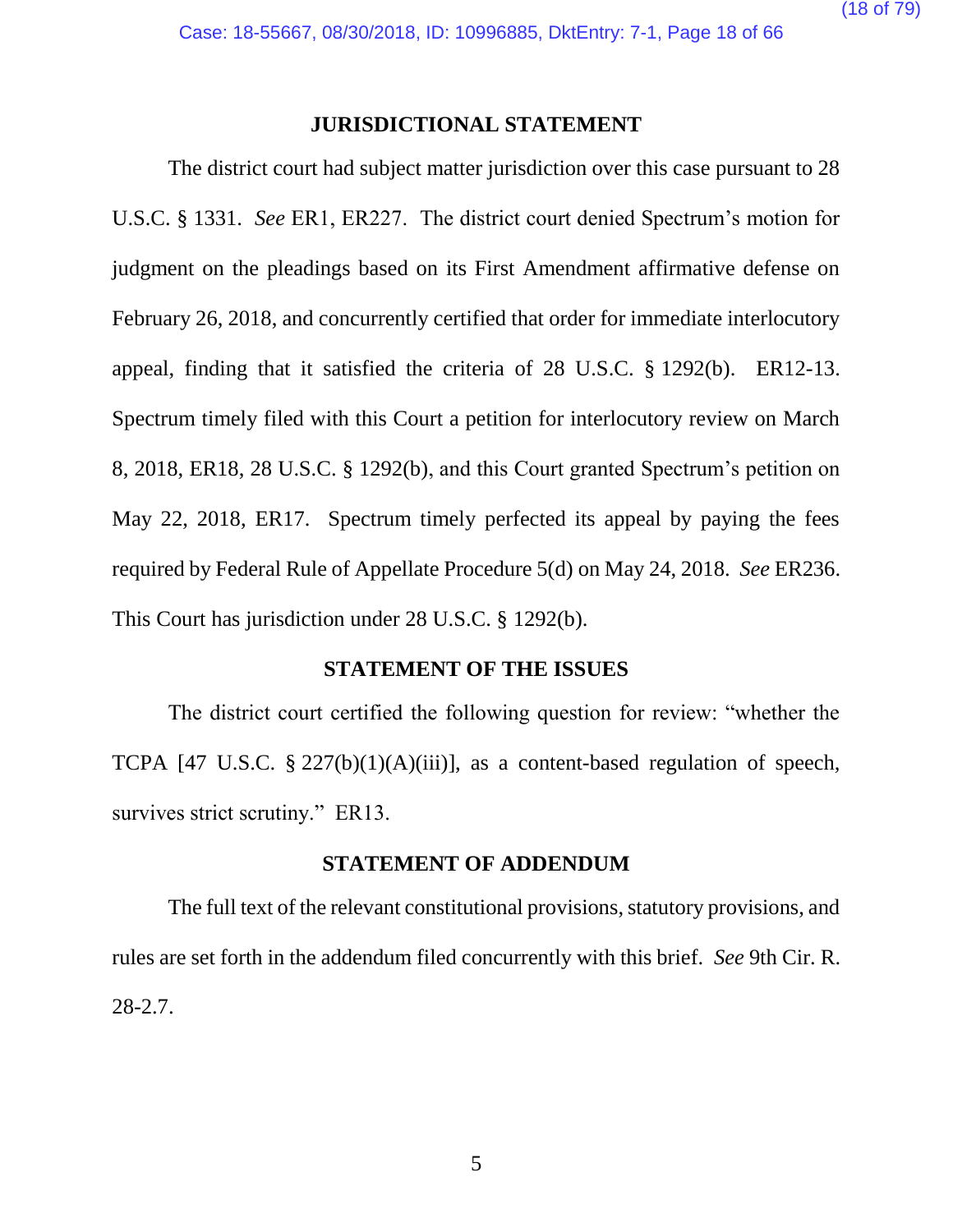### **STATEMENT OF THE CASE**

## **A. The Original 1991 Statute Targeted a Narrow Problem in a Manner Deemed To Be Content-Neutral**

When Congress enacted 47 U.S.C.  $\S 227(b)(1)(A)(iii)$  in 1991, it sought to target a particular problem—telemarketing robocalls that used specialized machines dialing random or sequential phone numbers, or that used prerecorded/artificial messages. Pub. L. No. 102-243, § 2, ¶¶ 1, 12, 105 Stat. 2394, 2394-95 (1991). Congress found that "residential telephone subscribers consider automated or prerecorded telephone calls, *regardless of the content or the initiator of the message*, to be a nuisance and an invasion of privacy." *Id.* § 2, ¶ 10 (emphasis added). Congress therefore enacted comprehensive restrictions on the particular types of calls it deemed problematic:

> It shall be unlawful for any person … to make any call (other than a call made for emergency purposes or made with the prior express consent of the called party) using any automatic telephone dialing system or an artificial or prerecorded voice … to any … cellular telephone ….

47 U.S.C. § 227(b)(1)(A)(iii). As a result, before placing such a call, a caller must first obtain the "prior express consent" of the "called party," either orally or in writing, before they may speak. *See Fober v. Mgmt. & Tech. Consultants, LLC*, 886 F.3d 789, 794 (9th Cir. 2018). And in recognition of the central concern with scattershot random or sequential dialing, Congress defined the term "automatic telephone dialing system" ("ATDS"), on which liability frequently turns, as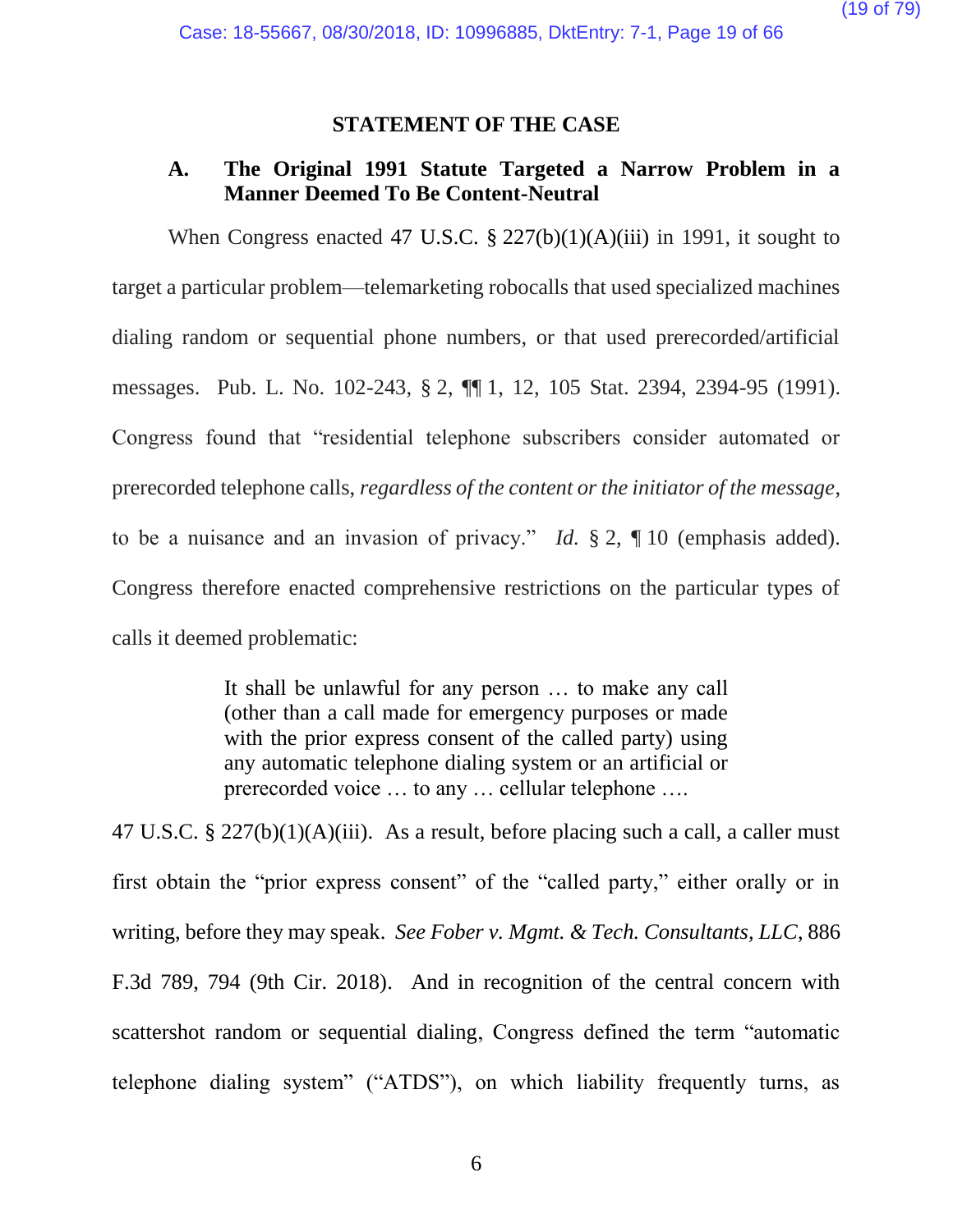"equipment which has the capacity … to store or produce telephone numbers to be called, using a random or sequential number generator; and … to dial such numbers." 47 U.S.C. § 227(a)(1).

Some parties challenged the call restrictions under the First Amendment, and this Court rejected those challenges, identifying no content-based distinctions in the then-applicable statutory text. Specifically, in *Moser*, the Court held that "the statute should be analyzed as a content-neutral time, place, and manner restriction" under intermediate scrutiny, and that the call restrictions satisfied such scrutiny. 46 F.3d at 973. This Court subsequently reaffirmed *Moser*, finding that the original 1991 enactment was content-neutral and tailored to a "significant interest … in residential privacy." *Gomez*, 768 F.3d at 876. As the district court recognized below, neither *Moser* nor *Gomez* addressed the issues raised by Spectrum here. ER4 (noting that "the Ninth Circuit twice … upheld" the call restrictions in *Moser* and *Gomez* "[p]rior to the 2015 amendment and *Reed*," but since those developments "[n]o appellate court has since considered the constitutionality of the TCPA").

## **B. The Government Later Broadened Liability While Exempting Favored Speakers and Messages**

For years, the statute did not give rise to substantial litigation, as courts interpreted the call restrictions according to their terms, imposing liability only where a system possessed the actual capacity to dial randomly or sequentially, or used a prerecorded or artificial voice. But all that changed in recent years, after the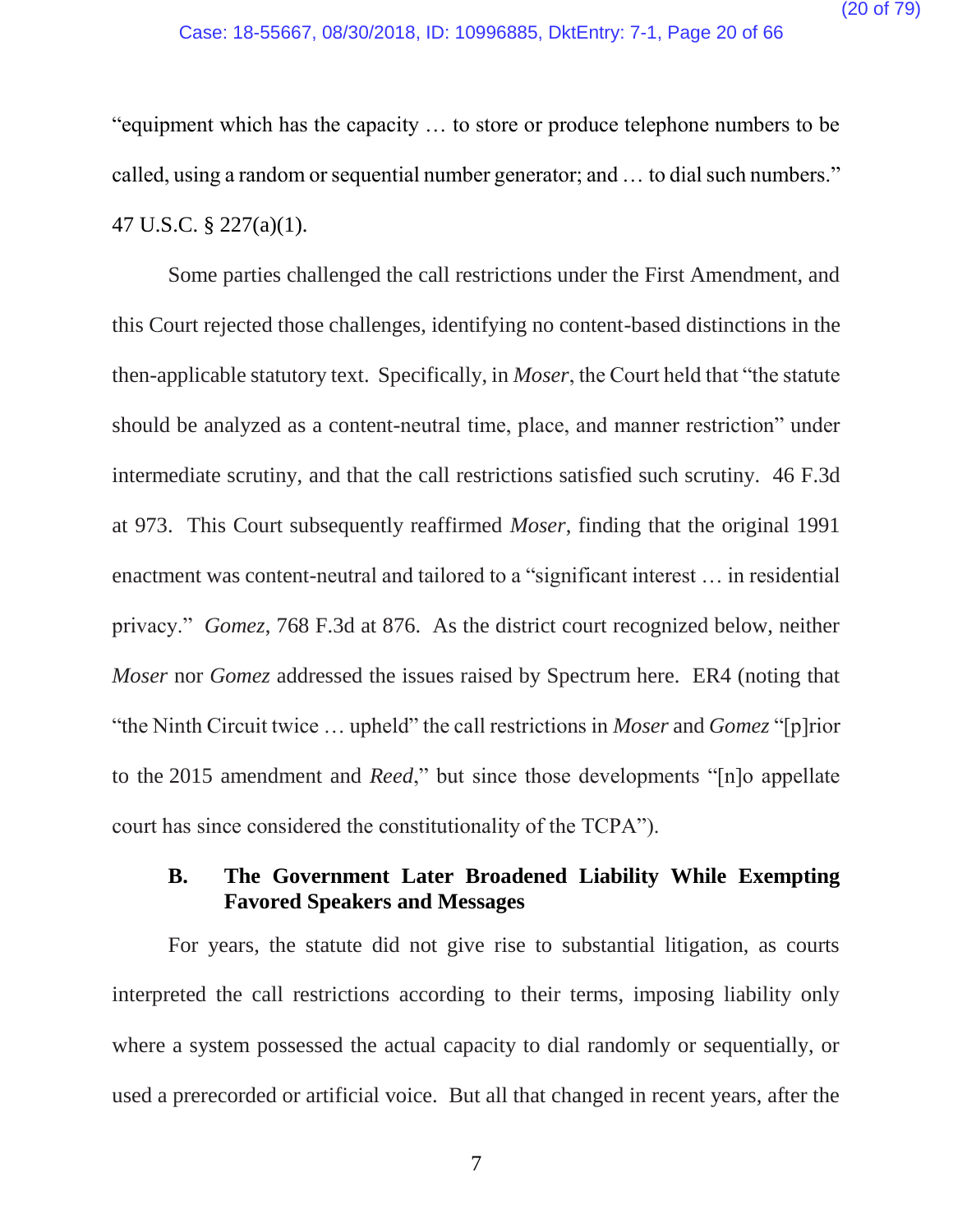FCC purported to expand the scope of liability dramatically. For example, in July 2015 the FCC found that a dialer is an "automatic telephone dialing system" even if it is *incapable* of dialing random or sequential numbers, so long as it could be *modified* to do so. *Rules and Regulations Implementing the Telephone Consumer Protection Act of 1991*, Declaratory Ruling and Order, CG Docket No. 02-278, 30 FCC Rcd 7961, 7971-72, 7974-76 ¶¶ 10, 16, 19 (2015) ("2015 FCC Order"). Under the construction adopted by the FCC, even calls placed from a consumer smartphone could trigger liability. *ACA Int'l v. FCC*, 885 F.3d 687, 698 (D.C. Cir. 2018). Litigation under the call restrictions skyrocketed from a modest number of suits less than 100 filed in 2009—to a nationwide frenzy of litigation, with approximately 4,840 TCPA suits filed in 2016, and 4,392 suits filed in  $2017$ .<sup>1</sup>

Following this dramatic expansion of liability under the TCPA, both Congress and the FCC responded by carving out favored messages, speakers, and even industries from the call restrictions. In November 2015, Congress amended the call restrictions to carve out from liability calls placed by private parties "made solely to collect a debt owed to or guaranteed by the United States." Bipartisan Budget Act of 2015, Pub. L. No. 114-74, § 301(a)(1)(A), 129 Stat. 584, 588 (2015). Following suit, the FCC confirmed that the statute also categorically exempts from the

<sup>1</sup> WebRecon LLC, *WebRecon Stats for Dec 2017 & Year in Review*, https://web recon.com/webrecon-stats-for-dec-2017-year-in-review (visited Aug. 23, 2018).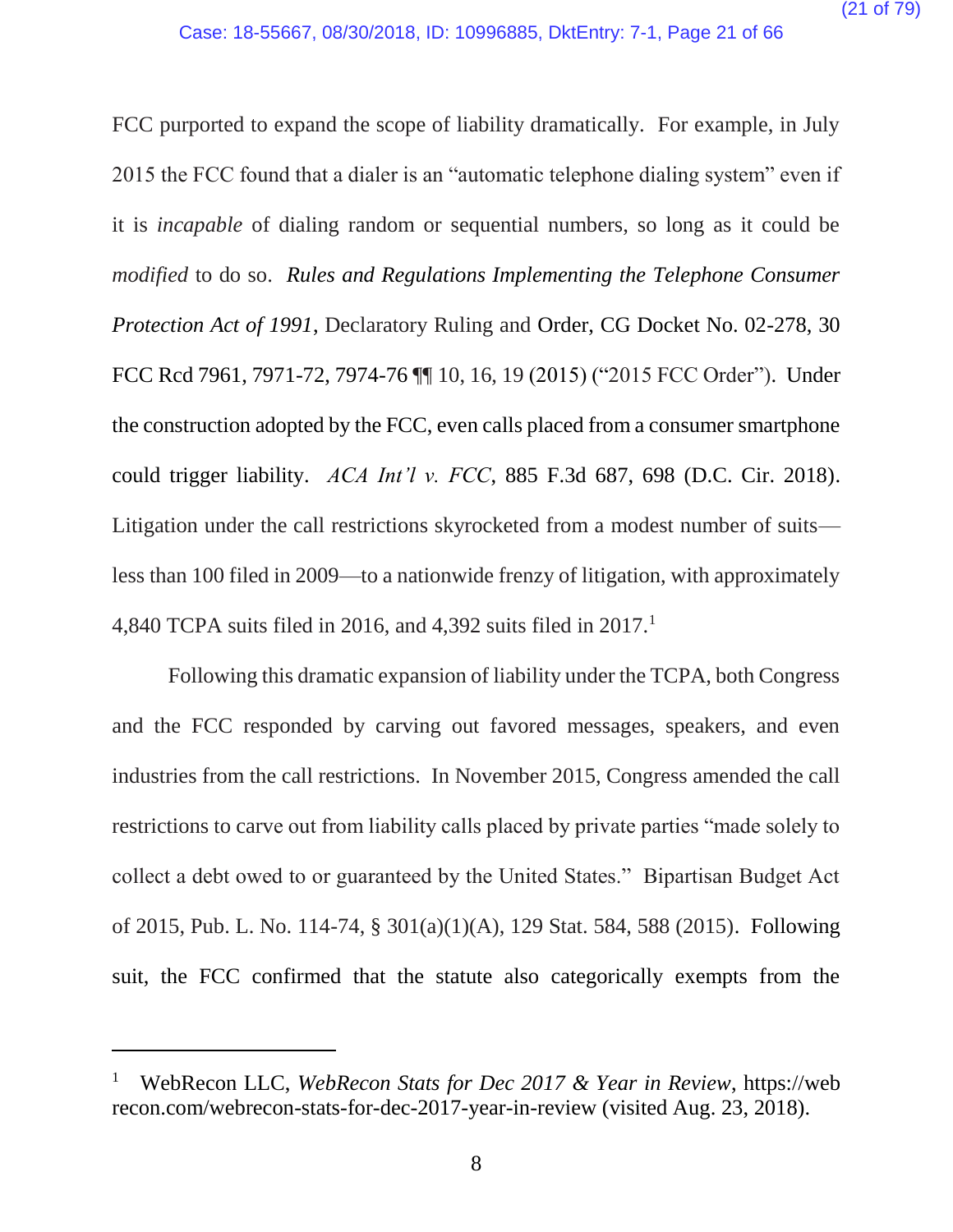restrictions both governmental entities and "agents" transmitting government "authorized" messages. *Rules and Regulations Implementing the Telephone Consumer Protection Act of 1991*, Declaratory Ruling, CG Docket No. 02-278, FCC 16-72, 31 FCC Rcd 7394, 7398, 7403-04 ¶¶ 10, 17 (2016) ("July 2016 FCC Order"). Under 47 U.S.C. § 227(b)(2)(C), the FCC also established further regulatory exemptions for favored messages, including package-delivery notifications,<sup>2</sup> calls relating to bank transfers,<sup>3</sup> and healthcare-related calls.<sup>4</sup> The upshot of this patchwork of prohibitions and carve-outs is that the lawfulness of an autodialed or prerecorded call to a cell phone now turns entirely on its content.

## **C. The D.C. Circuit Vacated the FCC's Overbroad "Interpretation" of the Statute, but the Constitutional Deficiencies Remain**

In *ACA International v. FCC*, a unanimous panel of the D.C. Circuit set aside the FCC's interpretation of the term "ATDS." 885 F.3d 687, 700-01 (D.C. Cir. 2018). The D.C. Circuit held that the FCC's determination in its July 2015 Order that equipment could be an ATDS based on its "potential functionalities," *id.* at 695, was an "unreasonable, and impermissible, interpretation" of the TCPA, *id*. at 697. But the D.C. Circuit's ruling does nothing to cure the call restrictions' constitutional

<sup>2</sup> *Rules and Regulations Implementing the Telephone Consumer Protection Act of 1991, Cargo Airline Association Petition for Expedited Declaratory Ruling*, Order, CG Docket No. 02-278, FCC 14-32, 29 FCC Rcd 3432, 3437-38 ¶ 18 (2014).

<sup>3</sup> 2015 FCC Order, 30 FCC Rcd at 8024-28 ¶¶ 129-38.

<sup>4</sup> *Id.* at 8031-32 **[1]** 146-48.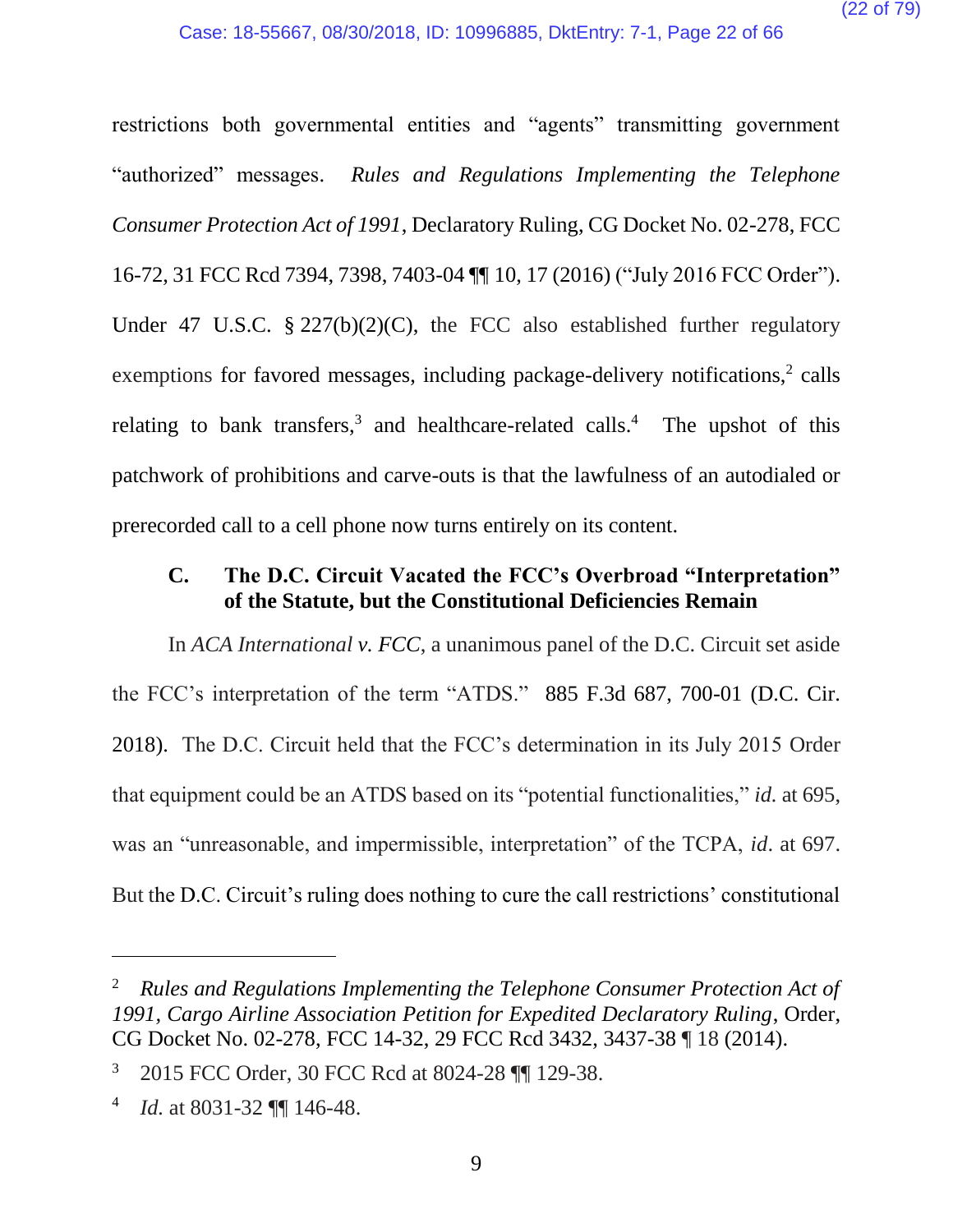infirmities, as the call restrictions remain riddled with content- and speaker-based exemptions. And because the statute restricts the use not only of any "ATDS," but also any "artificial or prerecorded voice," the statute still broadly restricts messages from a wide array of legitimate businesses, nonprofits, religious organizations, and political candidates sending *targeted*, desired messages to their customers and constituents, including appointment reminders, updates on the status of purchases, political campaign messages, religious devotionals, or, here, targeted offers available to Spectrum's current and recent customers. *See* 47 U.S.C.  $$ 227(b)(1)(A)(iii).$ 

## **D. The District Court Held That the Statute Complies with the First Amendment Despite Recognizing It Poses Serious Constitutional Questions**

Plaintiff filed his complaint on July 6, 2017 on behalf of a putative class, claiming that Spectrum placed a single call to him without "prior express consent" to sell its services using an ATDS and an "artificial or prerecorded voice" in violation of the call restrictions in Section 227(b)(1)(A)(iii). ER1; *see also*  ER223-24 ¶¶ 9-14. Spectrum answered the complaint on September 7, 2017, asserting affirmative defenses including that the content-based call restrictions violate the First Amendment. ER215. On September 26, 2017, Spectrum moved for judgment on the pleadings, arguing that the patchwork of content- and speakerbased distinctions described above triggers strict scrutiny, and that, in light of these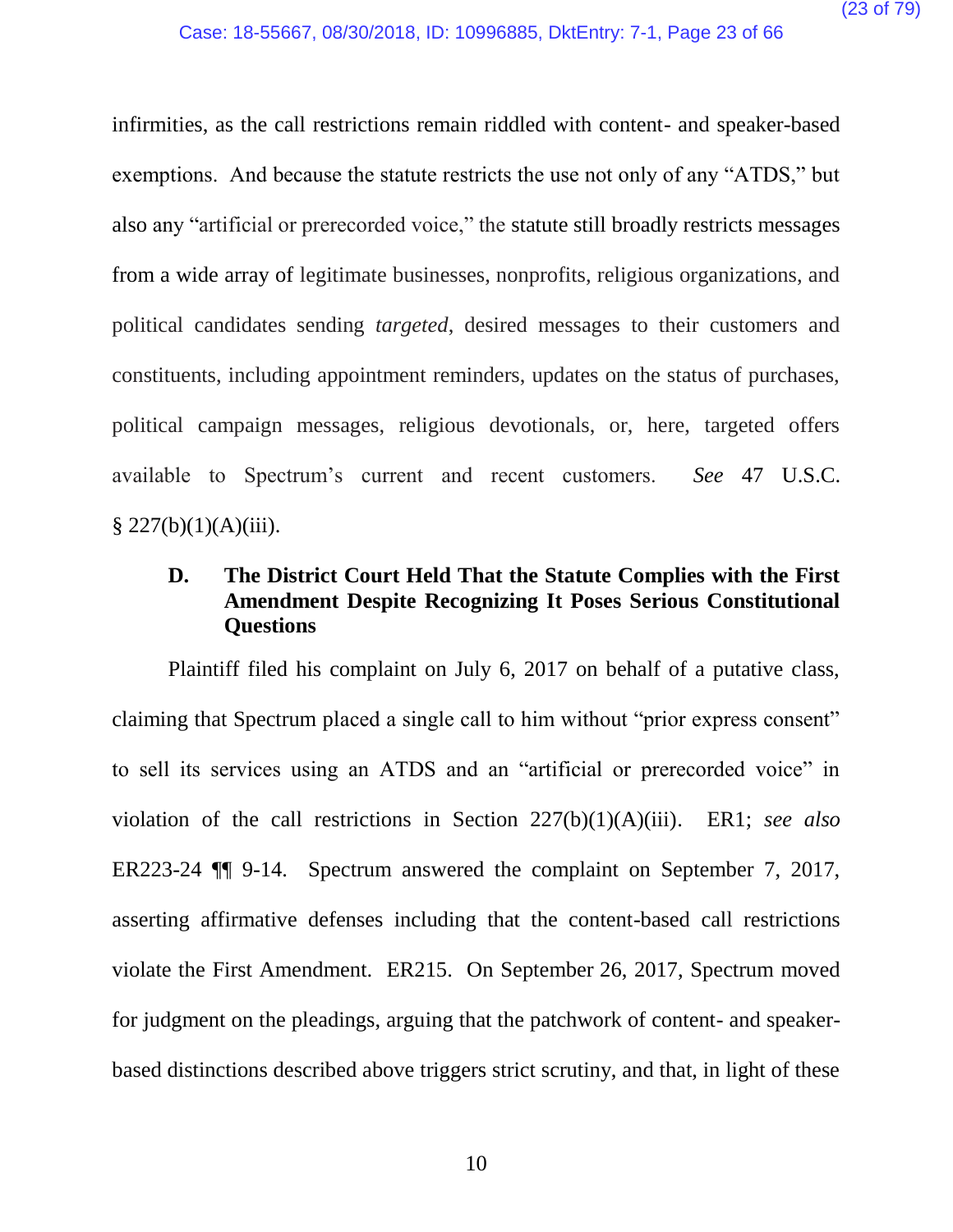distinctions, Section 227(b)(1)(A)(iii) does not advance a compelling government interest and is not narrowly tailored. ER176-209. Spectrum also filed a Notice of Constitutional Challenge pursuant to Federal Rule of Civil Procedure 5.1(a), ER173-75, and the United States intervened on January 9, 2018 to defend the constitutionality of the call restrictions, ER1, ER143-72. Plaintiff and the government filed oppositions to Spectrum's motion, ER1, ER113-39, ER143-72, but neither of them requested that the district court convert Spectrum's motion for judgment on the pleadings into one for summary judgment so that they could submit additional record evidence.

After oral argument, the district court denied Spectrum's motion. The court held that (1) the exemption for messages promoting collection of governmentbacked debt renders the call restrictions content-based and subject to strict scrutiny; but (2) under strict scrutiny, the statute advances a compelling government interest in privacy and is narrowly tailored to that end; and (3) because the debt collection exemption triggers strict scrutiny, no additional constitutional scrutiny is required for the other challenged content- and speaker-based distinctions. ER6-13 & n.1. The district court concurrently certified its order for interlocutory appeal and stayed further proceedings pending disposition of the interlocutory appeal. ER13, ER16.

#### **SUMMARY OF THE ARGUMENT**

I. Strict scrutiny applies to the call restrictions because they are contentand speaker-based speech restrictions.

11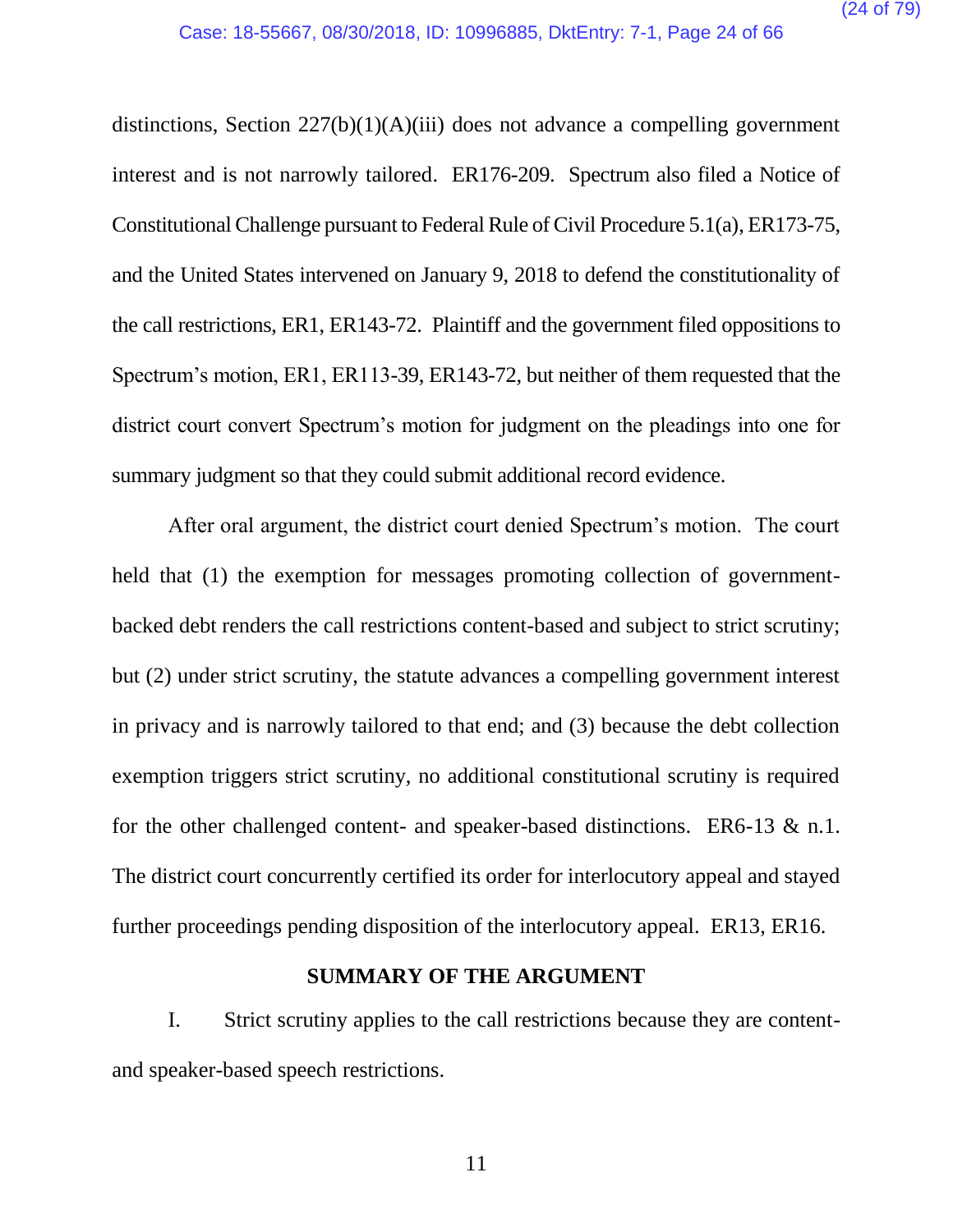A. The district court correctly held that strict scrutiny applies to the call restrictions because they favor private debt collection messages over all other private speech. The district court failed to recognize, however, that strict scrutiny also is triggered by the call restrictions' wholesale exemption of all government speakers and government "authorized" messages, as well as the statute's authorization for the FCC to create further content-based preferences (and the call restrictions' additional content-based preferences resulting from that authorization).

B. The district court correctly recognized that strict scrutiny applies irrespective of whether Spectrum's calls consist of "commercial" or "noncommercial" speech. That is because the statute applies to all speech without distinction and is substantially overbroad.

II. The call restrictions cannot be applied to impose liability on Spectrum because the government and Plaintiff did not meet their burden of proving that the call restrictions survive strict scrutiny.

A. The call restrictions' content-based distinctions do not serve a "compelling" government interest, because "residential privacy" is not sufficiently compelling to justify *content-based* speech restrictions. And even assuming that interest could be "compelling" in the abstract, there is no record evidence that the call restrictions, in light of their numerous content-based preferences, actually advance such an interest.

12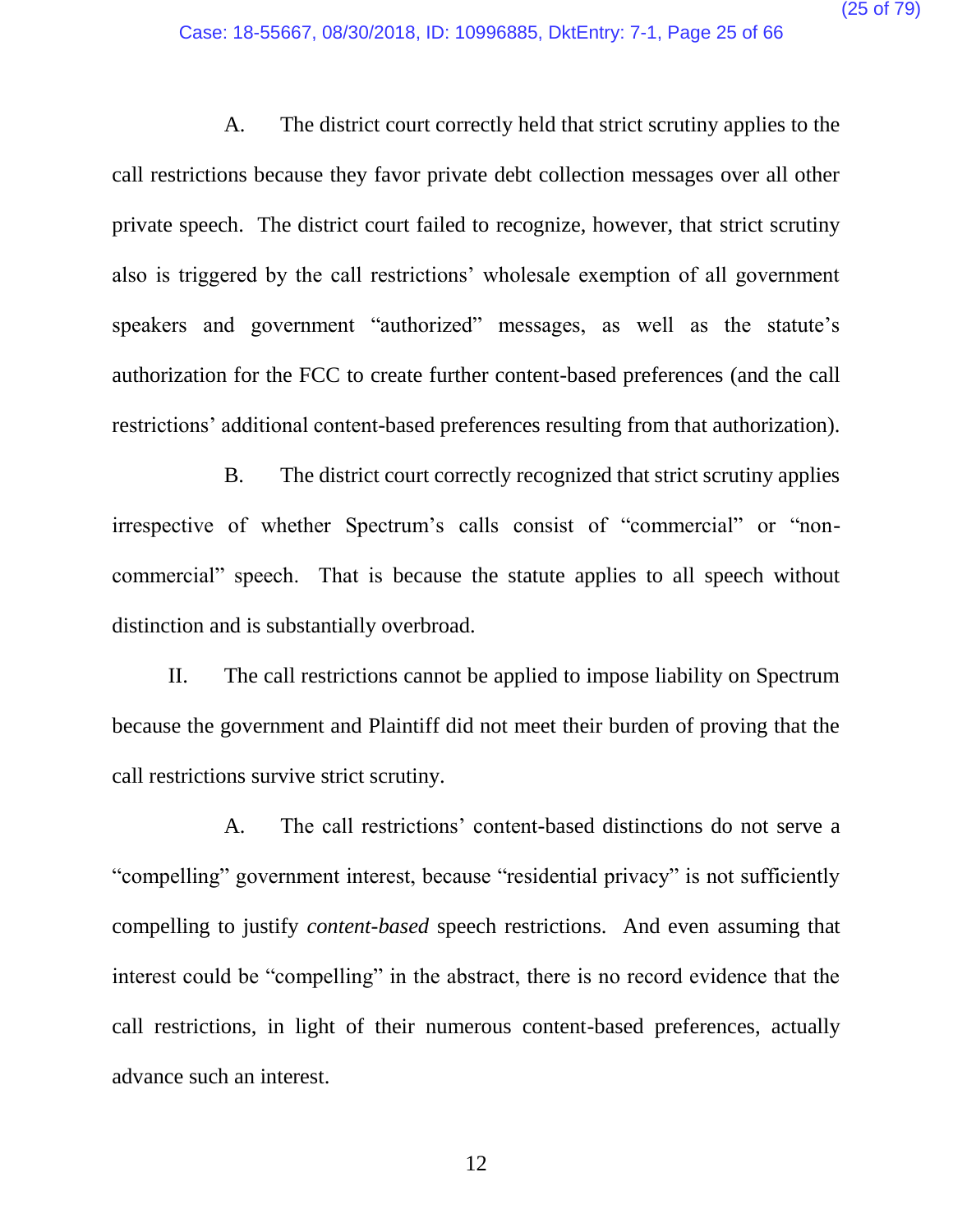B. There also is no record evidence that the call restrictions' content-based distinctions are narrowly tailored to any compelling interest.

1. The call restrictions exempt vast amounts of speech that is just as intrusive as (and often *more* intrusive than) the prohibited speech, fatally undermining the government's purported privacy interest. And the call restrictions also privilege commercial speech over other forms of core First Amendment speech, like political speech. Each of these defects independently renders the call restrictions fatally underinclusive under well-established case law.

2. The call restrictions also are significantly overinclusive. Accepting *arguendo* the government's own theory that it is constitutionally permissible to exempt speech that the government deems non-offensive to recipients' privacy, the call restrictions sweep far too broadly because, despite the content preferences, the statute continues to restrict lots of speech that is similar in kind to that which is exempted. Moreover, it is obvious that the government has numerous less restrictive means available to protect residential privacy than Section  $227(b)(1)(A)(iii)$ 's strict liability regime, which chills a substantial amount of speech because even the best-intentioned speakers cannot guarantee compliance with the statutory requirements.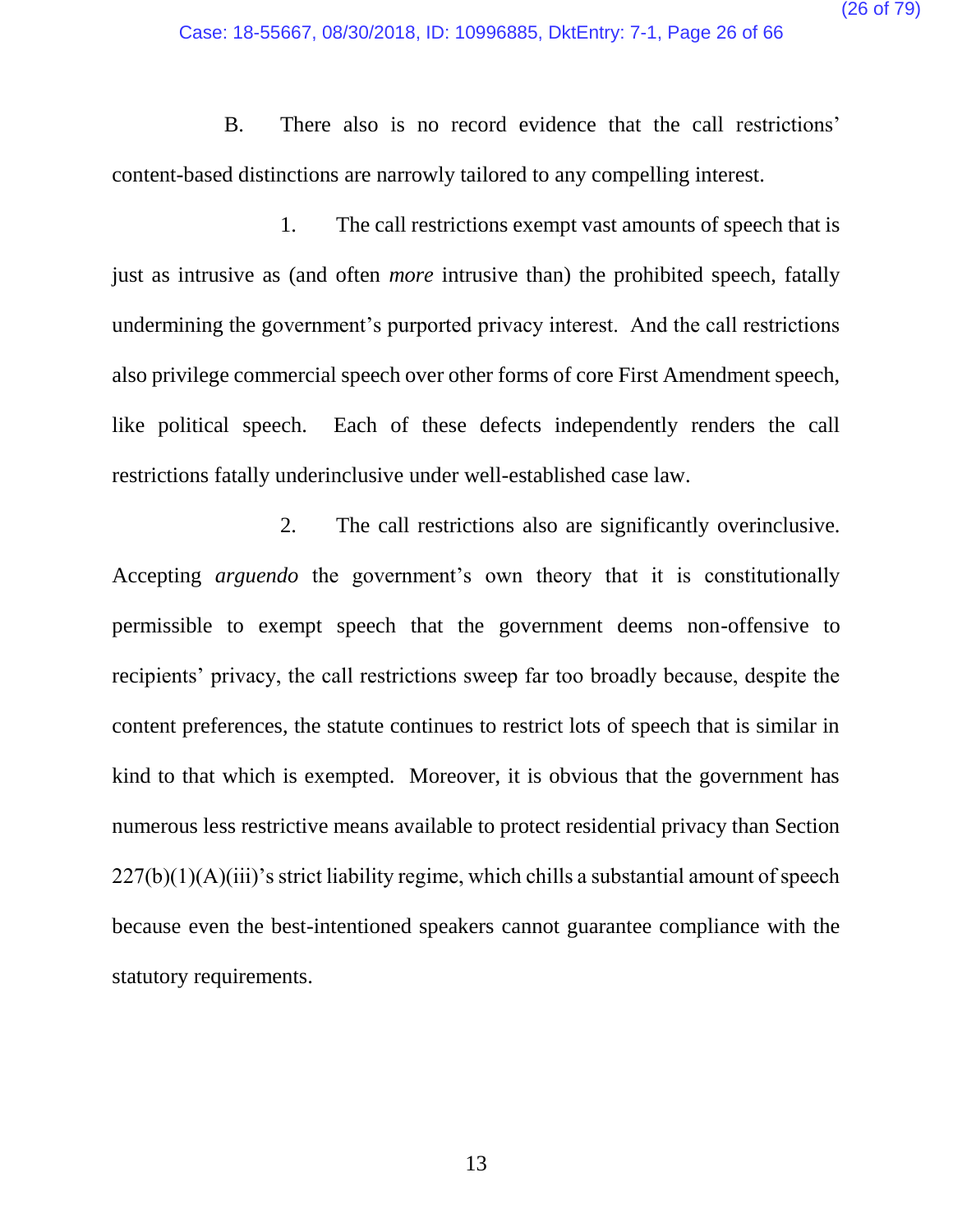#### **STANDARD OF REVIEW**

Federal Rule of Civil Procedure 12(c) provides that a party may bring a motion for judgment on the pleadings after the pleadings are closed if there will be no delay to the trial. A party seeking judgment on the pleadings must show that, taking all the allegations in the pleadings as true, the party is entitled to judgment as a matter of law. *Owens v. Kaiser Found. Health Plan, Inc*., 244 F.3d 708, 713 (9th Cir. 2001). "In an interlocutory appeal, [this Court] review[s] *de novo* the district court's denial of a motion for judgment on the pleadings." *Metrophones Telecomms., Inc. v. Glob. Crossing Telecomms., Inc*., 423 F.3d 1056, 1063 (9th Cir. 2005), *aff'd*, 550 U.S. 45 (2007); *see also Doe v. United States*, 419 F.3d 1058, 1061-62 (9th Cir. 2005).

#### **ARGUMENT**

## **I. UNDER THE FIRST AMENDMENT, STRICT SCRUTINY APPLIES TO THE CALL RESTRICTIONS**

The Supreme Court held in *Reed* that "[g]overnment regulation of speech is content based if a law applies to particular speech because of the topic discussed or the idea or message expressed," and that such laws are subject to strict scrutiny "regardless of the government's benign motive, content-neutral justification, or lack of 'animus toward the ideas contained' in the regulated speech." *Reed v. Town of Gilbert*, 135 S. Ct. 2218, 2227-28 (2015) (citation omitted). Moreover, because "[s]peech restrictions based on the identity of the speaker are all too often simply a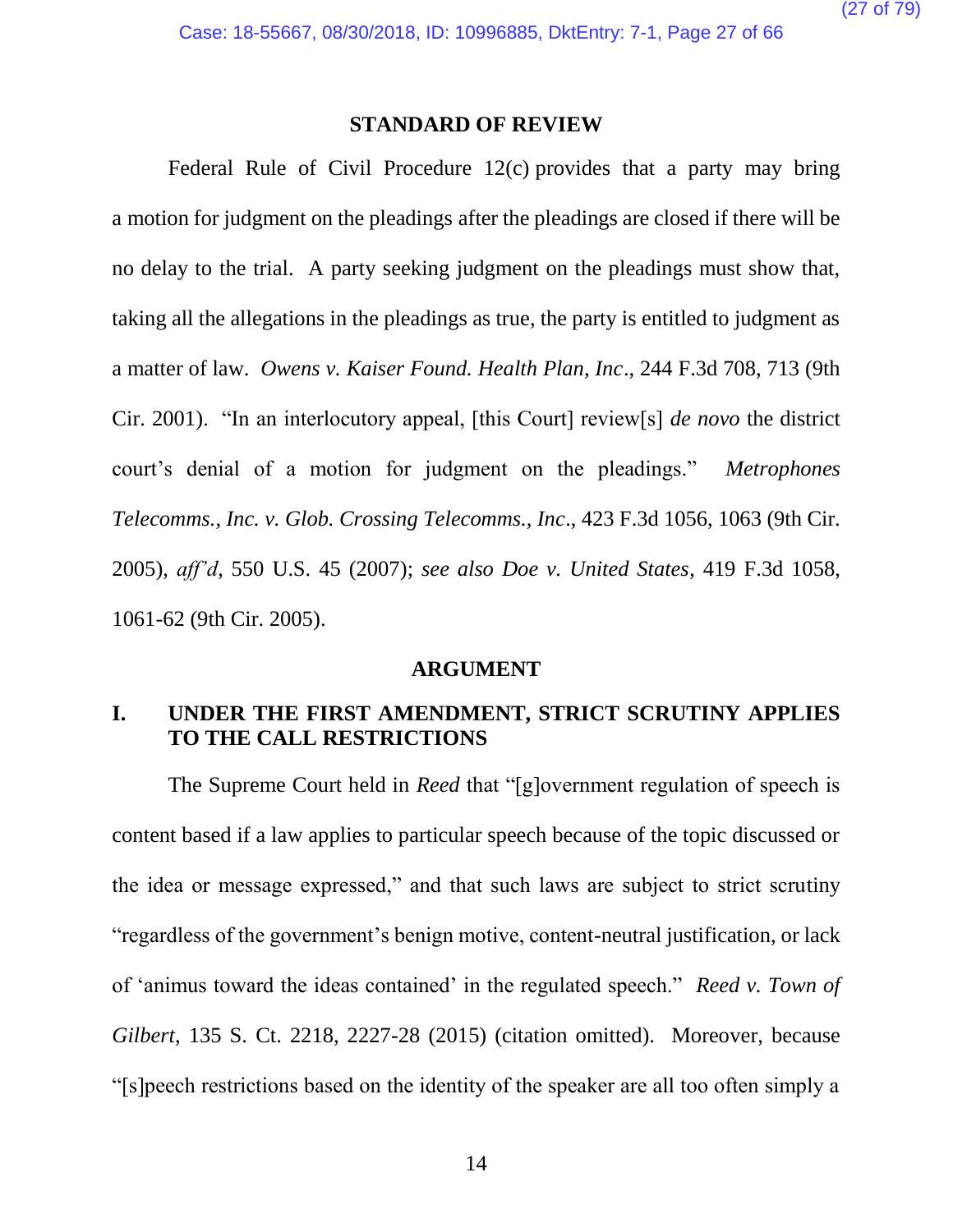means to control content," the Court also held that "laws favoring some speakers over others demand strict scrutiny" and are presumptively unconstitutional where "the legislature's speaker preference reflects a content preference." *Id.* at 2230 (citations omitted). Indeed, the Supreme Court has long been "deeply skeptical of laws that 'distinguis[h] among different speakers.'" *Nat'l Inst. of Family & Life Advocates v. Becerra*, 138 S. Ct. 2361, 2378 (2018) (citation omitted).

As explained below, the call restrictions in 47 U.S.C.  $\S 227(b)(1)(A)(iii)$  are subject to strict scrutiny under *each* of the two separate grounds identified in *Reed*, because they are both content- and speaker-based. And that strict scrutiny applies regardless of whether Spectrum's speech is allegedly "commercial."

### **A. The Call Restrictions Are Both Content- and Speaker-Based**

The call restrictions impose both content-based and speaker-based restrictions on speech, for at least three reasons.

## **1. As the District Court Correctly Found, Strict Scrutiny Applies Because the Call Restrictions Discriminate in Favor of Private, Commercial Debt Collection Messages.**

On their face, the call restrictions discriminate based on a call's content. The call restrictions impose liability for any autodialed or prerecorded/artificial call placed by a private actor, without the called party's prior express consent, "unless such call is made solely to collect a debt owed to or guaranteed by the United States." 47 U.S.C. § 227(b)(1)(A)(iii). In other words, a private bank or debt collection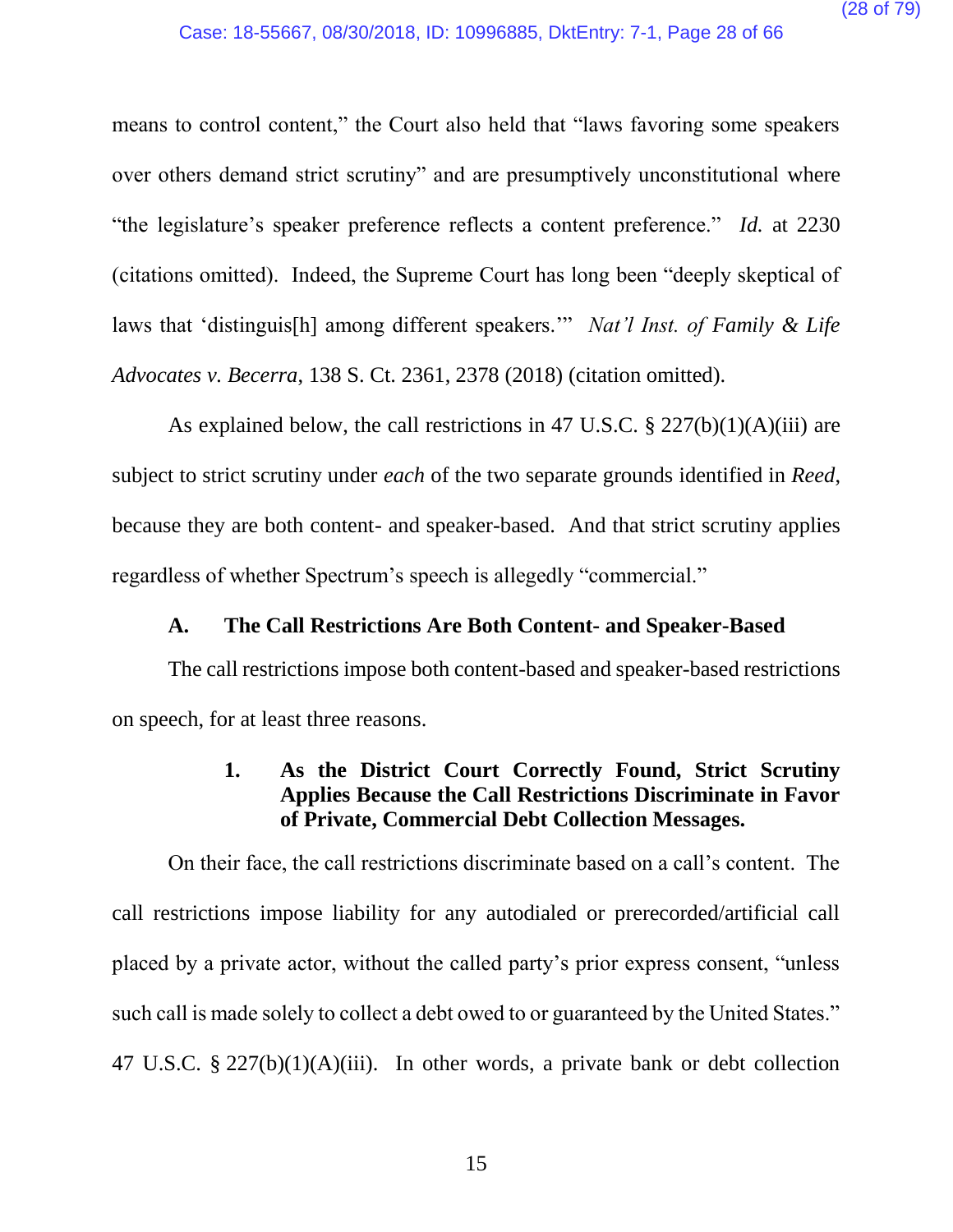agency may call the same consumer twice, once to ask the consumer to pay back a private, government-guaranteed loan (*e.g*., a private student loan or mortgage) and once to collect a similar private loan not guaranteed by the government, but, absent prior express consent, may place only the first call using an autodialer or prerecorded/artificial voice. Given that the subject matter of the call is the only basis for determining whether the statutory restrictions apply, these are prototypical, "facial" content-based restrictions that "draw[] distinctions based on the message a speaker conveys" and therefore trigger strict scrutiny. *Reed*, 135 S. Ct. at 2227-28 (stating that content-based distinctions are "obvious" where they "defin[e] regulated speech by particular subject matter").<sup>5</sup> The district court below—joining five others<sup>6</sup>—therefore correctly concluded that "under *Reed*, the debt-collection exception 'require[s] a court to examine the content of the message in order to

<sup>5</sup> Moreover, because such calls "*to collect* a debt owed to or guaranteed by the United States" necessarily include only those calls that would promote and enhance the collection of such a debt—but not (for example) those calls concerning consolidating, contesting, or discharging such debts—the restriction even discriminates among viewpoints, based on "the opinion or perspective of the speaker," thus establishing a "more blatant" and "egregious form of content discrimination." *Reed*, 135 S. Ct. at 2230 (citation omitted).

<sup>6</sup> *Am. Ass'n of Political Consultants v. Sessions*, No. 5:16-CV-252-D, 2018 WL 1474075, at \*3-4 (E.D.N.C. Mar. 26, 2018); *Greenley v. Laborers' Int'l Union of N. Am*., 271 F. Supp. 3d 1128, 1145 (D. Minn. 2017); *Mejia v. Time Warner Cable Inc*., Nos. 15-CV-6445 (JPO), 15-CV-6518 (JPO), 2017 WL 3278926, at \*14 (S.D.N.Y. Aug. 1, 2017); *Holt v. Facebook Inc.*, 240 F. Supp. 3d 1021, 1032 (N.D. Cal. 2017); *Brickman v. Facebook, Inc*., 230 F. Supp. 3d 1036, 1043-44 (N.D. Cal. 2017).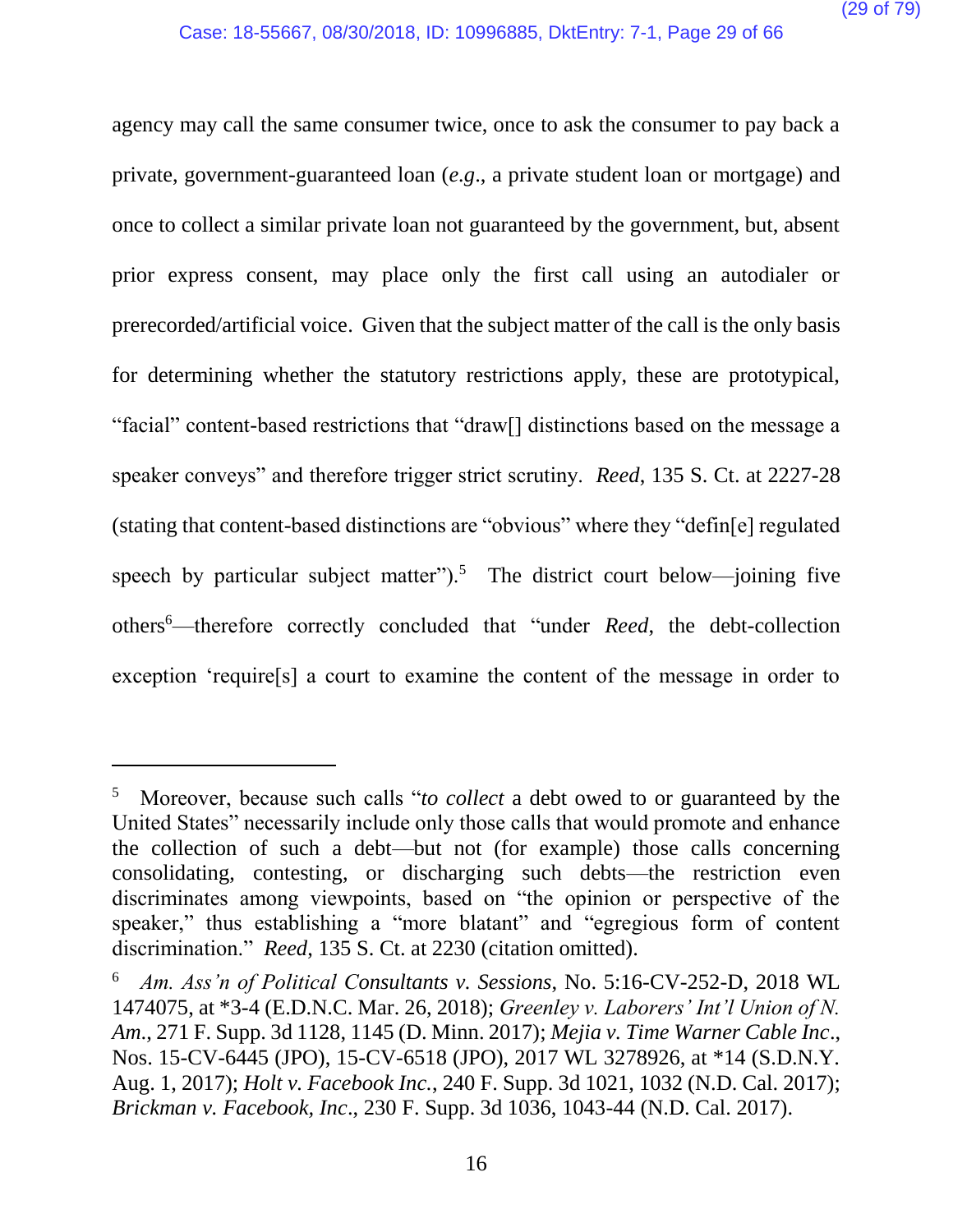determine if a violation ... has occurred,' rendering [the statute] content-based on its face and therefore subject to strict scrutiny." ER8 (citation omitted).

## **2. Strict Scrutiny Also Applies Because the Call Restrictions Discriminate in Favor of All Government Speakers and Government-"Authorized" Messages**

The call restrictions are subject to strict scrutiny for the separate and independent reason that they impose a speaker-based preference for government messages (and other government-"authorized" messages) over private messages. The call restrictions apply to "any *person* within the United States," 47 U.S.C. § 227(b)(1) (emphasis added), but the statute unambiguously excludes all government entities from the definition of a "person." *See* 47 U.S.C. § 153(39) (defining "person" as "includ[ing] an individual, partnership, association, joint-stock company, trust, or corporation," without referencing the government); *Seitz v. City of Elgin*, 719 F.3d 654, 656 (7th Cir. 2013) (finding that similar statutory definition of "person" did not include governmental entities); July 2016 FCC Order ¶ 10 (acknowledging that the term "person," as used in Section 227(b)(1), "does not include the federal government"). As a result, municipalities, counties, and all other governmental entities are not "persons" subject to the call restrictions. *See Lambert v. Seminole Cty. Sch. Bd*., No. 6:15-cv-78-Orl-18DAB, 2016 WL 9453806, at \*2 (M.D. Fla. Jan. 21, 2016) ("[T]he plain meaning of the TCPA's liability provision excludes governmental entities," including school boards, based on the definition of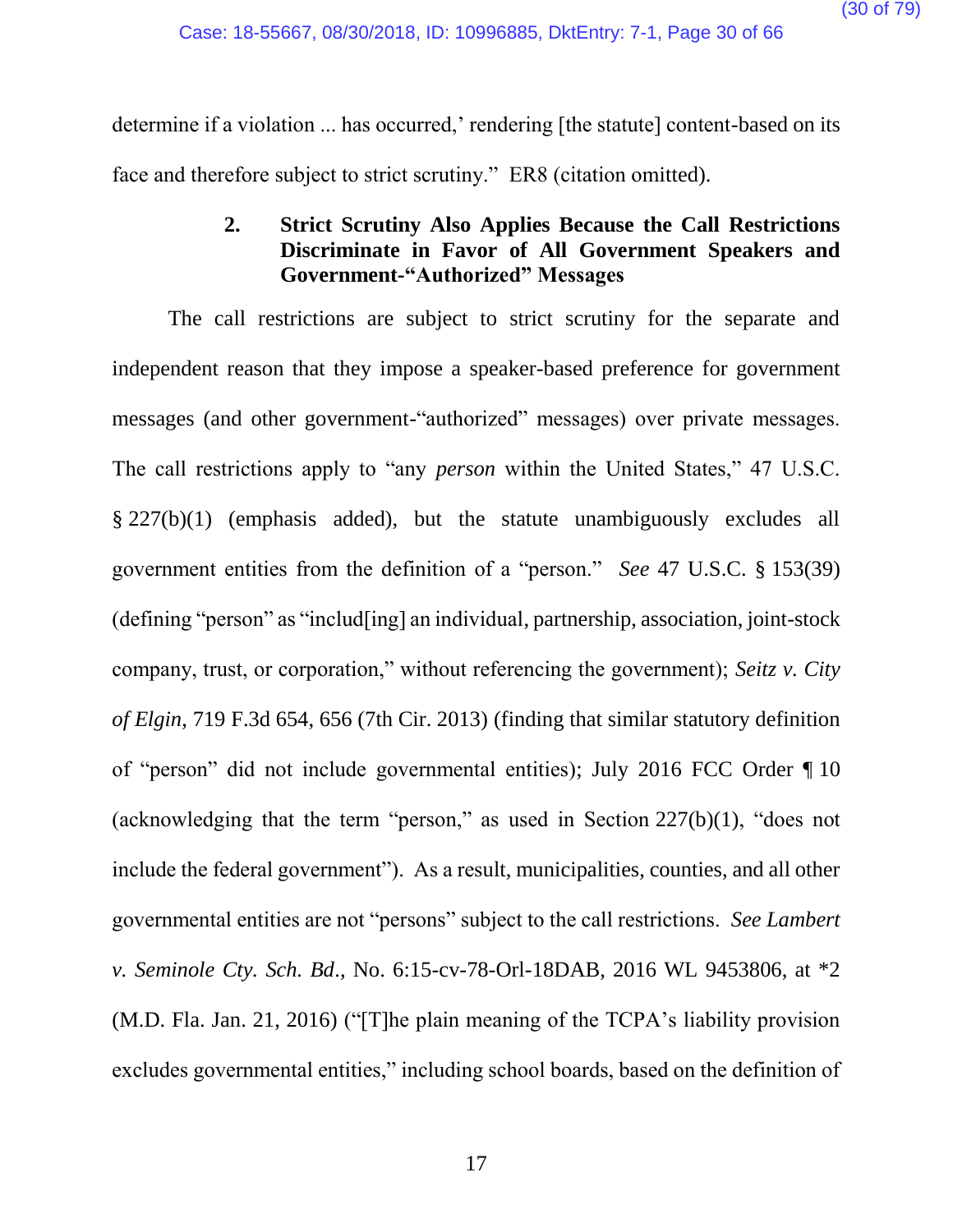a "person."); *cf. Gomez*, 136 S. Ct. at 672 ("The United States and its agencies … are not subject to the TCPA's prohibitions …."). Likewise, government agents communicating "authorized" messages are also exempt. *See* July 2016 FCC Order ¶¶ 1, 10, 11 (acknowledging that liability under Section 227(b)(1) does not attach to the government's agents conveying "authorized" messages).

This preference for governmental entities and their agents "reflects a content preference" for favored content—government messages, and other governmentapproved messages—over all other speech, including, for example, anti-government political speech. *See id.* ¶ 18 (concluding based on legislative history that Congress did not wish to interfere with "'communications from the federal government,'" including messages that promote "democratic participation in government" (citation omitted)); *id.* ¶ 15 (observing that "[t]he TCPA's legislative history lacks any indication that Congress sought to *impede* … government communications, *as opposed to telemarketing and other calls by private entities*" (emphases added)); *id.* ¶ 19 (acknowledging that Congress's intent was to restrict only private speakers from accessing "the most cost-efficient method of communicating with the public").

The additional exemption of government agents acting within the scope of their agency only compounds the blatant preference for government-approved messages. Because in that case a private speaker's liability depends on whether its *message* is "authorized" by the government and compliant with "the government's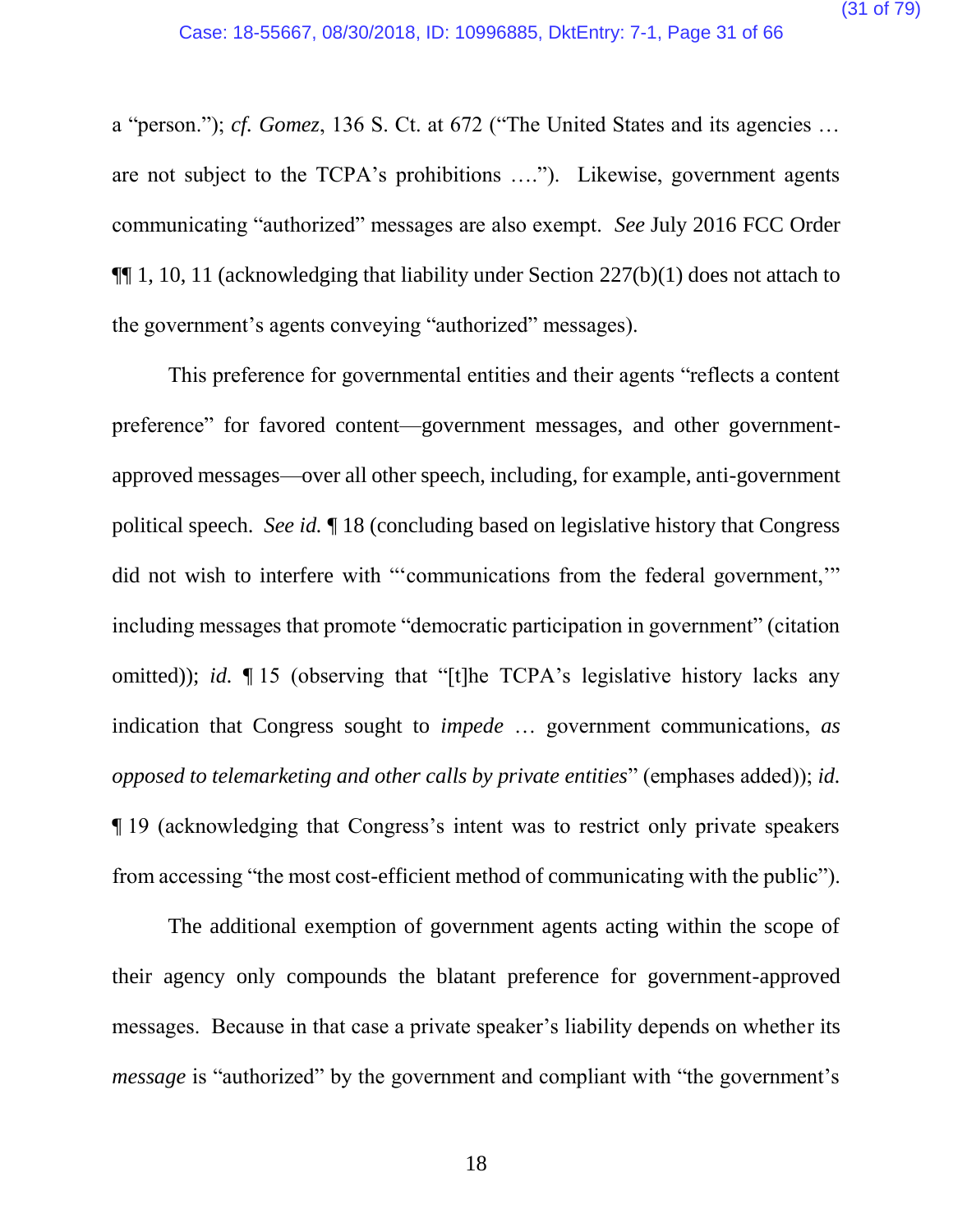instructions," *id.* ¶¶ 1, 17—which can only be determined by reviewing the message's content—it is all the more clear that the TCPA's nominally "speakerbased" preference for the government and its agents reflects a content-based preference for government messages (and other government "authorized" messages), regardless of the speaker's identity.

Under well-established precedent, the call restrictions' content preference for government speakers and messages independently triggers strict scrutiny. *See Reed*, 135 S. Ct. at 2230; *Solantic, LLC v. City of Neptune Beach*, 410 F.3d 1250, 1264 (11th Cir. 2005) (concluding that a "sign code's exemption[]" of "government … organization[s]" rendered its restrictions "plainly content based" and subject to strict scrutiny); *Dimmitt v. City of Clearwater*, 985 F.2d 1565, 1569-71 (11th Cir. 1993) (similar); *Beckerman v. City of Tupelo*, 664 F.2d 502, 513-14 (5th Cir. 1981) (applying strict scrutiny to a restriction on private parades that did not apply equally to "governmental agencies"); *Congregation Lubavitch v. City of Cincinnati*, 997 F.2d 1160, 1165-67 (6th Cir. 1993) (applying heightened scrutiny to restrictions on private displays in a public square that did not apply equally to the government, finding that "distinction between public and private displays" plainly "contentbased"); *Metromedia, Inc. v. City of San Diego*, 453 U.S. 490, 514 (1981) (plurality) (applying strict scrutiny where the sign code at issue exempted many types of signs, including "signs erected in discharge of any governmental function"); *see also*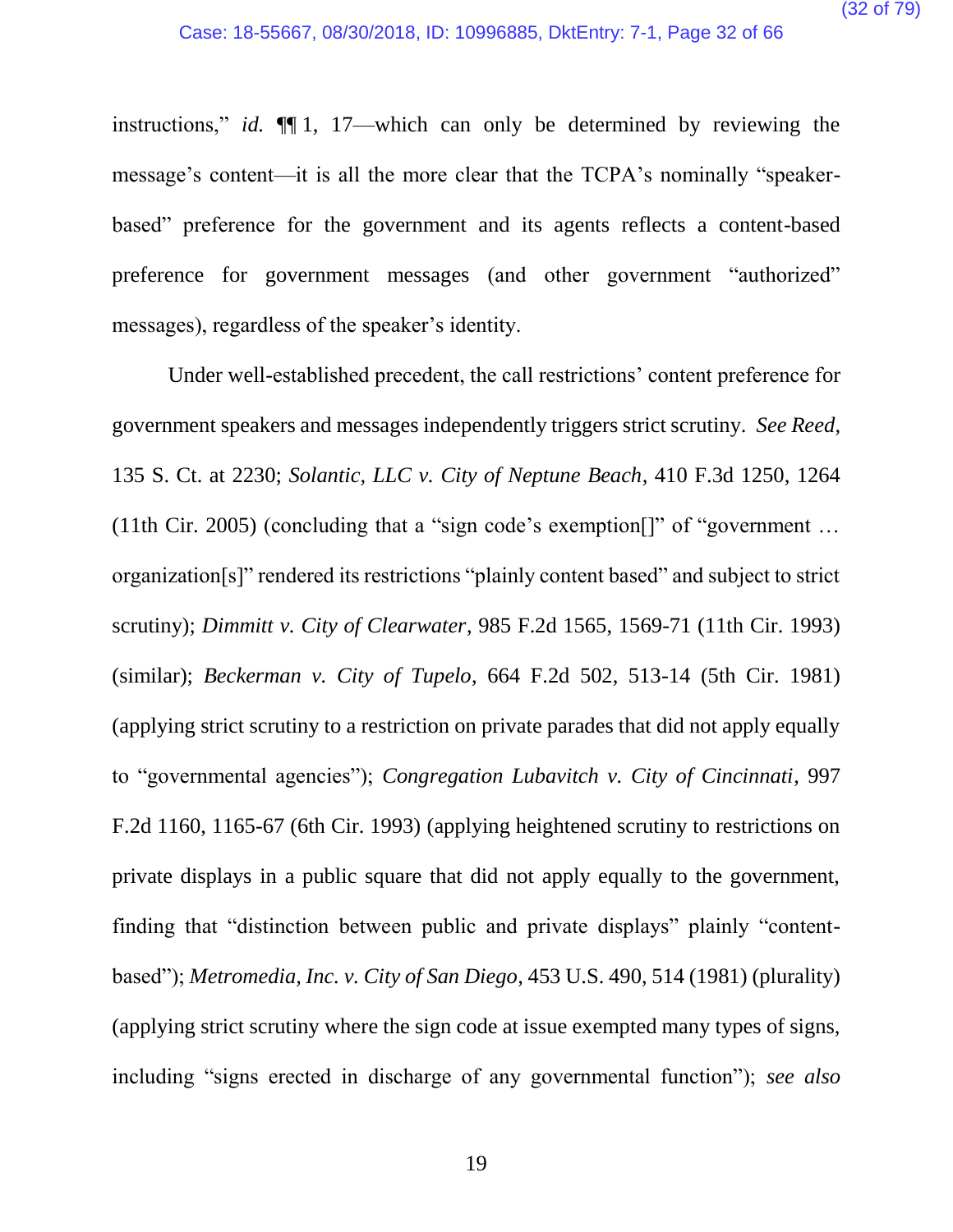*Women Strike for Peace v. Morton*, 472 F.2d 1273, 1274, 1279 (D.C. Cir. 1972) (per curiam) (concluding that under the Equal Protection Clause the National Park Service could not restrict private speakers on the Ellipse while exempting itself and organizations it co-sponsored); *id.* at 1290, 1293 (Wright, J., concurring) (concluding this restriction was subject to strict scrutiny because such a "preference" for the "official voice" reflects "the kind of blatant government censorship which the framers of the First Amendment intended to outlaw forever").<sup>7</sup> Indeed, this Court has long been "troubled by the wholesale exemption for government speech" from speech restrictions, *Foti v. City of Menlo Park*, 146 F.3d 629, 637 (9th Cir. 1998), and recently applied heightened scrutiny<sup>8</sup> where such wholesale exemptions for

<sup>7</sup> Multiple district courts in this Circuit have followed suit. *See Citizens for Free Speech, LLC v. Cty. of Alameda*, 194 F. Supp. 3d 968, 984 (N.D. Cal. 2016) (applying strict scrutiny to sign code that exempted government signs, as "the County's preference for official public signs reflects a preference for that content"); *Watters v. Otter*, 986 F. Supp. 2d 1162, 1176-1178 (D. Idaho 2013) (applying strict scrutiny where speech restrictions at the State Capitol provided exemption for "State Events" "controlled by any state of Idaho agency, board, … or elected official," as it provided a "wholesale exemption" for "favored" government messages); *Khademi v. S. Orange Cty. Cmty. Coll. Dist*., 194 F. Supp. 2d 1011, 1030 & n.18 (C.D. Cal. 2002) (applying strict scrutiny to college speech code "to the extent that [it] exempt<sup>[s]</sup> [State] contractors," and warning that a separate "wholesale exemption" for the State's own speech was potentially subject to such scrutiny as well); *see also A.N.S.W.E.R. Coal. v. Kempthorne*, 537 F. Supp. 2d 183, 196-97, 205 (D.D.C. 2008); *Bonita Media Enters., LLC v. Collier Cty. Code Enf't Bd.*, No. 2:07-CV-411-FTM-29DNF, 2008 WL 423449, at \*7 (M.D. Fla. Feb. 13, 2008); *Nichols Media Grp., LLC v. Town of Babylon*, 365 F. Supp. 2d 295, 316 (E.D.N.Y. 2005).

<sup>8</sup> Intermediate scrutiny, rather than strict scrutiny, applied in *Italian Colors* because, unlike here, the restriction there applied *solely* to commercial speech. *See*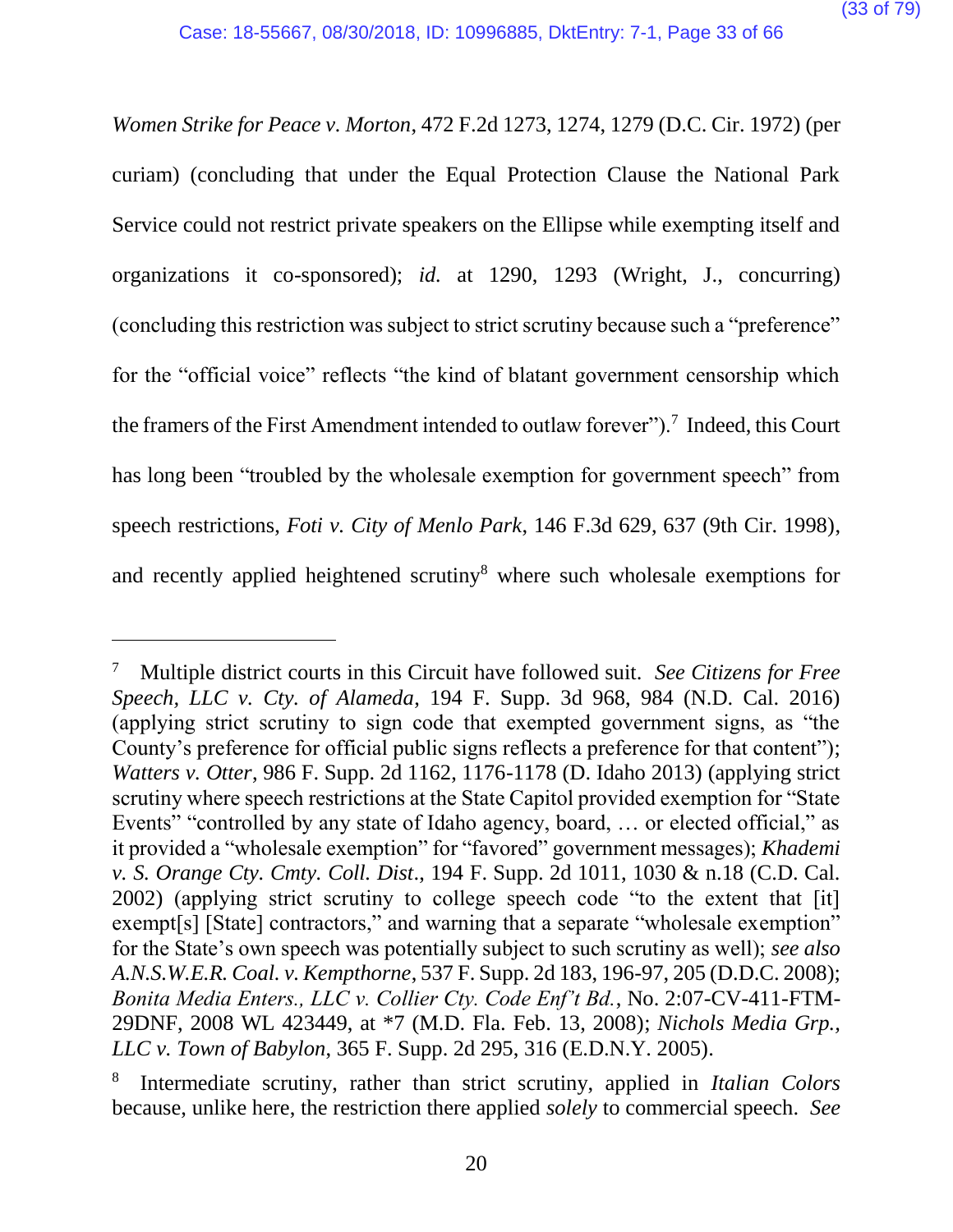government messages were present. *See Italian Colors Rest. v. Becerra*, 878 F.3d 1165, 1178 (9th Cir. 2018). 9

## **3. Strict Scrutiny Also Applies Because the Statute Permits the FCC To Create Unlimited Additional Content-Based Exemptions to the Call Restrictions**

The call restrictions are content-based for the additional reason that the statute, on its face, expressly allows the FCC to establish additional content-based exemptions, and the FCC has done so. Specifically, the statute provides that the FCC "may, by rule or order, exempt from the [call restrictions] calls to a telephone number assigned to a cellular telephone service that are not charged to the called party." 47 U.S.C. § 227(b)(2)(C). A law that delegates to an executive official or agency the power to determine whether speech is prohibited or permitted without also providing objective limitations to ensure that discretion is exercised in a content-neutral manner, as here, is content-based and must be justified (if at all) under strict scrutiny. *See, e.g.*, *City of Lakewood v. Plain Dealer Publ'g Co.*, 486

l

*Cent. Hudson Gas & Elec. Corp. v. Pub. Serv. Comm'n*, 447 U.S. 557, 561 (1980) (applying intermediate scrutiny where the restriction "restricts only commercial speech").

<sup>9</sup> Below, the government argued that the call restrictions' exemption of all government messages is merely a reflection of the government's sovereign immunity. ER160-62. But "sovereign immunity" cannot possibly explain this exemption, as it exempts messages from *all* governmental entities, including municipalities, counties, and other entities lacking sovereign immunity. *See Alden v. Maine*, 527 U.S. 706, 756 (1999) (sovereign immunity "does not extend to … a municipal corporation or other governmental entity which is not an arm of the State").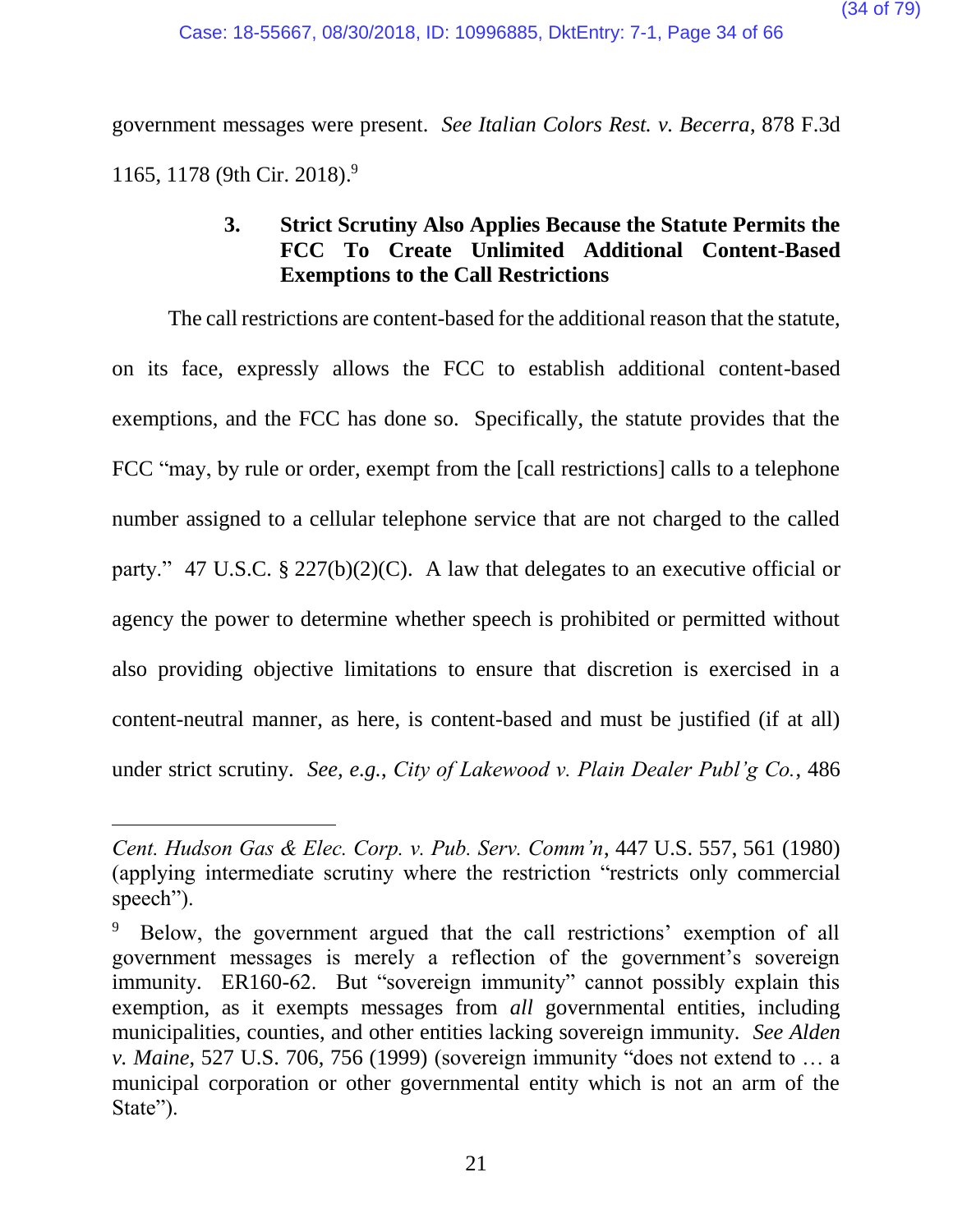U.S. 750, 756, 769 (1988); *Long Beach Area Peace Network v. City of Long Beach*, 574 F.3d 1011, 1042 (9th Cir. 2009).

And here, the FCC has used that delegation to establish a plethora of such content-based exemptions for favored messages, including for package-delivery notifications, calls relating to banking transfers, and healthcare-related calls. *See supra* nn.2-4. These exemptions independently demonstrate that the call restrictions are content-based and trigger the application of strict scrutiny. *See Long Beach Area Peace Network*, 574 F.3d at 1043 (noting that "[g]ranting waivers to favored speakers … would of course be unconstitutional," and "this abuse must be dealt with … when a pattern of unlawful favoritism appears"); *Reed*, 135 S. Ct. at 2227-28.<sup>10</sup>

<sup>&</sup>lt;sup>10</sup> The government argued below that the district court must close its eyes to these clear content-based preferences because the Hobbs Act allegedly shields them from review. *See* ER165. But the text of the Hobbs Act does not preclude the Court's consideration of these preferences. *See* 28 U.S.C. § 2342(1) (reserving to the courts of appeals "exclusive jurisdiction to *enjoin, set aside, suspend … or to determine the validity* of FCC orders (emphasis added)). For purposes of this appeal, Spectrum *accepts* that the FCC's orders have been validly promulgated pursuant to the FCC's statutory authority; Spectrum only seeks to prevent the imposition of liability under the fatally underinclusive call restrictions, which are marred with numerous contentbased exceptions. And to extent the government argues that the Hobbs Act forecloses Spectrum from challenging its liability under an unconstitutional statute, that interpretation would render the Hobbs Act invalid under the Due Process Clause. *See Philip Morris USA v. Williams*, 549 U.S. 346, 353 (2007) ("Due Process" means "an opportunity to present every available defense"); ER218 (answer raising this affirmative defense).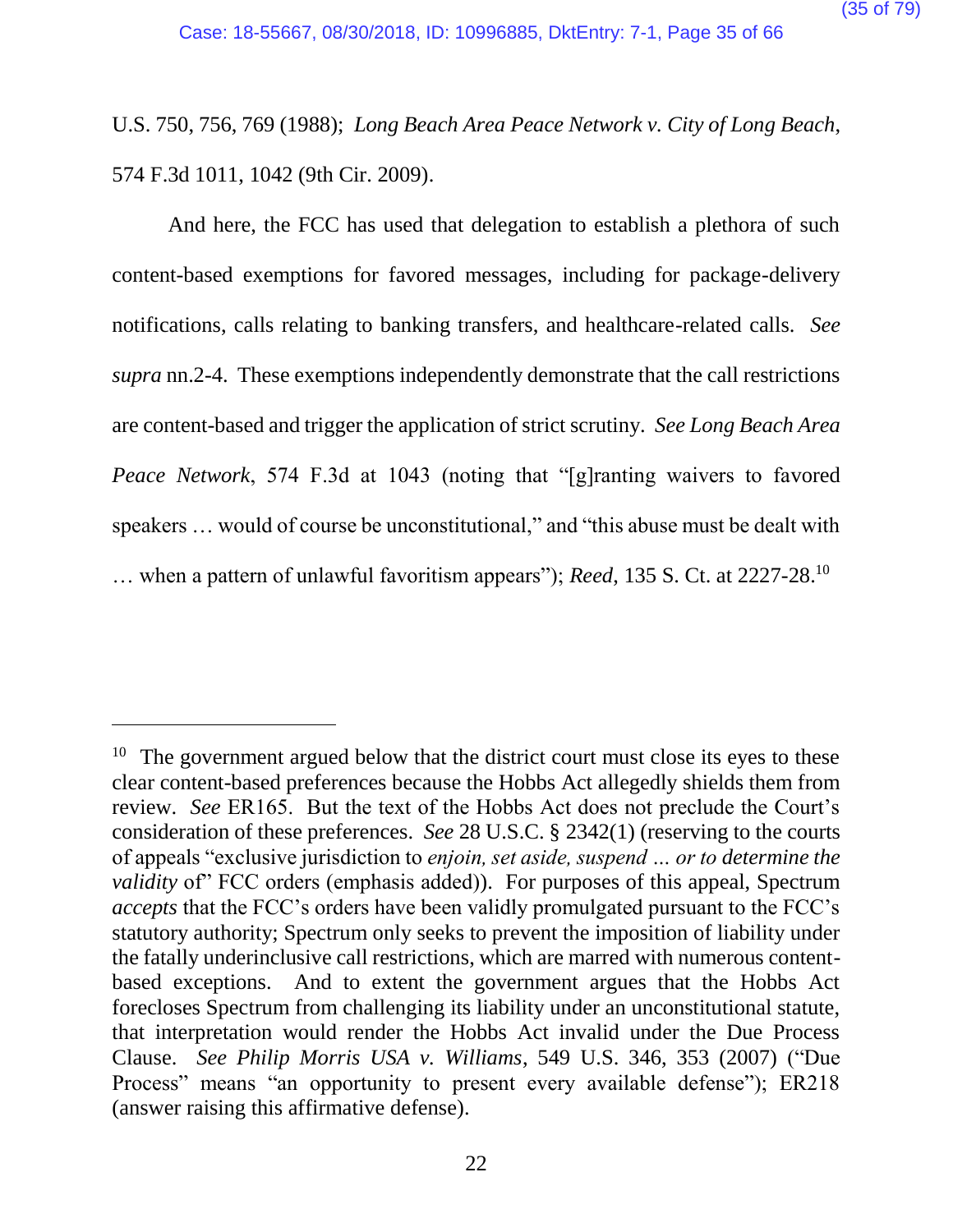## **B. Strict Scrutiny Applies Regardless of Whether Spectrum's Speech Is "Commercial" or "Non-commercial"**

Below Plaintiff argued that, notwithstanding that the call restrictions are content- and speaker-based, the district court should apply *Central Hudson* intermediate scrutiny because Spectrum's speech is allegedly "commercial." ER125-26. The government, for its part, conceded that review under *Central Hudson* would be inappropriate, as it had not "sought to argue that the TCPA is constitutional because it regulates solely commercial speech." *See* ER162-63 (arguing that the "TCPA's application to commercial speech" "does not alter" the level of scrutiny (capitalization altered)). $^{11}$ 

The district court rightly declined to apply less-searching *Central Hudson* intermediate scrutiny to the call restrictions. *See* ER8. That standard is inapplicable where a speech restriction is not limited to commercial speech but instead restricts all forms of speech, as do the call restrictions here. *See, e.g.*, *Reno v. ACLU*, 521 U.S. 844, 877 (1997) (applying strict scrutiny where "[t]he scope of the [restriction] is not limited to commercial speech or commercial entities" but instead "embrace[s] all nonprofit entities and individuals"); *Solantic*, 410 F.3d at 1269 n.15 ("Because

<sup>&</sup>lt;sup>11</sup> The government sought below "solely to defend the TCPA as a valid, content-neutral time-place-and-manner restriction." ER163. But in doing so, the government overlooked that, following *Reed*, it is abundantly clear that the statute is content- and speaker based and therefore cannot be justified as such a time-placeand-manner restriction.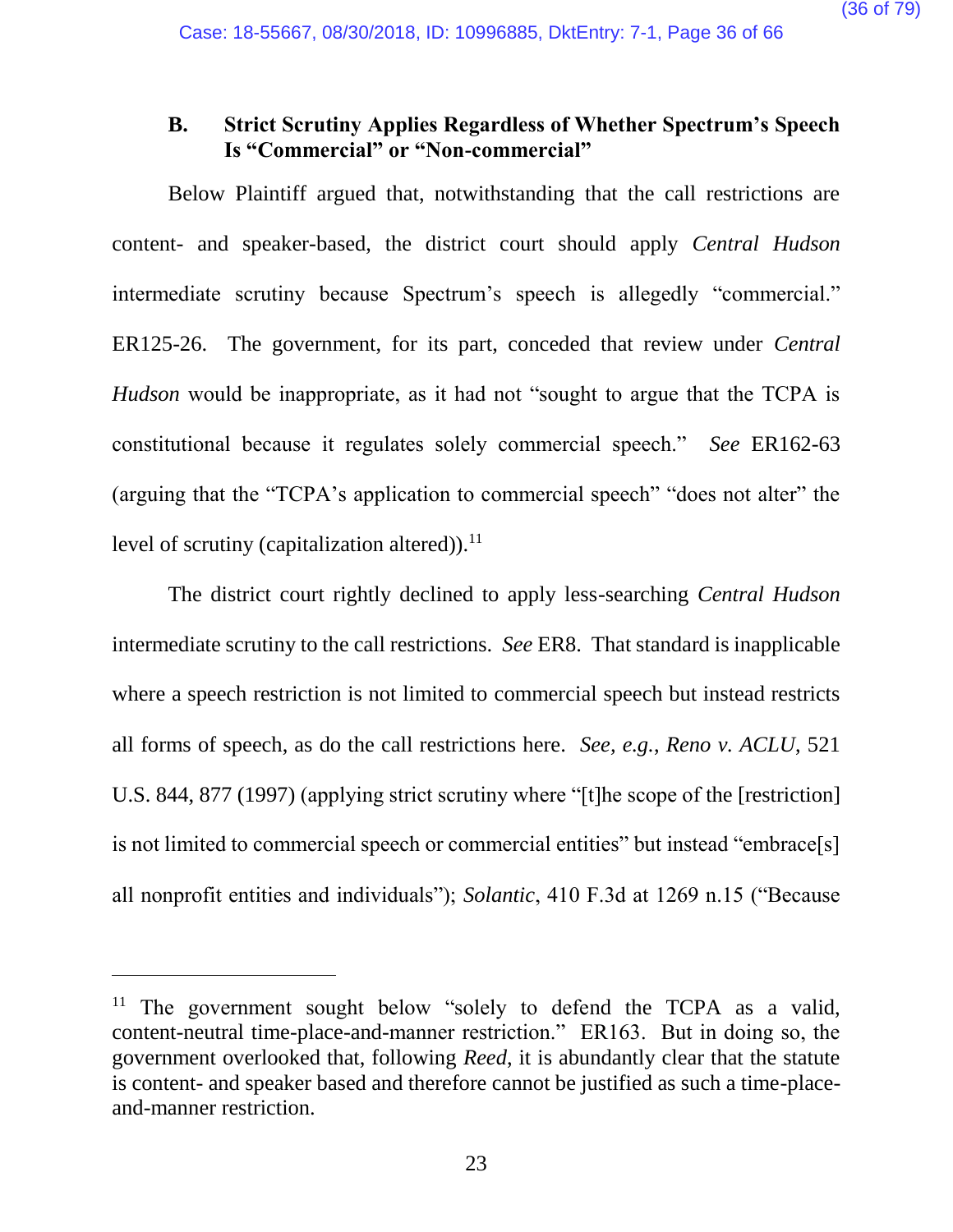the sign code does not regulate commercial speech as such, but rather applies without distinction to signs bearing commercial and noncommercial messages, the *Central Hudson* test has no application here" (applying strict scrutiny)). Likewise, the call restrictions are substantially overbroad on their face because they impose liability on any private actor that does not convey a government-favored message (including those entities communicating political speech and other core protected speech). Thus, even if *Central Hudson* could be applicable in some circumstances to laws that regulate both commercial and non-commercial speech, under the overbreadth doctrine, Spectrum would be permitted to "assert the speech rights of third parties with noncommercial speech interests" and therefore receive the benefit of strict scrutiny. *Dimmitt*, 985 F.2d at 1569-71 (applying strict scrutiny); *Bd. of Trs. v. Fox*, 492 U.S. 469, 481-82 (1989) (finding that a commercial speaker may assert the First Amendment rights of noncommercial speakers).<sup>12</sup> In any event, the call restrictions could not even survive review under *Central Hudson*.

<sup>12</sup> To the extent this Court disagrees, Spectrum preserves for *en banc* and*/*or Supreme Court review the question whether the First Amendment permits commercial speech to be subjected to lesser constitutional scrutiny than other forms of constitutionally protected speech. Spectrum recognizes, however, that at this stage of the proceedings prior contrary panel precedent binds this Court. *See Contest Promotions, LLC v. City & Cty. of S.F*., 874 F.3d 597, 601 (9th Cir. 2017) (noting that this Court has "rejected the notion that *Reed* altered *Central Hudson*'s longstanding intermediate scrutiny framework").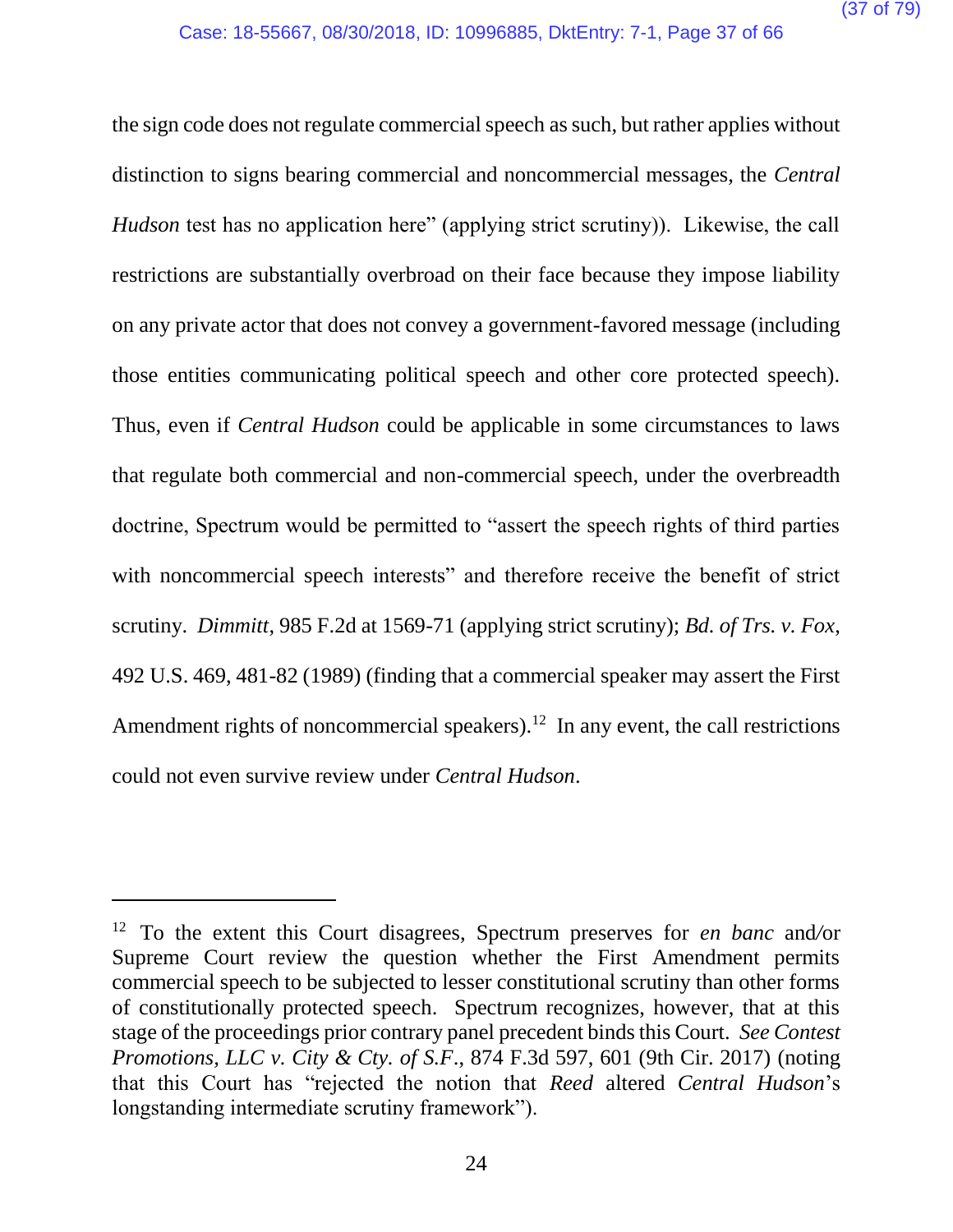# **II. THE GOVERNMENT AND PLAINTIFF FAILED TO SHOW THAT THE CALL RESTRICTIONS WITHSTAND STRICT SCRUTINY**

Strict scrutiny is "the most demanding test known to constitutional law," *City of Boerne*, 521 U.S. at 534; laws subject to it are "presumptively invalid," *United States v. Playboy Entm't Grp., Inc*., 529 U.S. 803, 817 (2000), and "almost always violate the First Amendment," *DISH Network Corp. v. FCC*, 653 F.3d 771, 778 (9th Cir. 2011). To overcome this heavy presumption of invalidity, the government (or plaintiff) must carry the burden of proving that the content-based restriction is narrowly tailored to advance a compelling government interest. *Thalheimer v. City of San Diego*, 645 F.3d 1109, 1116 (9th Cir. 2011) (Once the "moving party" makes "a colorable claim that its First Amendment rights … are threatened with infringement, ... the burden shifts to the government to justify the restriction."); *Reed*, 135 S. Ct. at 2230-31. To sustain this burden, the government must "proffer … *evidence*" that the government's asserted interests are actually compelling in this specific factual context. *Video Software Dealers Ass'n v. Schwarzenegger*, 556 F.3d 950, 962 (9th Cir. 2009) (emphasis added), *aff'd sub nom. Brown v. Entm't Merchants Ass'n*, 564 U.S. 786 (2011); *see also Edenfield v. Fane*, 507 U.S. 761, 768 (1993). Critically, such evidence must justify the "content-based ... distinction[s]" in addition to the general speech restriction. *Carey v. Brown*, 447 U.S. 455, 465 (1980). Then, the government must prove through evidence that the restriction is narrowly tailored to its interests. *Nader v. Brewer*, 531 F.3d 1028, 1037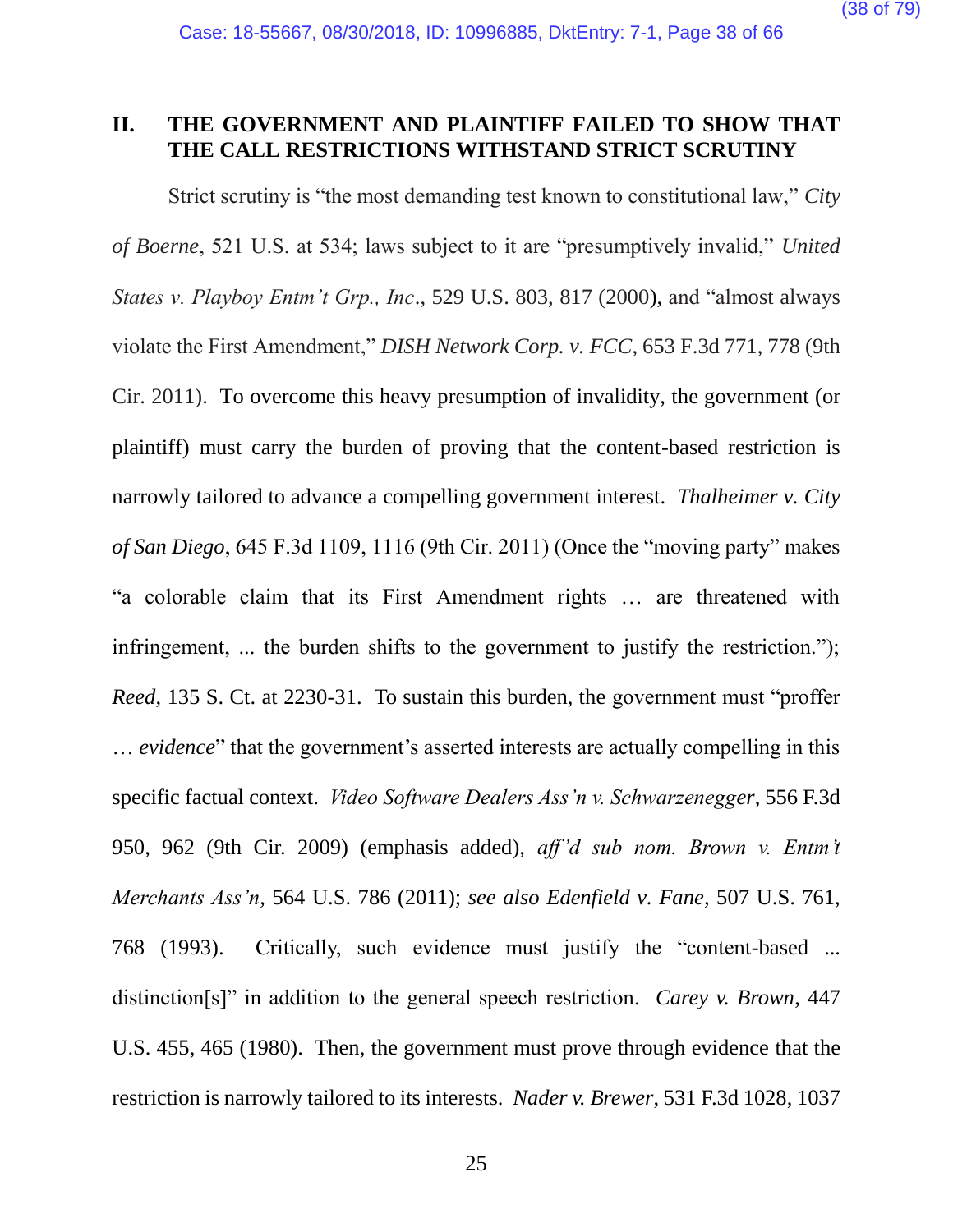(9th Cir. 2008) (the government necessarily fails to prove narrow tailoring when it "does not provide any evidence"); *Playboy Entm't Grp.*, 529 U.S. at 822; *Edenfield*, 507 U.S. at 771-72.

With those principles in mind, it is clear that Spectrum is entitled to judgment in its favor because the call restrictions neither advance a compelling government interest nor are narrowly tailored.<sup>13</sup> Indeed, the government has failed to adduce *any* evidence to justify imposing content-based restrictions on calls to mobile telephones.

# **A. The Call Restrictions Do Not Advance a "Compelling" Government Interest**

As a threshold matter, the call restrictions are not justified by any interest that this Court or the Supreme Court has identified as compelling. The district court held that the call restrictions advance a "compelling government interest in promoting and protecting residential privacy." ER9-10. But while insulating individuals from annoying phone calls may be a laudable goal, it is not the sort of interest that is sufficiently "compelling" to justify a content-based speech restriction.

<sup>13</sup> Under *Central Hudson* intermediate scrutiny, a speech restriction must be "tailored … to serve a substantial state interest in order to survive First Amendment scrutiny." *Edenfield*, 507 U.S. at 767. Such tailoring requires that the "challenged regulation advances [its] interests in a direct and material way," and that the "the extent of the restriction on protected speech is in reasonable proportion to the interests served." *Id.* For the same reasons discussed below, the call restrictions fail even *Central Hudson* review.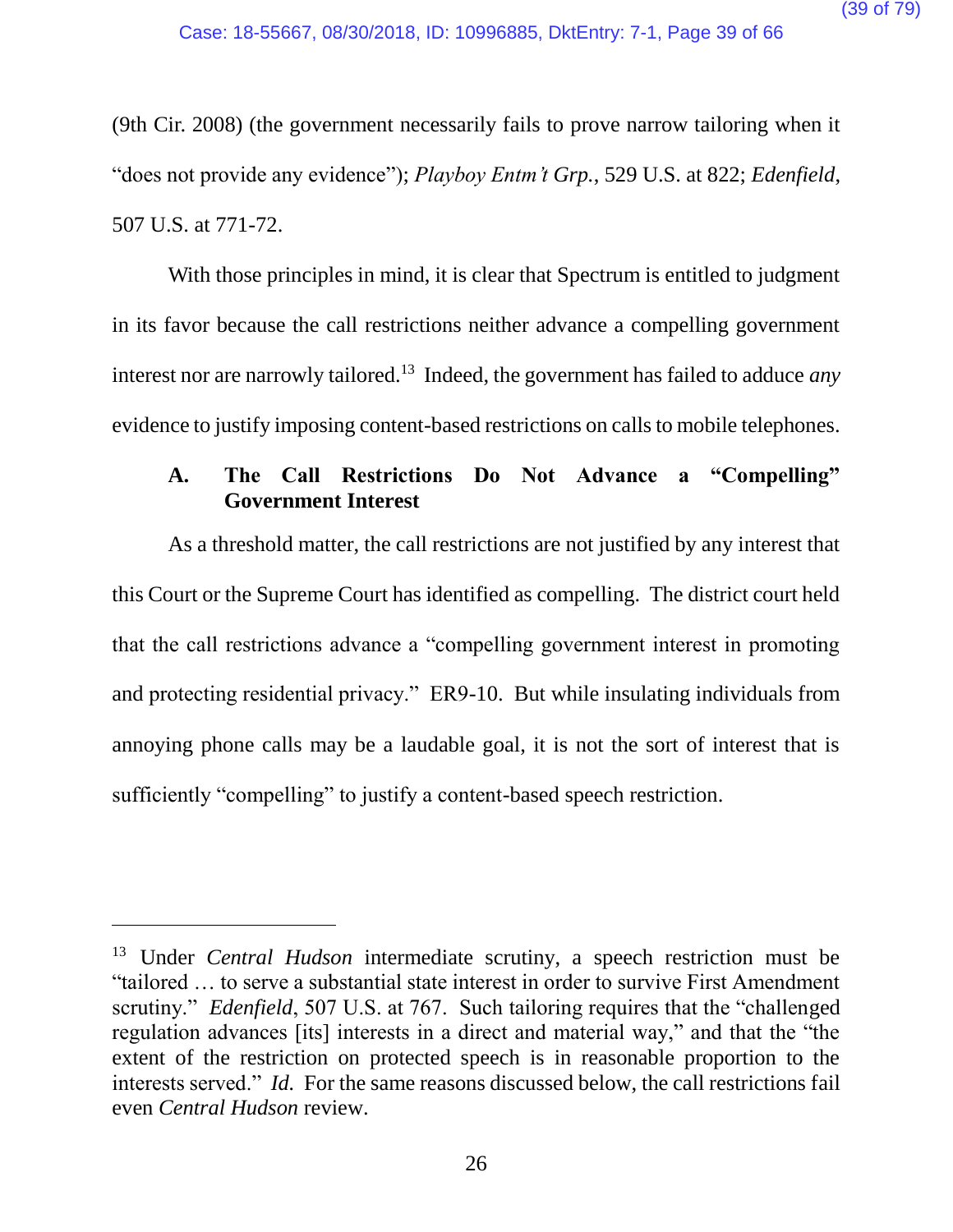Tellingly, neither the government, Plaintiff, nor the district court has identified a single case in which this Court or the Supreme Court ever held that "privacy" is a sufficiently "compelling" interest to satisfy strict scrutiny. For good reason. Because "privacy" in this context amounts to being free of unwelcome speech, recognizing such an interest as compelling would open the door to the government's exercise of breathtaking power to pick and choose which messages are "desirable" or "undesirable," "welcome" or "unwelcome," turning the First Amendment on its head. Unsurprisingly then, as the Eighth Circuit observed, "[t]he Supreme Court has never held that [residential privacy] is a compelling interest … and we do not think that it is." *Kirkeby v. Furness*, 92 F.3d 655, 659 (8th Cir. 1996); *see also McCullen v. Coakley*, 134 S. Ct. 2518, 2548 (2014) (Scalia, J., concurring in the judgment with Kennedy and Thomas, JJ.) ("Suffice it to say that if protecting people from unwelcome communications … is a compelling state interest, the First Amendment is a dead letter." (internal quotation marks and citation omitted)).

This Court's precedent is in accord. In *Hoye v. City of Oakland*, for example, this Court invalidated a content-based restriction on anti-abortion protestors' highly "intrusive" speech directed at patients entering abortion clinics. 653 F.3d 835, 852 (9th Cir. 2011). The Court noted that "[i]n some cases, government regulation of speech with the aim of protecting the dignity and privacy of individuals has been permitted," including in cases establishing the exceptional "privacy of the home."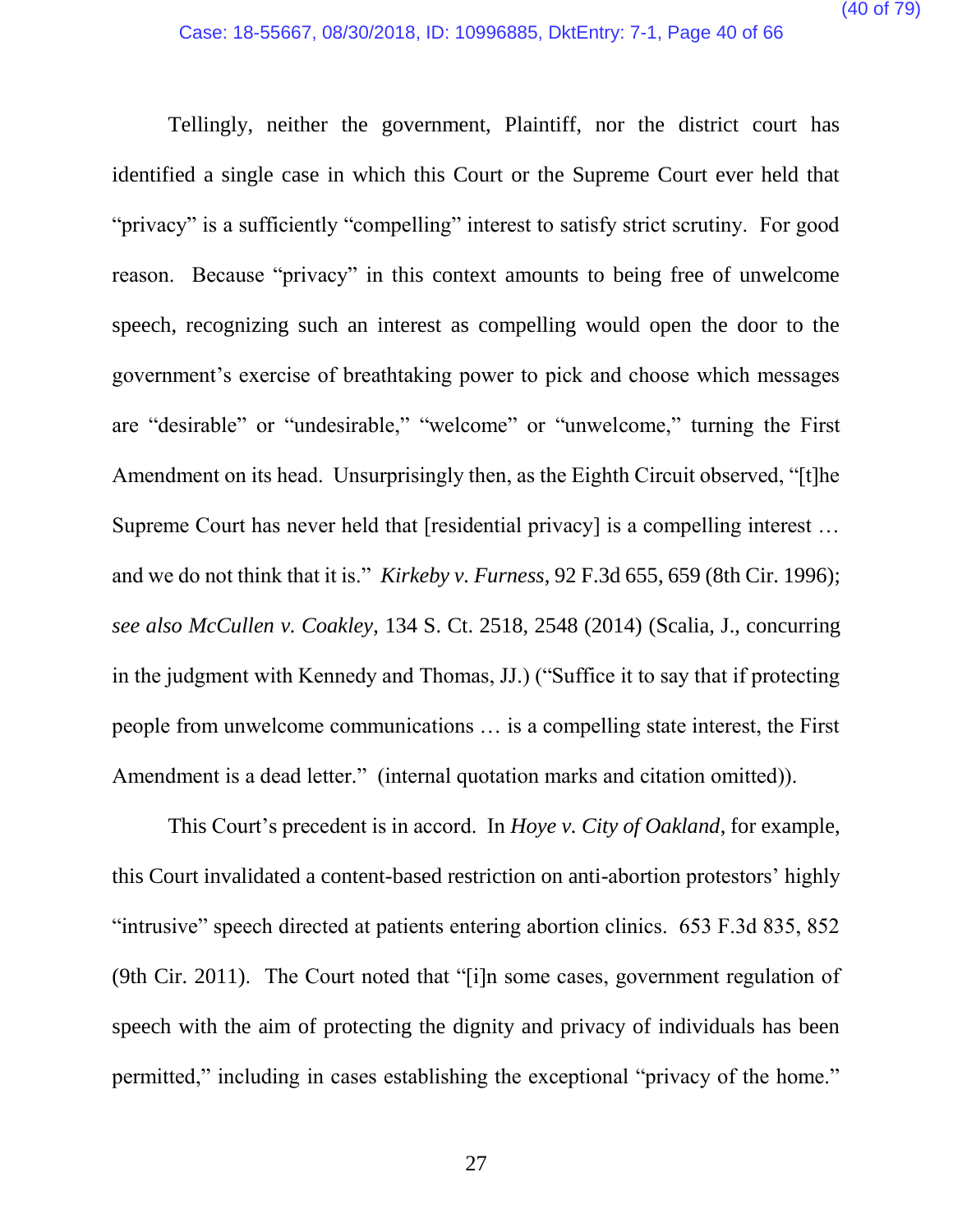*Id.* (citing *Frisby v. Schultz*, 487 U.S. 474, 484-87 (1988)). "*But such cases do not sanction content-based restrictions*. They only accept the dignity and privacy rationale as a sufficiently strong governmental interest to justify a content-neutral time, place, and manner restriction." *Id.* (emphasis added); *see also Moser*, 46 F.3d at 970, 974 (finding it undisputed that, under the TCPA, privacy is a "significant interest" sufficient to support content-neutral call restrictions); *Gomez*, 768 F.3d at 871, 876 (similar).

This Court's holding in *Hoye* aligns with well-established Supreme Court precedent. For example, in *Carey*, the Supreme Court found that an "interest in promoting the privacy of the home" was an interest "of the highest order in a free and civilized society," but nevertheless was *not* sufficiently compelling to justify a *content-based* restriction on highly intrusive residential picketing that also exempted labor picketing. 447 U.S. at 465. By contrast, such an interest was sufficiently *substantial* to support a content-neutral restriction. *Id.* at 470 (noting that the government "may protect individual privacy by enacting … regulations applicable to all speech *irrespective of content*" (emphasis in original)); *Frisby*, 487 U.S. at 484 (upholding a content neutral residential picketing restriction).

The selective application of the speech restrictions at issue here—they apply to calls to mobile phone numbers—further underscores that the asserted privacy interest is not compelling. Unlike a protest in front of the home, the intrusion from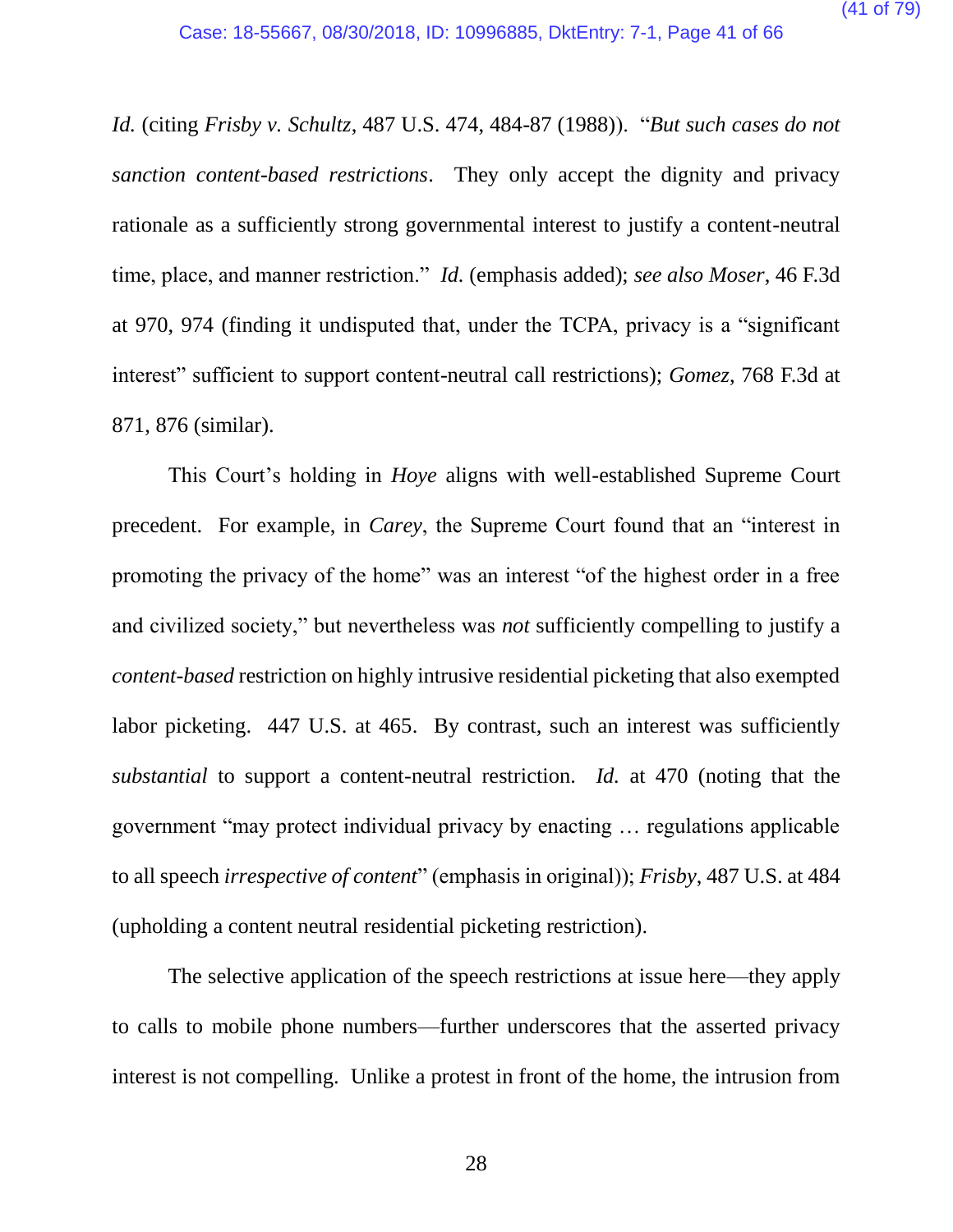an unwanted mobile call can be avoided or minimized. A consumer can simply turn his or her phone on silent, decline to take calls from unknown numbers, or preemptively and automatically block calls from hundreds of known spam callers using readily available, free call-blocking applications on their phones.<sup>14</sup> Compare *Consol. Edison Co. v. Pub. Serv. Comm'n*, 447 U.S. 530, 541-42 (1980) (while "residents of a neighborhood" might be "disturbed by the raucous broadcasts from a passing sound truck," "customers who encounter an objectionable billing insert" in the mail can simply "avert[] their eyes" or transfer the "insert from envelope to wastebasket"). Thus, the weight of the privacy interest at stake falls short of the interest in preventing intrusive picketing outside the home—a location long privileged in the law as deserving of special solitude—recognized in *Carey* as only "substantial." And if the government cannot clear the "compelling" hurdle for such a content-based picketing law, it certainly cannot do so here for cell phone privacy, even if it could otherwise establish that such an interest is "substantial." *Cf. Gomez*, 768 F.3d at 876-77 (concluding government has a "significant interest" in preventing

<sup>14</sup> *See, e.g.*, Sam Koch, *5 Best iOS Apps To Detect and Block Annoying Calls on iPhone*, Mashtips, https://mashtips.com/ios-apps-block-calls/ (last updated July 25, 2018) ("There are a bunch of excellent iPhone call blocker apps" that "are powered by the community to identify the fraud and spam calls from the blacklist database" which "can ignore or handle the call itself without bothering you."); Joe Fedewa, *8 Best Apps for Blocking Calls on Android*, Phandroid, https://phandroid.com/bestblocking-calls-apps-android/ (last updated Feb. 20, 2018) (discussing similar applications for Android operating system).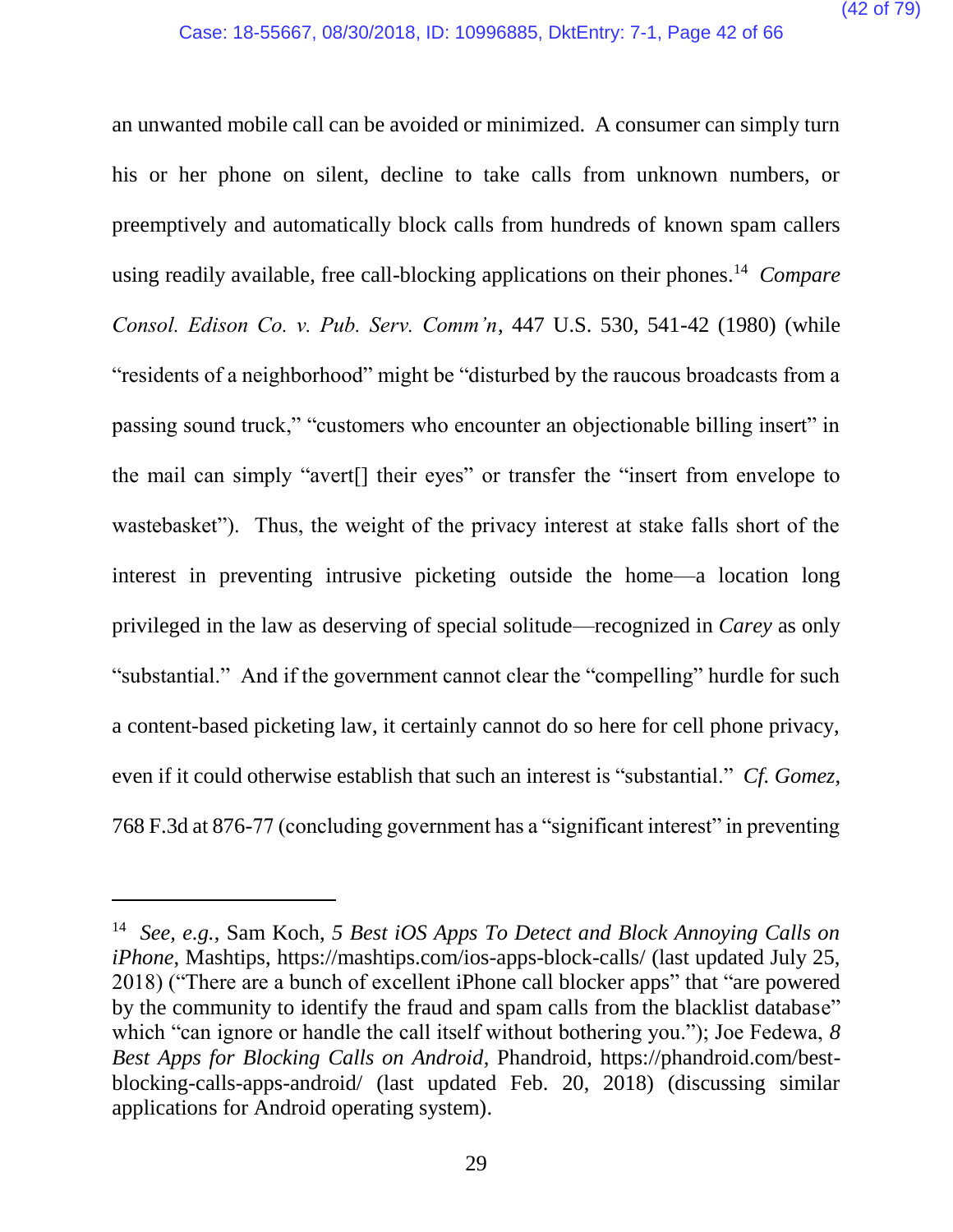unwanted cell phone calls sufficient to support a "content-neutral time, place, and manner restriction").

Finally, even assuming this sort of privacy interest could be "compelling" in the abstract, the government and Plaintiff below failed to discharge their burden to show with *evidence* that privacy is actually compelling in this specific factual context. *Video Software Dealers Ass'n*, 556 F.3d at 962. The district court entirely overlooked that the party defending a content-based restriction must advance evidence that the *distinctions* drawn by the law serve such a compelling interest. *See City of Cincinnati v. Discovery Network*, *Inc.*, 507 U.S. 410, 424 (1993) (concluding that city ordinance was unconstitutional where "the [content-based] distinction bears no relationship *whatsoever* to the particular interests that the city has asserted"); *Carey*, 447 U.S. at 464-65 ("[N]othing in the content-based labor-nonlabor distinction has any bearing whatsoever on privacy."); *Serv. Emps. Int'l Union v. Fair Political Practices Comm'n*, 955 F.2d 1312, 1321 (9th Cir. 1992) ("'[T]he crucial question is whether there is an appropriate governmental interest suitably furthered by the differential treatment.'" (citation omitted)); *Harwin v. Goleta Water Dist*., 953 F.2d 488, 490 (9th Cir. 1991) (collecting cases demonstrating that "discrimination in the First Amendment context is permissible only when the government can show that the discrimination is itself necessary to serve … [the] governmental interest"); *Ariz. Right to Life PAC v. Bayless*, 320 F.3d 1002, 1009-10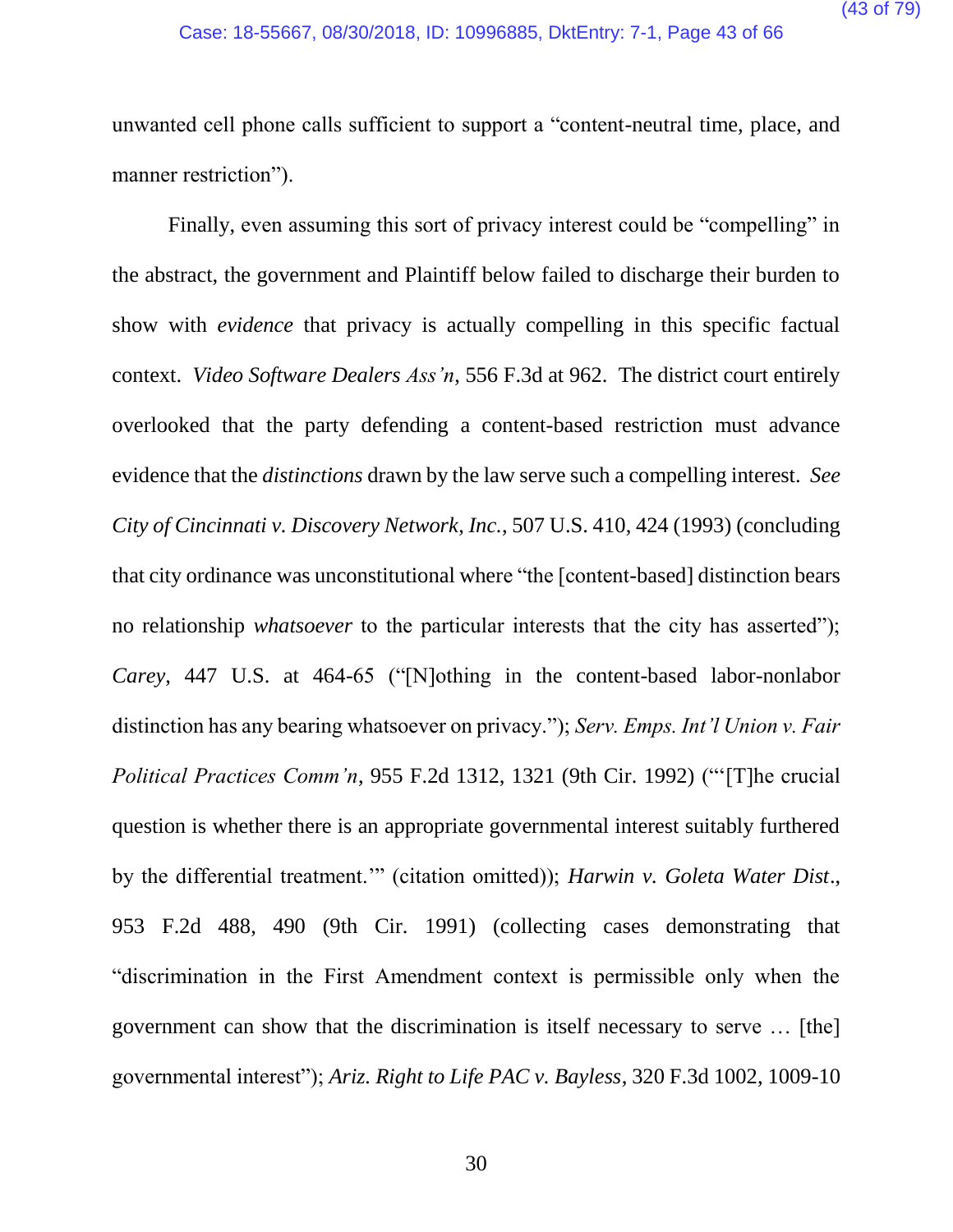(9th Cir. 2003) (same).<sup>15</sup> The lack of any such evidence is unsurprising, because it is obvious that the content-based distinctions at issue here do not further any privacy interest; they instead directly undermine that interest by allowing a large volume of intrusive calls to collect government-backed debt (among other unrestricted calls). *See Nat'l Advert. Co. v. City of Orange*, 861 F.2d 246, 249 (9th Cir. 1988) (The government's "allowance of some billboards [is] evidence that its interests in traffic safety and aesthetics … [fall] shy of 'compelling.'"); *cf. Church of the Lukumi Babalu Aye, Inc. v. City of Hialeah*, 508 U.S. 520, 546-47 (1993) ("Where [the] government restricts only conduct protected by the First Amendment and fails to enact feasible measures to restrict other conduct producing substantial harm or alleged harm of the same sort, the interest given in justification of the restriction is not compelling.").<sup>16</sup>

<sup>15</sup> The district court mistakenly found that the relevant inquiry was *not* whether the "government-debt exception … serve[s] a compelling interest," as Spectrum had argued, but "whether the *TCPA as a whole* serves a compelling government interest." ER9-10 (emphasis added).

<sup>&</sup>lt;sup>16</sup> Below the government also argued that the government-backed debt collection exemption "serves the government's compelling interest in protecting the public fisc." ER167-68. The district court did not reach that question, although it noted that another district court had done so. ER10. Such an interest is plainly insufficient to support the content-based call restrictions for at least three independent reasons. First, an interest in raising revenue cannot justify such a *content-based* speech restriction. *See Ark. Writers' Project, Inc. v. Ragland*, 481 U.S. 221, 231-32 (1987); *Serv. Emps. Int'l Union*, 955 F.2d at 1320 & n.12; *Worrell Newspapers of Ind., Inc. v. Westhafer*, 739 F.2d 1219, 1223 n.4 (7th Cir. 1984) ("[T]he Supreme Court has rejected several interests as not sufficiently compelling to justify an infringement on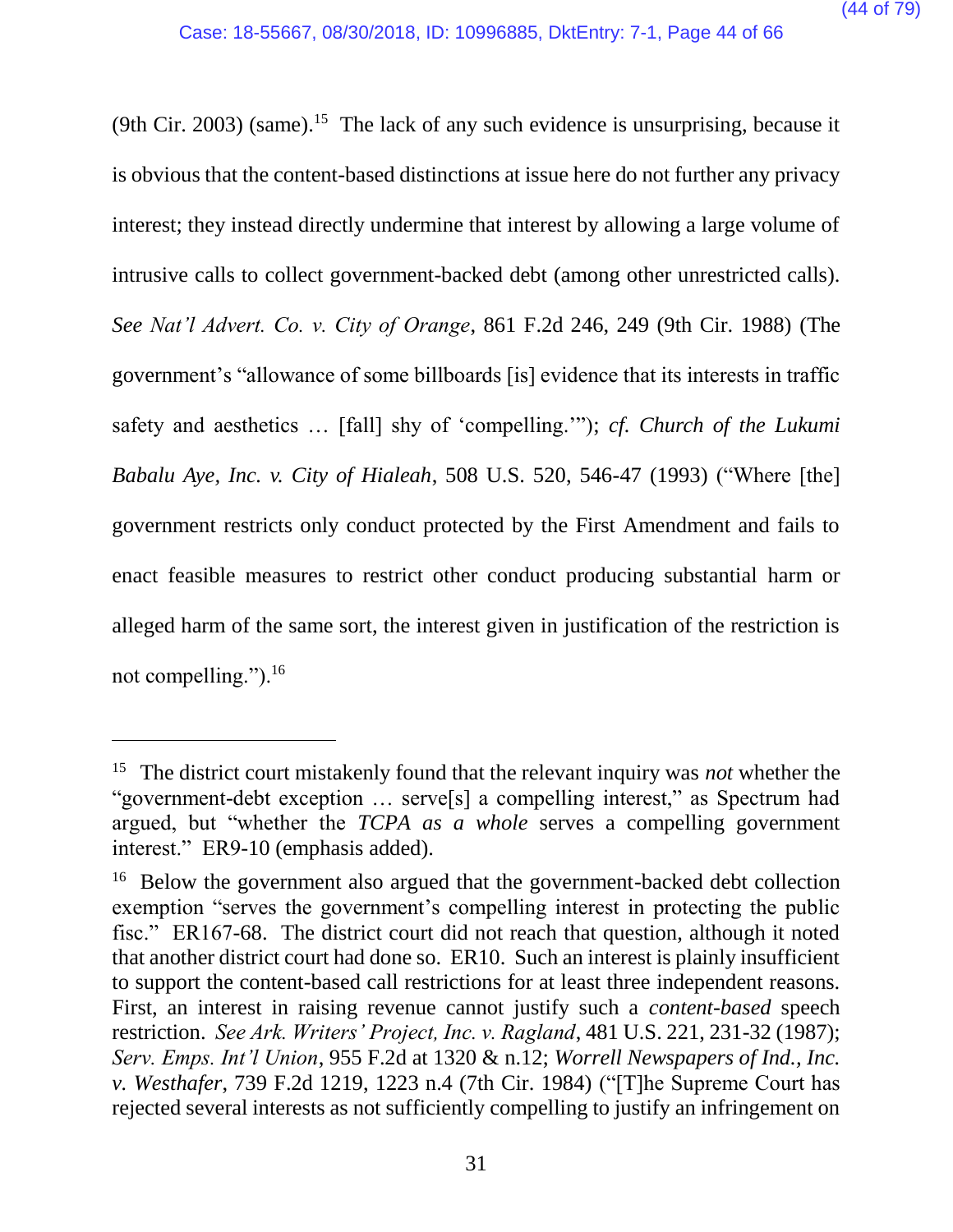# **B. The Government and Plaintiff Failed To Identify Evidence Demonstrating That the Content-Based Call Restrictions Are Narrowly Tailored**

The government and Plaintiff also provided no evidence below to show that the call restrictions are "narrowly tailored" to a compelling interest in light of their various content-based distinctions. *Perry v. Los Angeles Police Dep't*, 121 F.3d 1365, 1370 (9th Cir. 1997). To survive narrow tailoring analysis, a speech regulation generally cannot be underinclusive, meaning that it cannot leave "appreciable damage to [the government's] interest unprohibited." *Reed*, 135 S. Ct. at 2232 (citation omitted); *Republican Party v. White*, 536 U.S. 765, 780 (2002). A statute's underinclusiveness is an often-fatal defect because it "raises serious doubts about whether the government is in fact pursuing the interest it invokes, rather than disfavoring a particular speaker or viewpoint," and frequently reveals that the law does not actually advance a compelling interest. *Brown v. Entm't Merchs. Ass'n*, 564 U.S. 786, 802 (2011). Nor can the restriction be *overinclusive*, meaning that it

the First Amendment," including "a state's interest in raising revenue."), *aff'd*, 469 U.S. 1200 (1985). Second, there is no record evidence that the exemption actually promotes the collection of government revenue: in fact, the Congressional Budget Office ("CBO") reviewed the government-backed debt exemption and identified no material financial impact arising from it. CBO, Estimate of the Budgetary Effects of H.R. 1314, the Bipartisan Budget Act of 2015, at 1, 4 (Oct. 28, 2015), https://www.cbo.gov/sites/default/files/114th-congress-2015-2016/costestimate/ hr1314.pdf (discussing Section 301 of the Budget Act of 2015). Finally, such an interest cannot possibly justify the call restrictions' numerous other carve-outs for government-"authorized" messages and FCC-favored messages.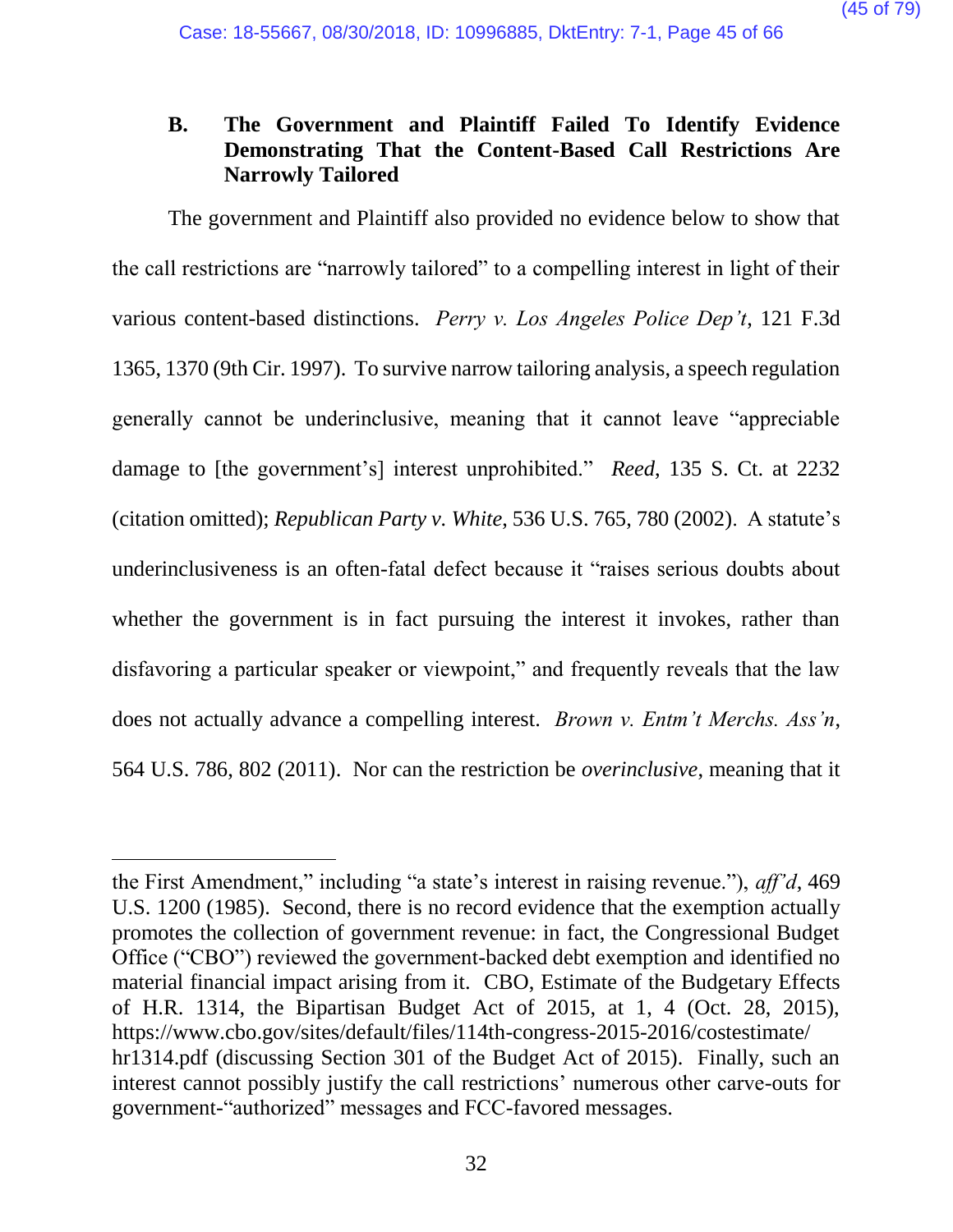cannot "unnecessarily circumscribe protected expression." *White*, 536 U.S. at 775. The call restrictions here fail both modes of narrow tailoring analysis and are therefore unconstitutional; the district court erred in concluding otherwise.

# **1. The Call Restrictions Are Underinclusive for at Least Two Independent Reasons**

The call restrictions are underinclusive both because they (i) exempt large swaths of intrusive speech that is equally or more harmful to the government's purported privacy interest than the speech that is restricted, and (ii) privilege commercial speech over all other protected speech. Each of these grounds alone is sufficient to render the restrictions invalid.

> i. *The Call Restrictions Exempt Large Swaths of Intrusive Speech, Fatally Undermining the Government's Purported Privacy Interest*

Congress found that "[e]vidence … indicates that residential telephone subscribers consider automated or prerecorded telephone calls, *regardless of the content or the initiator of the message*, to be a nuisance and an invasion of privacy." Pub. L. No. 102-243, § 2, ¶ 10, 105 Stat. 2394, 2394 (1991) (emphasis added); *see also Rules and Regulations Implementing the Telephone Consumer Protection Act of 1991*, Report and Order, CG Docket No. 02-278, FCC 16-99, 31 FCC Rcd 9074, 9078 ¶ 9 (2016) (noting that during consideration of rules governing government-backed debt collection calls, the FCC received 12,500 comments expressing "*general* dislike for robocalls" (emphasis added)). The call restrictions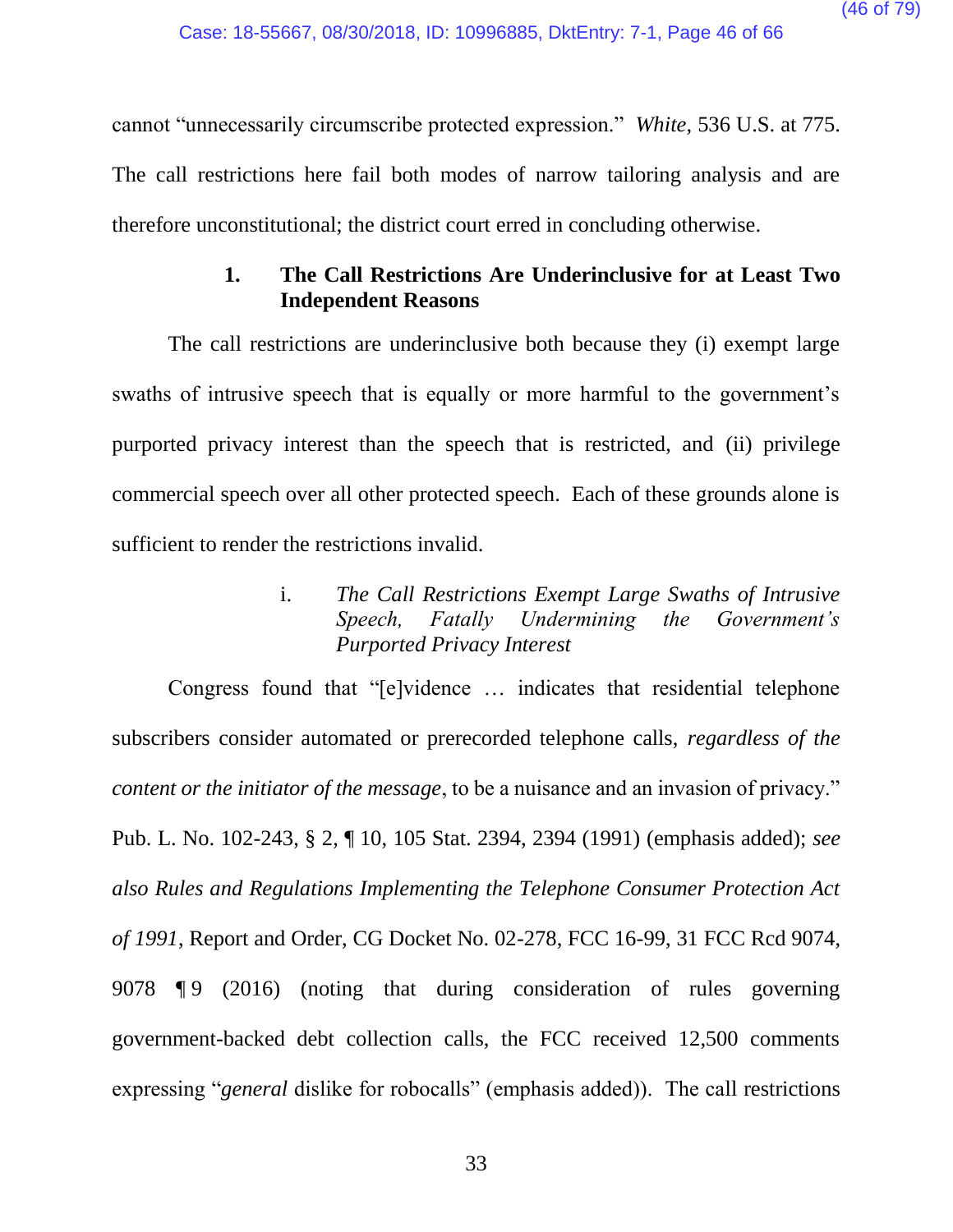are not narrowly drawn to advance the government's identified privacy interest because large gaps in the statute's coverage seriously undermine its effectiveness as a supposed privacy measure. The call restrictions explicitly exempt several broad categories of intrusive speech, including calls that promote the collection of government-backed debt, other calls authorized by the government, and various types of calls favored by the FCC, including calls relating to package deliveries and banking and healthcare transactions. *See supra* nn.2-4. By exempting a vast amount of government-favored speech that engenders the same risks as prohibited speech (and often greater risks), the restriction "is wildly underinclusive … which … is alone enough to defeat it." *Brown*, 564 U.S. at 802.

The government-backed debt collection exception vividly demonstrates the call restrictions' serious underinclusiveness. Although the burden was on the government to identity evidence to prove narrow tailoring (which it did not), Spectrum nonetheless below identified extensive evidence that government-backed debt collection calls are prolific and raise *much more pervasive* privacy concerns than many other types of restricted calls. ER202-03  $\&$  n.9, ER102-05 (collecting sources). Mortgages and student loans—largely backed by the government—are the two largest categories of consumer debt.<sup>17</sup> For example, there are over \$188 billion in

<sup>17</sup> Center for Microeconomic Data, Federal Reserve Bank of New York, *Quarterly Report on Household Debt and Credit* at 1, 3 (May 2018),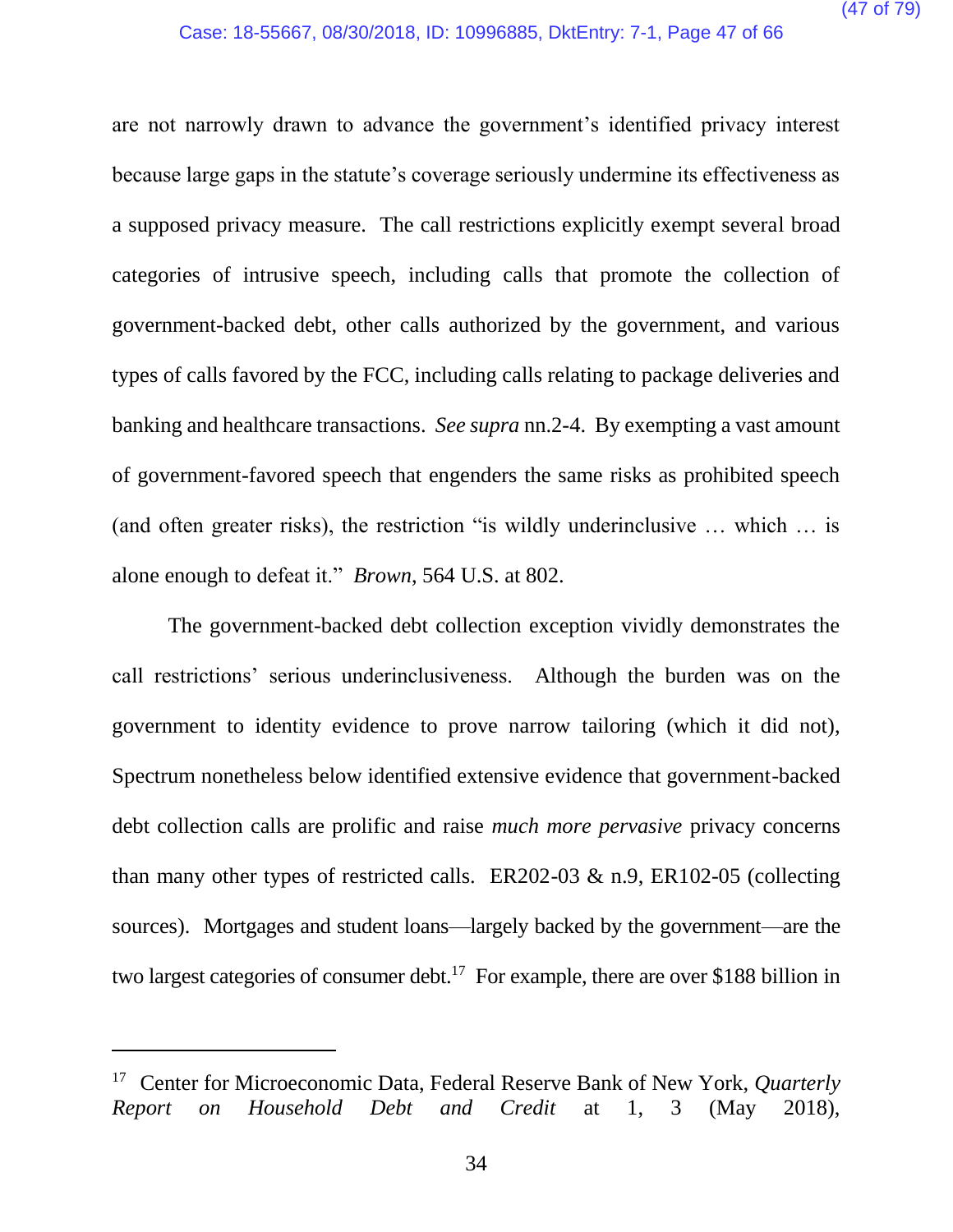private, federally guaranteed student loans outstanding through the Federal Family Education Loans ("FFEL") program, approximately \$66 billion of which are in default, impacting 4 million student borrowers.<sup>18</sup> "The vast majority of student loan debt collection activities" "are outsourced to [private collection agencies]," which frequently seek to collect the debt through "automated dialing process" to cell phones.<sup>19</sup> And of \$850 billion in outstanding private, government-guaranteed mortgages, at last report  $11.4\%$  were in default (574,716 mortgages),<sup>20</sup> the servicers and collectors of which likewise frequently make autodialed calls to cell phones.<sup>21</sup> Because of the government-debt exemption, all of these collection calls are exempt from the call restrictions.

https://www.newyorkfed.org/medialibrary/interactives/householdcredit/data/pdf/ HHDC\_2018Q1.pdf.

<sup>&</sup>lt;sup>18</sup> Office of the U.S. Department of Education, Portfolio by Loan Status (DL, FFEL, ED-Held FFEL, ED-Owned), https://studentaid.ed.gov/sa/about/data-center/ student/portfolio (last visited Aug. 23, 2018) (follow "Portfolio by Loan Status" hyperlink).

<sup>&</sup>lt;sup>19</sup> Letter from National Council Higher Education Loan Programs to FTC at 2, 12 (Apr. 7, 2011), https://www.ftc.gov/sites/default/files/documents/public\_ comments/ftc-workshop-debt-collection-2.0-protecting-consumers-technologychanges-project-no.p114802-00008%C2%A0/00008-58349.pdf.

<sup>20</sup> Office of the Comptroller of the Currency, *OCC Mortgage Metrics Report: Disclosure of National Bank Mortgage Loan Data, Third Quarter 2015* at 4, 9, 14 (Dec. 2015), https://www.occ.treas.gov/publications/publications-by-type/otherpublications-reports/mortgage-metrics/mortgage-metrics-q3-2015.pdf.

See Letter from Senators Mike Lee (R-Utah) and Edward J. Markey (D-Mass.) to Ajit Pai (FCC Chair) at 1 (Aug. 4, 2017), https://www.markey.senate.gov/ imo/media/doc/2017-08-04-DebtCollector-RoboCalls%20.pdf .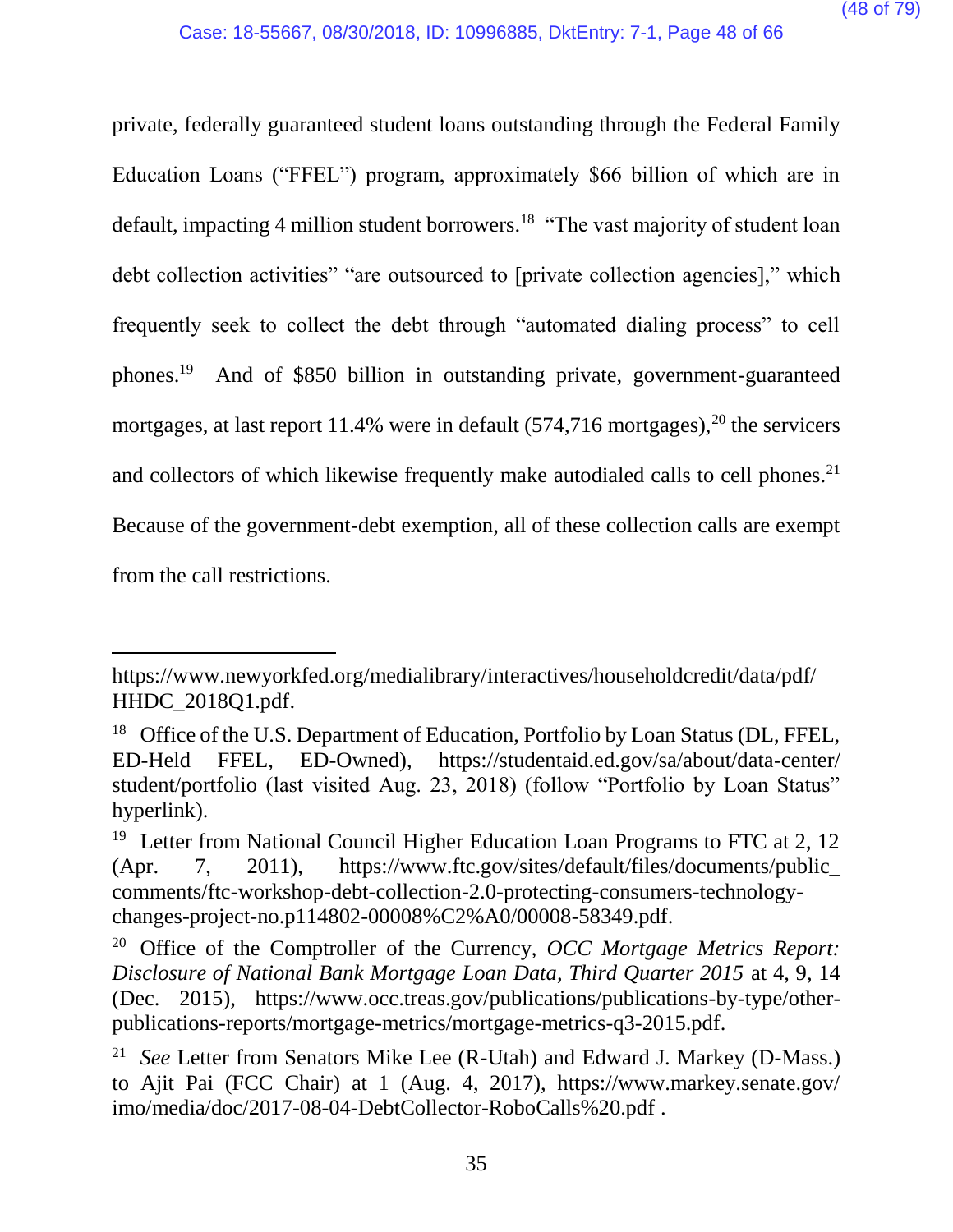Not surprisingly, the Bureau of Consumer Financial Protection, which has supervisory authority over collectors of "mortgage and student loan debt" "guaranteed by the federal government," has reported that it "receives more complaints about debt collection than any other single industry (around 80,000 per year)."<sup>22</sup> Likewise, in August 2017, Senators Markey and Lee wrote to FCC Chairman Pai that "many borrowers" of government-guaranteed loans are receiving "multiple robocalls a day without … the ability to stop" "these abusive and invasive robocalls."<sup>23</sup> More recently, on June 15, 2018, Representatives Eshoo and LoBiondo and Senators Markey and Lee wrote that "it appears that many borrowers [of government-guaranteed debt] and their relatives may be receiving multiple robocalls a day without providing consent or having the ability to stop" these "invasive communications" and "abusive" robocalls.<sup>24</sup> This follows a call from 25 state Attorneys General to "stop th[is] barrage of debt collection robocalls," as the call restrictions "now permit[] citizens to be bombarded by unwanted and previously illegal robocalls" that can lawfully "harass citizens simply because the debt has a

<sup>&</sup>lt;sup>22</sup> Letter from Consumer Financial Protection Bureau to FCC at 2, 4 (June 6, 2016), https://ecfsapi.fcc.gov/file/60002112663.pdf.

<sup>23</sup> Letter at 1, *supra* note 21.

<sup>24</sup> Letter from Senator Edward J. Markey *et al*. to Ajit Pai (FCC Chair) at 1-2 (June 15, 2018), https://www.markey.senate.gov/imo/media/doc/Letter%20--%20 Federal%20Debt%20Collectors%206-15-18.pdf.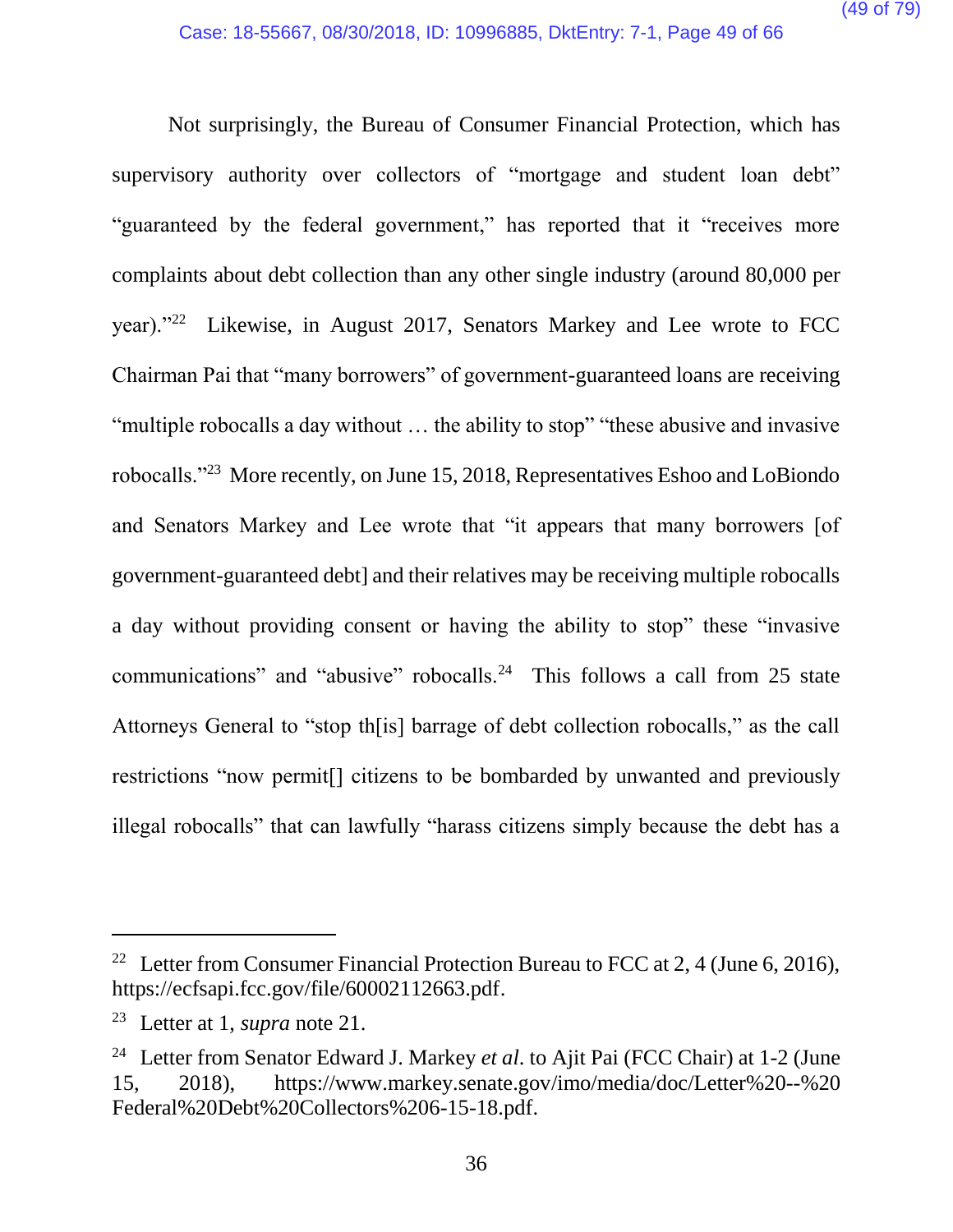nexus to the federal government."<sup>25</sup> The Attorneys General noted that "debt collection calls" are at the "the top of the list" of consumer complaints they receive.<sup>26</sup> *See also* H.R. Rep. No. 102-317, at 16 (1991), 1991 WL 245201 (congressional finding in the TCPA House Report that "[c]omplaint statistics show that unwanted *commercial* calls are a *far bigger problem* than unsolicited calls from political or charitable organizations" (emphases added)).

Thus, although the burden is on the *government* to establish through *evidence* that the call restrictions and their content-based preference for government-backed debt collection calls are narrowly tailored and do not undermine the government's privacy interest, *Nader*, 531 F.3d at 1037, the record evidence is directly to the contrary. Specifically, Spectrum identified unrebutted evidence demonstrating that this preference exempts calls that are likely the most problematic from a "privacy" perspective, while restricting less burdensome speech, including desired communications between a service provider and its current and former customers (like here), and political speech and nonprofit speech. This renders the call restrictions fatally underinclusive. *Perry*, 121 F.3d at 1370 (finding that restriction on solicitations was fatally underinclusive, as "there is no justification for

<sup>25</sup> Letter from Chris Koster *et al*. to Senators John Thune and Bill Nelson at 1 (Feb. 10, 2016), https://media.dojmt.gov/wp-content/uploads/HANGUP-Act.pdf. <sup>26</sup> *Id.*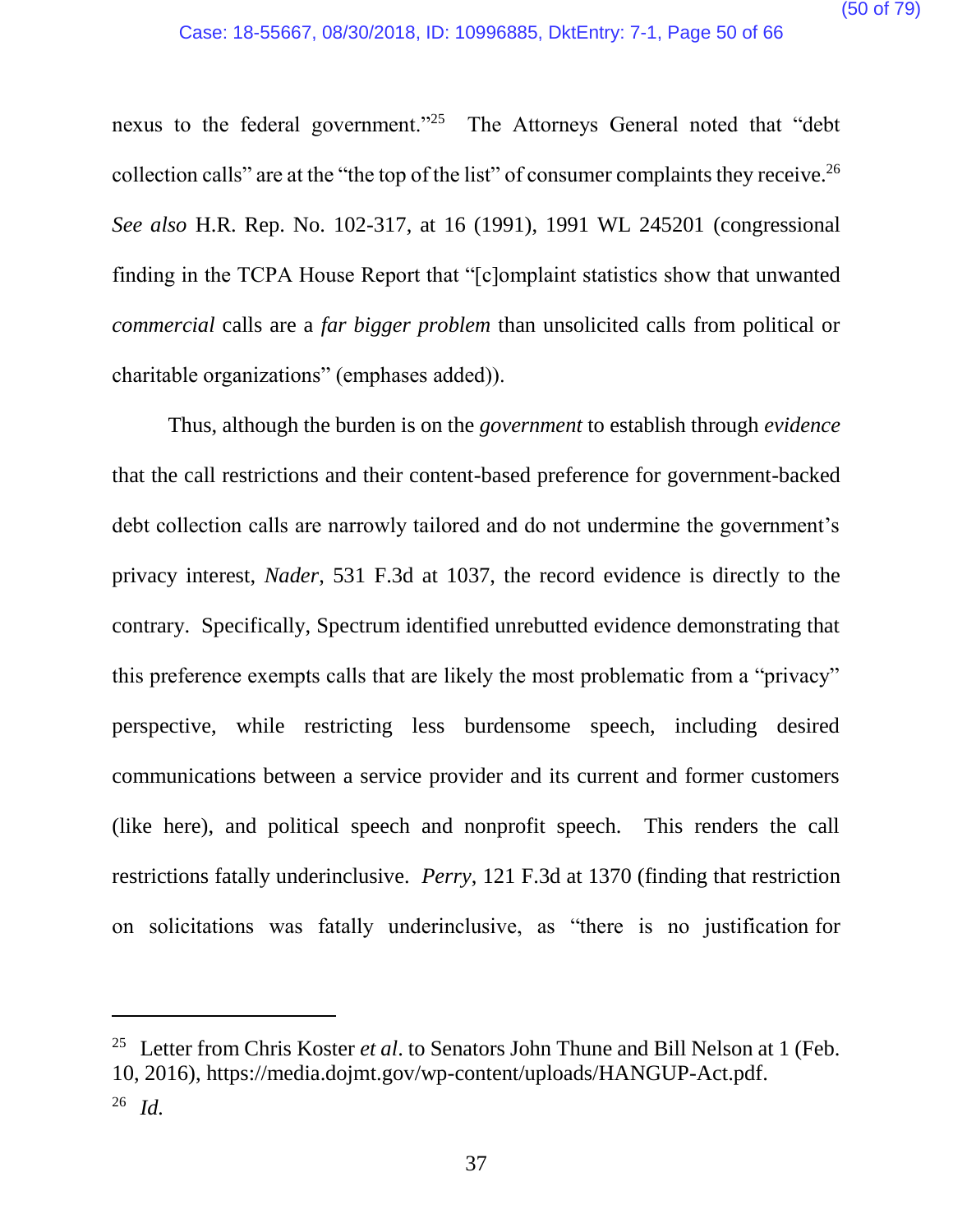[restricting] only those individuals with no nonprofit affiliation" absent any "evidence that those without nonprofit status are any more cumbersome upon fair competition or free traffic flow than those with nonprofit status"); *Discovery Network*, *Inc.*, 507 U.S. at 424 ("[T]he distinction [between commercial and noncommercial news racks] bears no relationship *whatsoever* to the particular interests that the city has asserted" and "is therefore an impermissible means of responding to the city's admittedly legitimate interests"); *Reed*, 135 S. Ct. at 2231 ("The Town cannot claim that placing strict limits on temporary directional signs is necessary to beautify the Town while … allowing … other types of signs that create the same problem."); *Italian Colors*, 878 F.3d at 1178 (finding that restriction on credit card surcharges was underinclusive and failed intermediate scrutiny, because the government "offers no explanation why the[] exempt surcharges are any less harmful or deceptive than the [restricted] surcharges").

The statute's preference for government-"authorized" speech and FCC-favored speech undermine the government's purported interest in privacy in a similar way. The government provided no argument, much less any evidence, justifying the content-based preferences for these calls, which can likewise be just as intrusive as other prohibited calls. Because these content-based preferences apply only when the callers lack the prior express consent of the called party to place the call (as the call restrictions do not apply in the first place to calls made with prior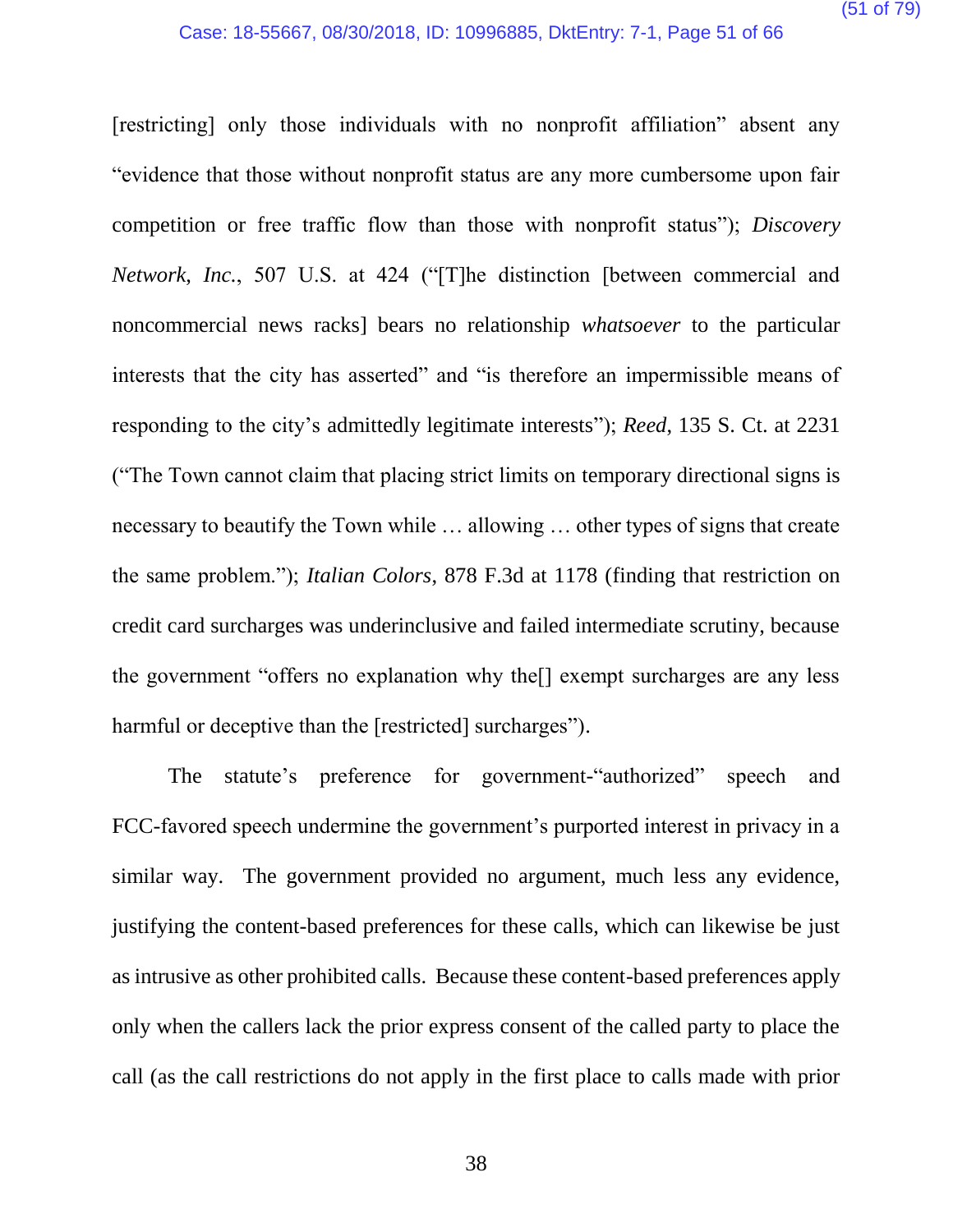express consent), these out-of-the-blue, unexpected messages necessarily disturb the privacy of the recipients (at least on the government's asserted view that the "prior express consent" requirement has the purpose and effect of protecting recipients' privacy, *see* ER150, 154-55). And these sorts of calls are likely to be voluminous, in contrast to the single call alleged in this case, rendering appreciable damage to the government's purported interest in privacy. The wholesale exemption of government-approved messages exempts tens-of-thousands of governmental entities,  $27$  at all levels of government (as well as their agents). This Court has already concluded this year that such a wholesale exemption for all government speakers and messages renders a speech restriction fatally underinclusive. *See Italian Colors*, 878 F.3d at 1178 (invaliding under even *Central Hudson* intermediate scrutiny California's speech restriction on retailers' ability to charge "surcharges" for credit card payments, largely because "[t]he state has … broadly exempted itself and its municipalities from the coverage of [the restriction]"); *see also Solantic*, 410 F.3d at 1267 (distinction favoring government signs was not narrowly tailored because "the government would be free to erect an equally distracting … sign" where private parties could not); *Congregation Lubavitch*, 997 F.2d at 1166 (finding no narrow

<sup>27</sup> *See, e.g.*, News Release, U.S. Census Bureau, *Census Bureau Reports There Are 89,004 Local Governments in the United States* (Aug. 30, 2012), https://www.census.gov/newsroom/releases/archives/governments/cb12-161.html.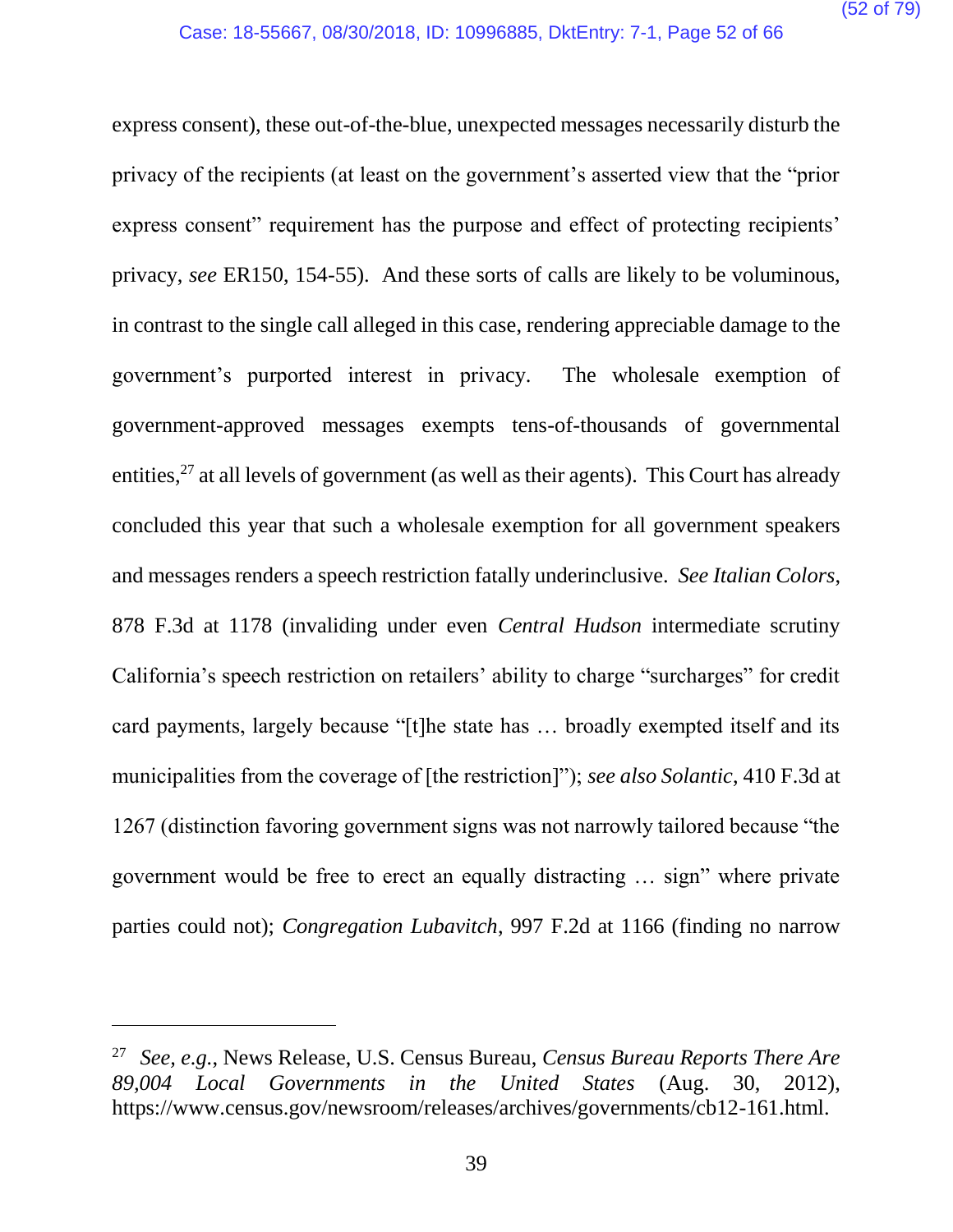tailoring on similar grounds); *see also supra* at 19-21 (collecting additional cases). And the further exemptions adopted by the FCC pursuant to Section 227(b)(2)(C) have similar effects: There are hundreds of millions of packages delivered each year,<sup>28</sup> hundreds of millions of medical appointments each year,<sup>29</sup> hundreds of millions of banking transactions,  $30$  and so on that are exempt from the statute's restrictions, when such calls are placed without the "prior express consent" of the "called party." *See also supra* nn.2-4.

# ii. *The Call Restrictions Impermissibly Privilege Commercial Speech over All Other Protected Speech*

The call restrictions are also fatally underinclusive for the independent reason that they privilege commercial speech above all other protected speech. For example, the call restrictions privilege private, "commercial" debt collection

<sup>28</sup> Kevin Breuniger, *UPS expects to ship 750 million packages this holiday season while adding peak shipping charges*, CNBC (Oct. 26, 2017), https://www.cnbc.com/2017/10/26/ups-expects-to-ship-750-million-packages-thisholiday-season.html.

<sup>&</sup>lt;sup>29</sup> Centers for Disease Control and Prevention, National Center for Health Statistics, *Ambulatory Care Use and Physician Office Visits*, https://www.cdc.gov/nchs/ fastats/physician-visits.htm (last visited Aug. 23, 2018).

<sup>30</sup> *Waiting days for your transactions to clear will be a thing of the past, thanks to these financial players*, TechCrunch, https://techcrunch.com/sponsored/ international-realtime-payments-closer-than-you-think/ (last visited Aug. 23, 2018) ("The Clearing House, the oldest banking association in the U.S. … processes over 65 million transactions" each day.).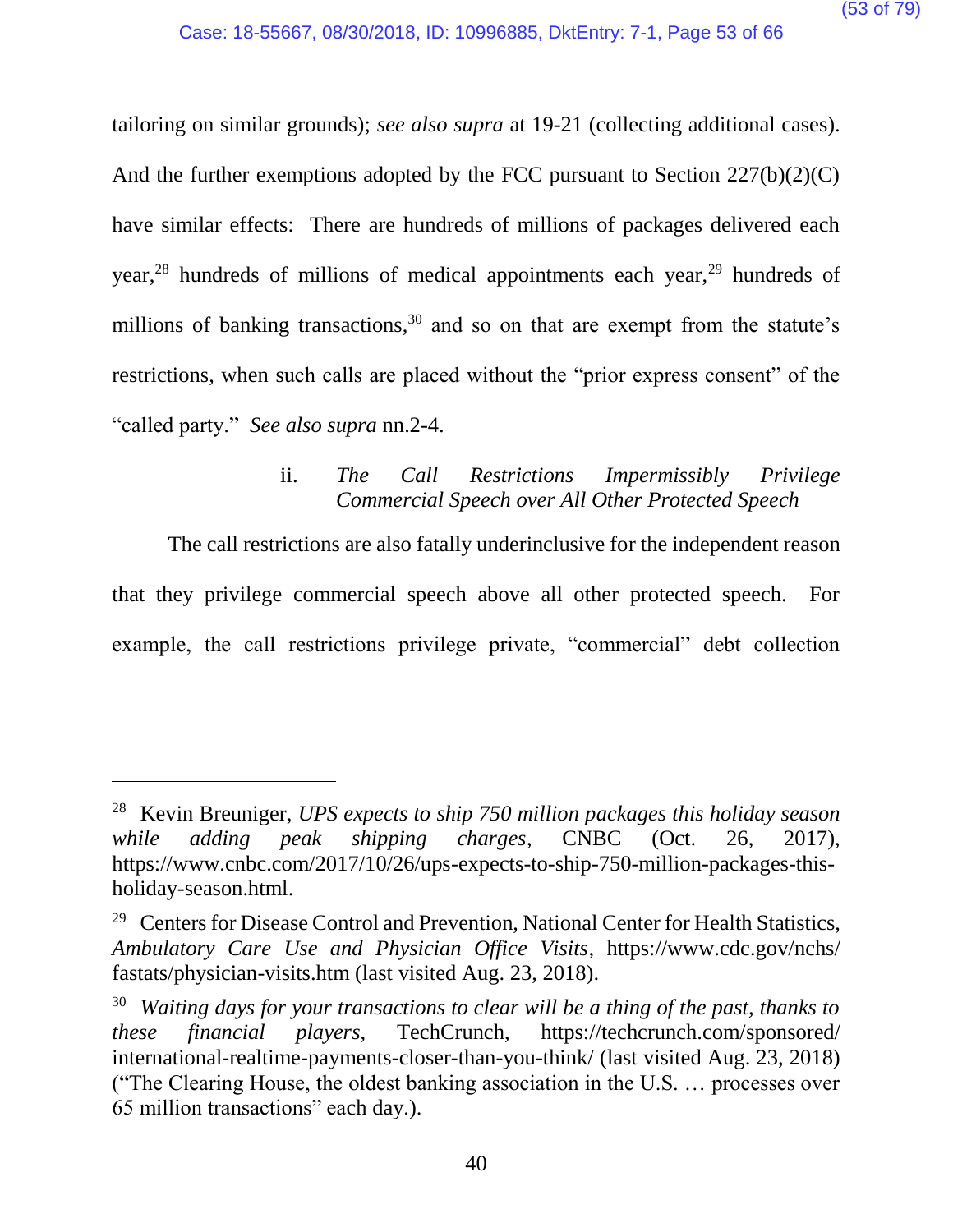messages,<sup>31</sup> and messages about package deliveries and banking and healthcare transactions. As a result, "[c]ommercial speech … is allowed and encouraged, while artistic and political speech is not." *Berger v. City of Seattle*, 569 F.3d 1029, 1055 (9th Cir. 2009). Under this Court's precedent, "[t]his bias in favor of commercial speech is, on its own, cause for the rule's invalidation." *Id.* (invalidating law that prohibited speakers from engaging in "speech activities" in public space, except commercial "concessionaires and licensees"). This Court has repeatedly recognized that a speech restriction "is invalid if it imposes greater restrictions on noncommercial than on commercial [speech]." *Nat'l Advert. Co.*, 861 F.2d at 248; *see also Desert Outdoor Advert. v. City of Moreno Valley*, 103 F.3d 814, 819 (9th Cir. 1996) (similar). These decisions follow *Metromedia*, in which a plurality of the Supreme Court recognized that the government "may not conclude that the communication of commercial information … is of greater value than the communication of noncommercial messages." 453 U.S. at 513.

## **2. The Call Restrictions Also Are Fatally Overinclusive**

The call restrictions are fatally overinclusive as well, in at least two respects.

 $31$  The government has taken the position in separate proceedings defending the constitutionality of the call restrictions that calls to debtors, to remind them of their debts and seek payment of outstanding amounts, are "commercial" speech. U.S. Mem. of Law in Supp. of the Constitutionality of the Telephone Consumer Protection Act of 1991 at 11-12, *Mejia v. Time Warner Cable, Inc*., No. 8:15-cv-6445-JPO, (S.D.N.Y. Mar. 3, 2017), ECF No. 147.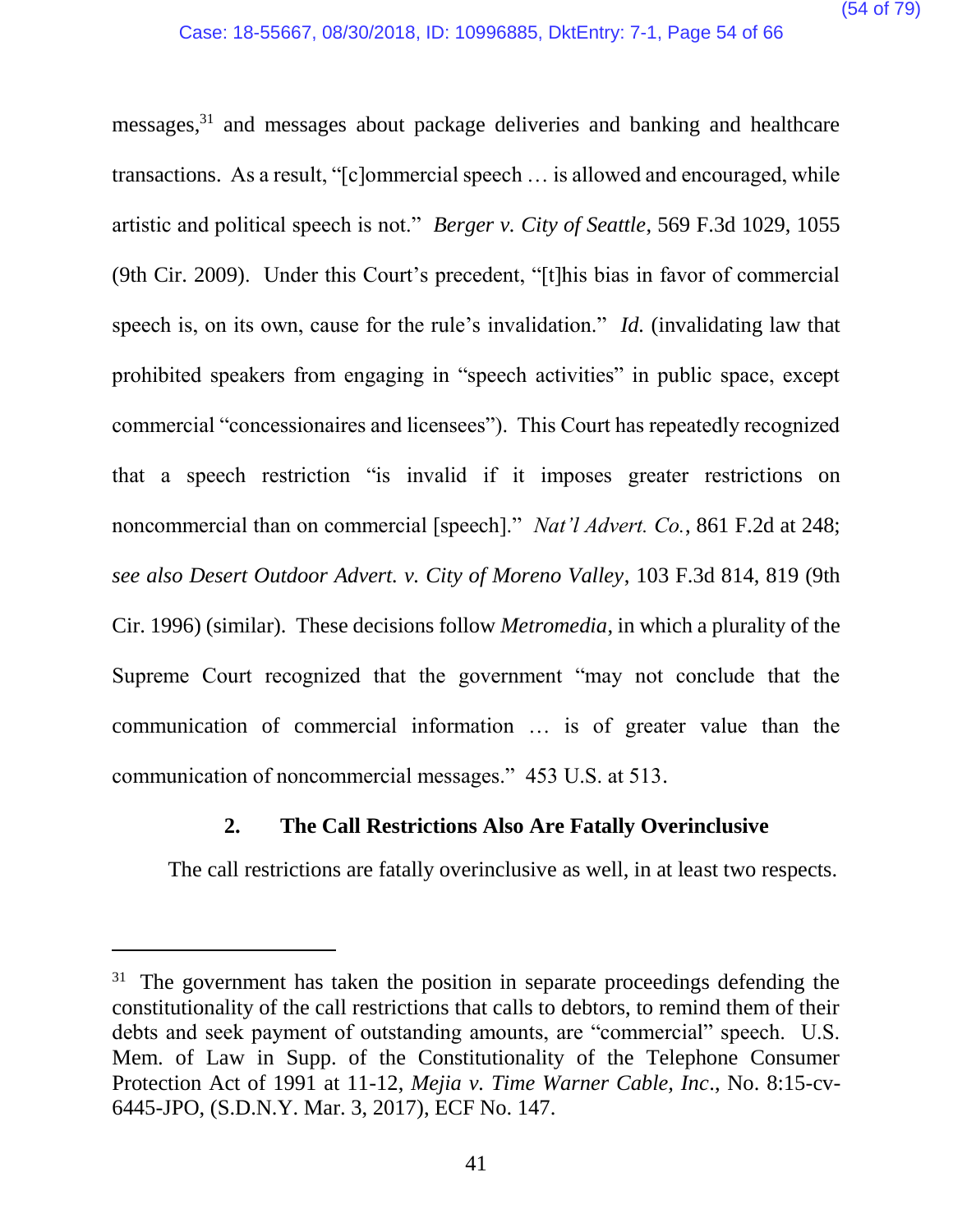## i. *Under the Government's Own Theory, the Call Restrictions Cover Far More Speech Than Is Necessary*

If the government is correct that it is constitutionally permissible to have a general speech restriction that is riddled with content-based exceptions for speech deemed by the government to be important or valuable to the listener, it would mean that the call restrictions here are impermissibly overinclusive. There are many types of speech that are just as important or valuable to speakers and listeners as speech exempt from the call restrictions. For example, the call restrictions exempt government-guaranteed debt collection calls, yet impose severe, speech-chilling liability on other important commercial messages, such as bill payment reminders and promotional offers to customers. Likewise, package delivery notifications are exempt from liability, but not notifications for grocery or dry cleaning deliveries. And while the exemption for governmental entities and agents allows public schools to efficiently contact parents or teachers without fear of liability, *Lambert*, 2016 WL 9453806, at \*2, it would be equally valuable to parents of children at private, parochial, and charter schools to receive the same communications on the same terms.

Congress effectively admitted that the call restrictions were overinclusive when it delegated to the FCC the role of creating additional content-based exemptions. 47 U.S.C.  $\S 227(b)(2)(C)$  (providing that the FCC "may, by rule or order, exempt from the [call restrictions] calls to a telephone number assigned to a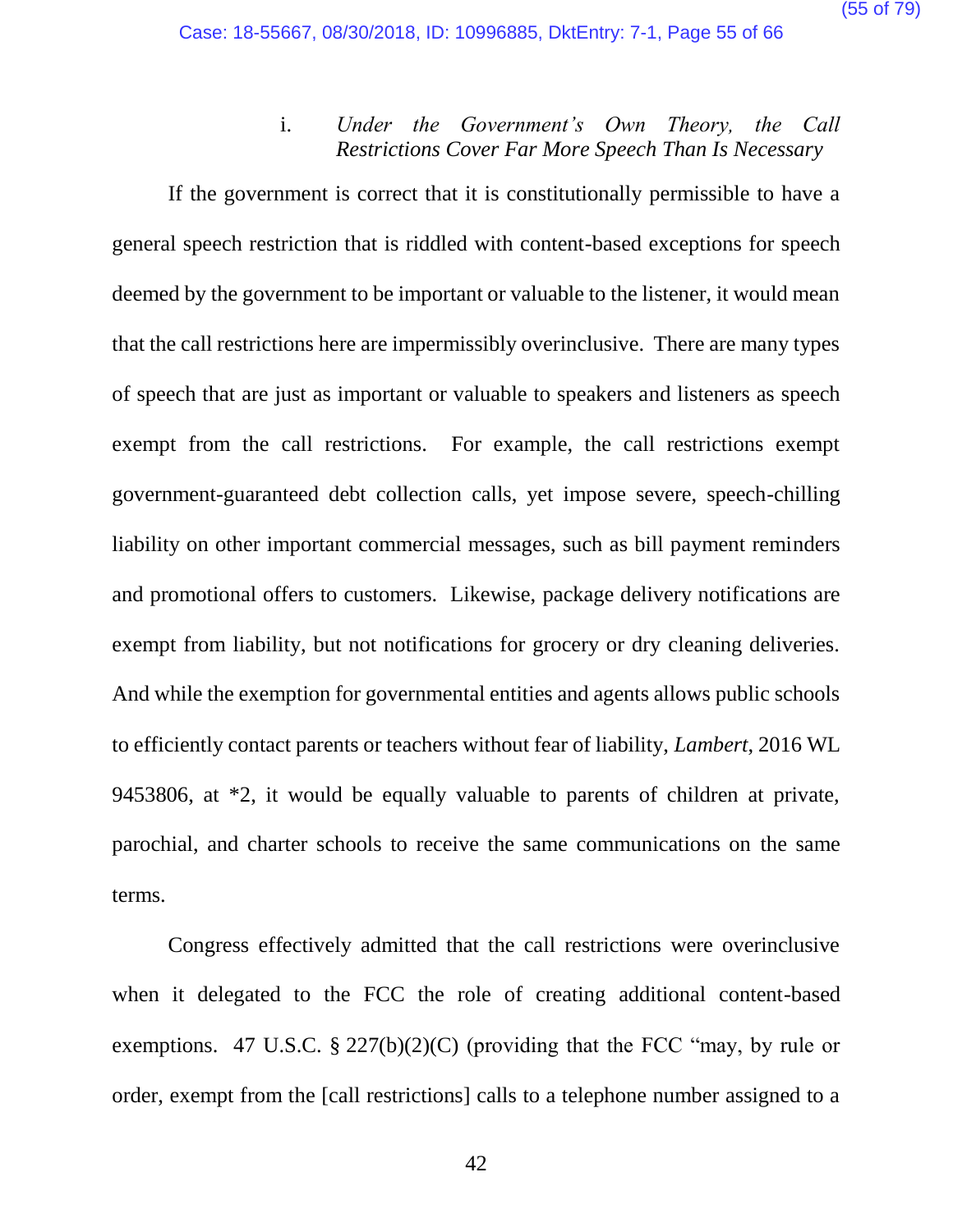cellular telephone service that are not charged to the called party"). Congress cannot, however, shirk its constitutional obligation to ensure its speech prohibition is narrowly tailored by giving an administrative agency unbridled discretion to tailor that prohibition at a later date. *See Long Beach Area Peace Network*, 574 F.3d at 1042 (invalidating grant of unbridled discretion where city council "reserved authority to waive" speech restriction for favored speakers).

## ii. *The Call Restrictions Are Not the Least Restrictive Means of Fulfilling the Government's Interest*

The party defending the speech restriction must also demonstrate—again, through *evidence*—that the government has "cho[sen] the least restrictive means to further [its] articulated interest." *Sable Commc'ns of Cal., Inc. v. FCC*, 492 U.S. 115, 126 (1989); *id.* at 129-30 ("[T]he congressional record presented to us contains no evidence as to how effective or ineffective the [alternative] regulations were or might prove to be."); *Edwards v. City of Coeur D'Alene*, 262 F.3d 856, 863-66 (9th Cir. 2001). Plaintiff and the government did not even attempt below to meet this burden. Indeed, the district court's order appears to acknowledge that no such evidence was presented below or exists in the record compiled by Congress and the FCC, yet nonetheless concluded that the statute was not overbroad. ER12. That constitutes reversible error.<sup>32</sup>

<sup>32</sup> *See also Playboy Entm't Grp., Inc*., 529 U.S. at 822-23 ("It was for the Government, presented with a plausible, less restrictive alternative, to prove the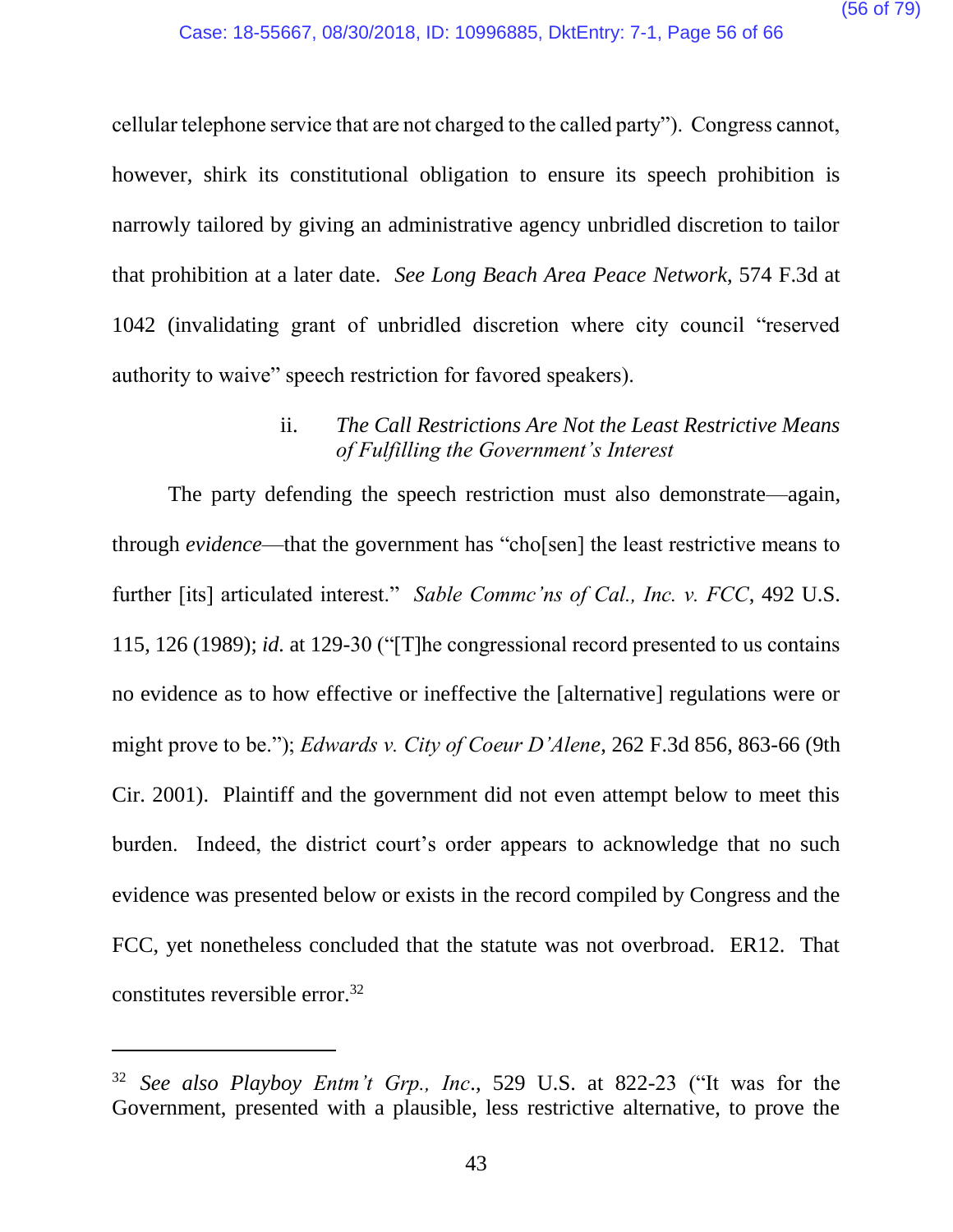It is obvious that the government's interest in privacy could be advanced through less restrictive means. Notably, the call restrictions and the broader statutory framework unnecessarily impose a *strict liability* regime. For example, a caller purportedly may be held liable even when the caller believed in good faith that it had consent to contact the recipient, but inadvertently reached another party, as frequently occurs when the intended recipient's cell phone number has been reassigned to a new owner. *See, e.g.*, *Soppet v. Enhanced Recovery Co*., 679 F.3d 637, 641 (7th Cir. 2012) ("Consent to call a given number must come from its current subscriber" and therefore "any consent previously given[] lapses when [a] Cell Number is reassigned."). Indeed, "[a]pproximately 35 million numbers are disconnected and made available for reassignment to new consumers each year," and yet "callers lack guaranteed methods to discover all reassignments" in light of the absence of any comprehensive database of such reassignments. *Advanced Methods to Target and Eliminate Unlawful Robocalls*, Second Further Notice of Proposed Rulemaking, 83 Fed. Reg. 17,631, 17,632 (Apr. 23, 2018) (proposing to

alternative to be ineffective" through record evidence that the speech restriction is the "least restrictive available means."). Here, the district court stated that, "at the pleading stage, the Court finds plaintiff and the government's reliance on the analysis in *Brickman* and *Mejia*"—two recent district court decisions addressing this issue—"sufficient to demonstrate that no less restrictive alternatives exist." ER12. In doing so, the district court replicated the same error present in those prior cases, in which no evidence whatsoever was presented indicating that less restrictive alternatives were unavailable.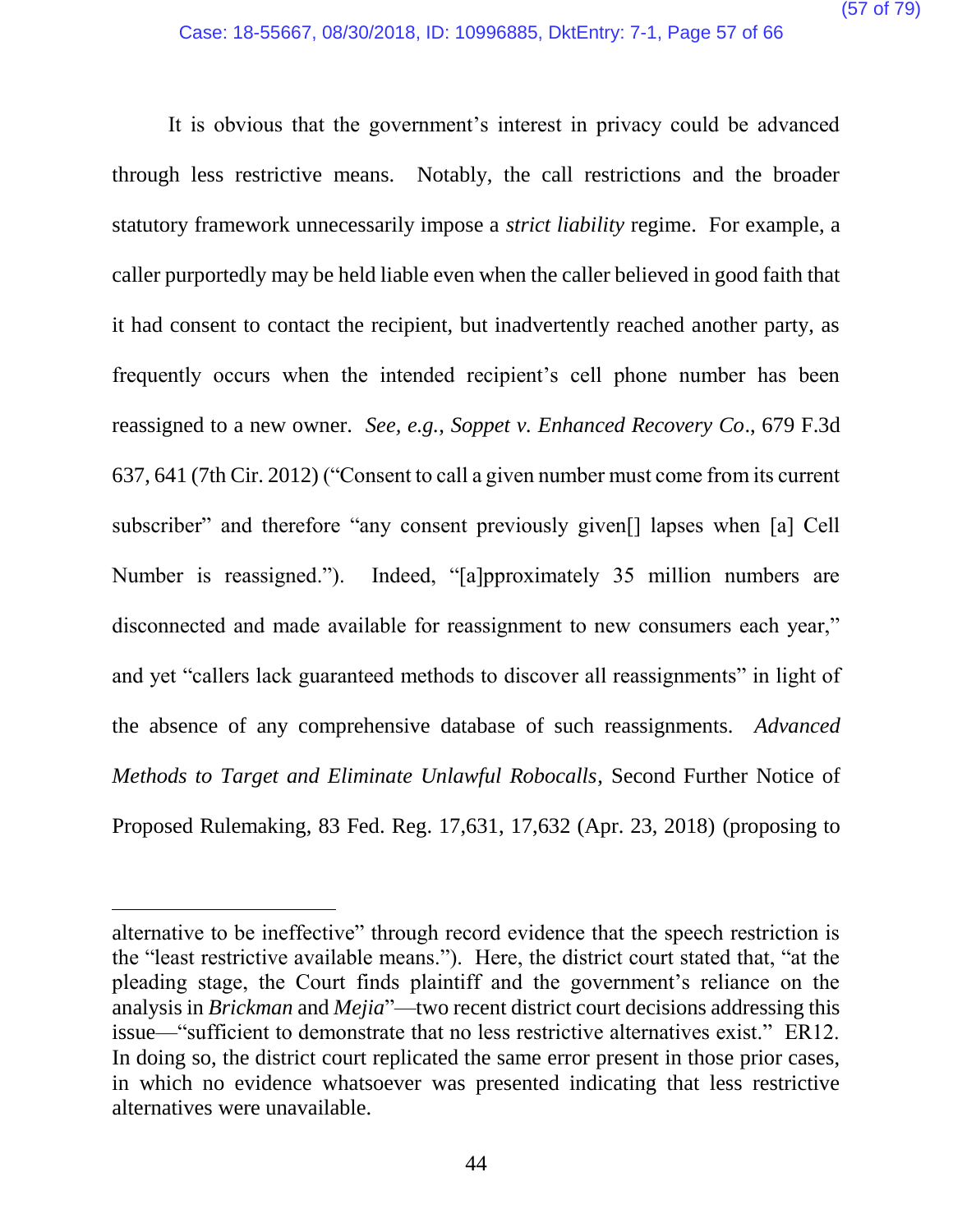establish a federal database of such reassignments); Dissenting Statement of Commissioner Ajit Pai, 2015 FCC Order, 30 FCC Rcd at 8077 ("[N]o authoritative database … exists to 'track all disconnected or reassigned telephone numbers' or 'link[] all consumer names with their telephone.'" (citation omitted)). Such unavoidable, strict liability chills the speech even of callers that would otherwise be exempt from liability, because if they place more than a modest volume of calls they will inevitably reach an unintended party and be subject to liability. *See Reno*, 521 U.S. at 876 (concluding speech is severely burdened in similar circumstances). In *Reno*, the Supreme Court observed that this burden was particularly acute because there was no "existing technology" providing an "effective method" to avoid liability. *Id.* That is exactly the case here; as is well recognized, there is no technology available to identify reassigned numbers reliably. *See supra* at 44-45. As a result, "even the most well-intentioned and well-informed business will sometimes call a number that's been reassigned to a new person," Dissenting Statement of Commissioner Ajit Pai, 2015 FCC Order, 30 FCC Rcd at 8077,<sup>33</sup> which

<sup>33</sup> *See also id.* at 8081 (explaining that a restaurateur attempted to contact his employee concerning food safety issues, but the phone number was unknowingly reassigned to an individual who "never asked Rubio's to stop texting him—at least not until he sued Rubio's in court for nearly half a million dollars"); Comments of Edison Electric Institute and National Rural Electric Cooperative Association at 4 n.8, CG Docket Nos. 02-278, 18-152 (June 13, 2018), https://ecfsapi.fcc.gov/file/10613795116820/EEI NRECA TCPA Comments.pdf (explaining that an electric cooperative "was sued by the new subscriber of a phone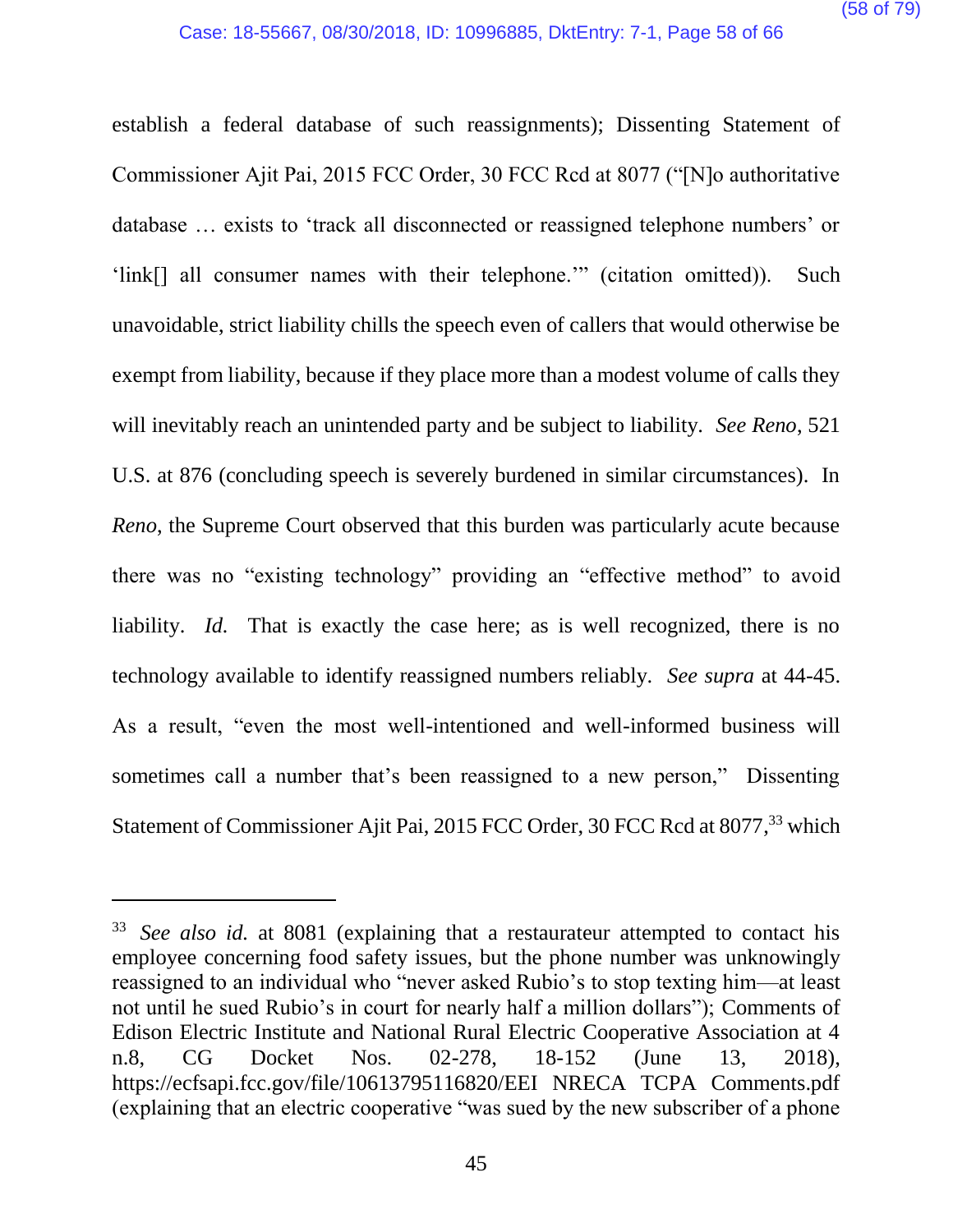"chills important communications from legitimate businesses … that are initiated via modern technology," Comments of Retail Industry Leaders Association at 2, CG Docket Nos. 02-278, 18-152 (June 13, 2018), https://ecfsapi.fcc.gov /file/10614232873363/RILA TCPA Comments.pdf. 34

The government can reasonably regulate calls to wireless numbers without such severe chilling of speech. There are a host of less restrictive alternatives that would allow the government to prevent abuses. In invalidating a state-law analog to the TCPA's call restrictions, the Fourth Circuit correctly identified numerous such alternatives, such as do-not-call lists, time-of-day limitations, and mandatory disclosure of caller's identity. *See Cahaly v. Larosa*, 796 F.3d 399, 405-06 (4th Cir. 2015); *see also Gresham v. Rutledge*, 198 F. Supp. 3d 965, 972 (E.D. Ark. 2016) (similar). Indeed, "[a] sampling of [regulations] employed" by the government in like circumstances "demonstrates that less restrictive alternatives … are readily available." *Edwards*, 262 F.3d at 866; *see also Valle Del Sol Inc. v. Whiting*, 709 F.3d 808, 826 (9th Cir. 2013) ("the availability of obvious less-restrictive alternatives renders a speech restriction overinclusive"). To take just one example,

number previously assigned to a coop member" who "waited 13 months to initiate a lawsuit," accruing further calls in the meantime).

 $34$  The statute also purports to penalize mere use of an ATDS for non-exempt calls, potentially including when those calls go unanswered, do not ring, or are blocked or rejected by the recipient, and therefore infringe no privacy interest.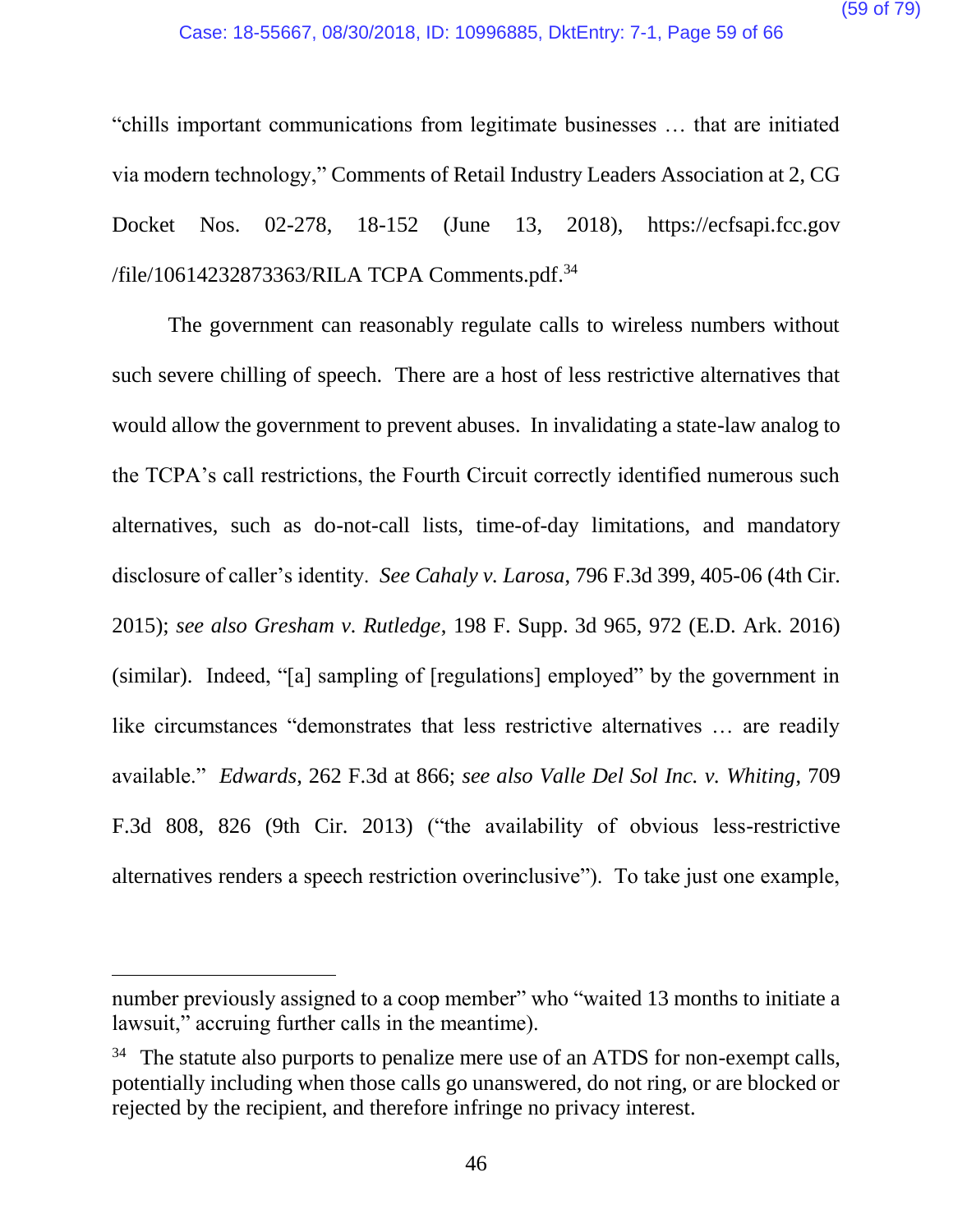there is the "obvious" alternative of adopting either nationwide or caller-specific "do-not-call" lists of persons who do not wish to receive autodialed and prerecorded calls—a measure the FCC *has already adopted* to restrict the dialing of live telemarketing calls. *See* 47 C.F.R. § 64.1200(c)-(d). The government also can establish stiffer penalties and undertake more aggressive enforcement efforts for violations of do-not-call lists. The FCC previously found that such a "do-not-call list alternative is the most effective and efficient means to permit telephone subscribers to avoid unwanted telephone solicitations." *Rules and Regulations Implementing The Telephone Consumer Protection Act of 1991*, Report and Order, CC Docket No. 92-90, FCC 92-443, 7 FCC Rcd 8752, 8765 ¶ 23 (1992). And the FCC adopted its nationwide do-not-call list rules as "the most effective and efficient manner to protect consumer privacy needs." *Rules and Regulations Implementing The Telephone Consumer Protection Act of 1991*, Report and Order, CG Docket No. 02-278, FCC 03-153, 18 FCC Rcd 14,014, 14,042 ¶ 40 (2003).

Notably, a do-not-call list almost certainly would be *more effective* than the call restrictions at issue, as it would provide callers with a universal list of individuals who do not wish to receive calls, and a *technologically feasible* alternative to allow both callers and recipients to avoid transmission of unwanted calls. This Court has emphasized that allowing a listener to "opt out" from receiving unwanted speech is an equally effective alternative to broad restrictions intended to protect residential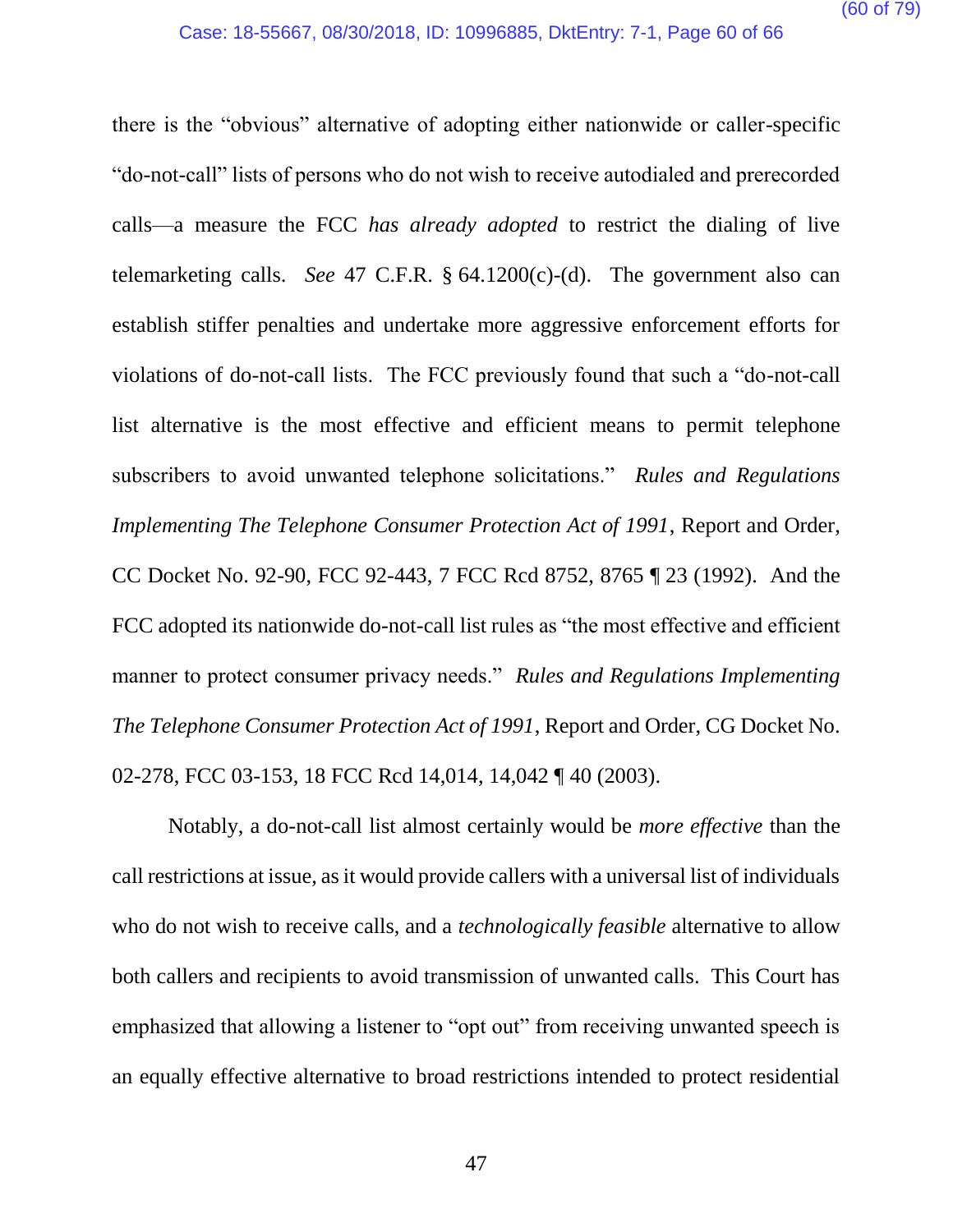privacy. For example, in *Klein v. City of San Clemente*, this Court expressly recognized that allowing listeners to "opt out" of unwanted speech—whether by posting "'No Solicitations' signs" on their homes or "opt[ing] out of car leafletting" by posting a sign—is an "obvious" less restrictive alternative to mandatory restrictions on leafletting. 584 F.3d 1196, 1201, 1204-05 (9th Cir. 2009) (recognizing that the mere fact that some individuals might prefer not to receive certain speech "cannot justify an across-the-board restriction" on leafletting, given that many individuals "may want to receive [challenger's] speech"); *see also Dex Media West, Inc. v. City of Seattle*, 696 F.3d 952, 966 (9th Cir. 2012) (Yellow Pages' "private opt-out programs" provided a "clear alternative" to a mandatory government permitting regime intended to protect residential privacy); *Berger*, 569 F.3d at 1038 (noting that "homeowner's privacy interests can be adequately protected by 'No Solicitation' signs") (collecting cases); *Playboy Entm't Grp.*, 529 U.S. at 814-15, 822-24. Absent *evidence* discounting these obvious alternatives, *Playboy Entm't Grp.*, 529 U.S. at 814-15, 822-24, the Court should follow the Fourth Circuit in concluding that less restrictive alternatives are available, in place of the content-based call restrictions. *See Cahaly*, 796 F.3d at 405-06.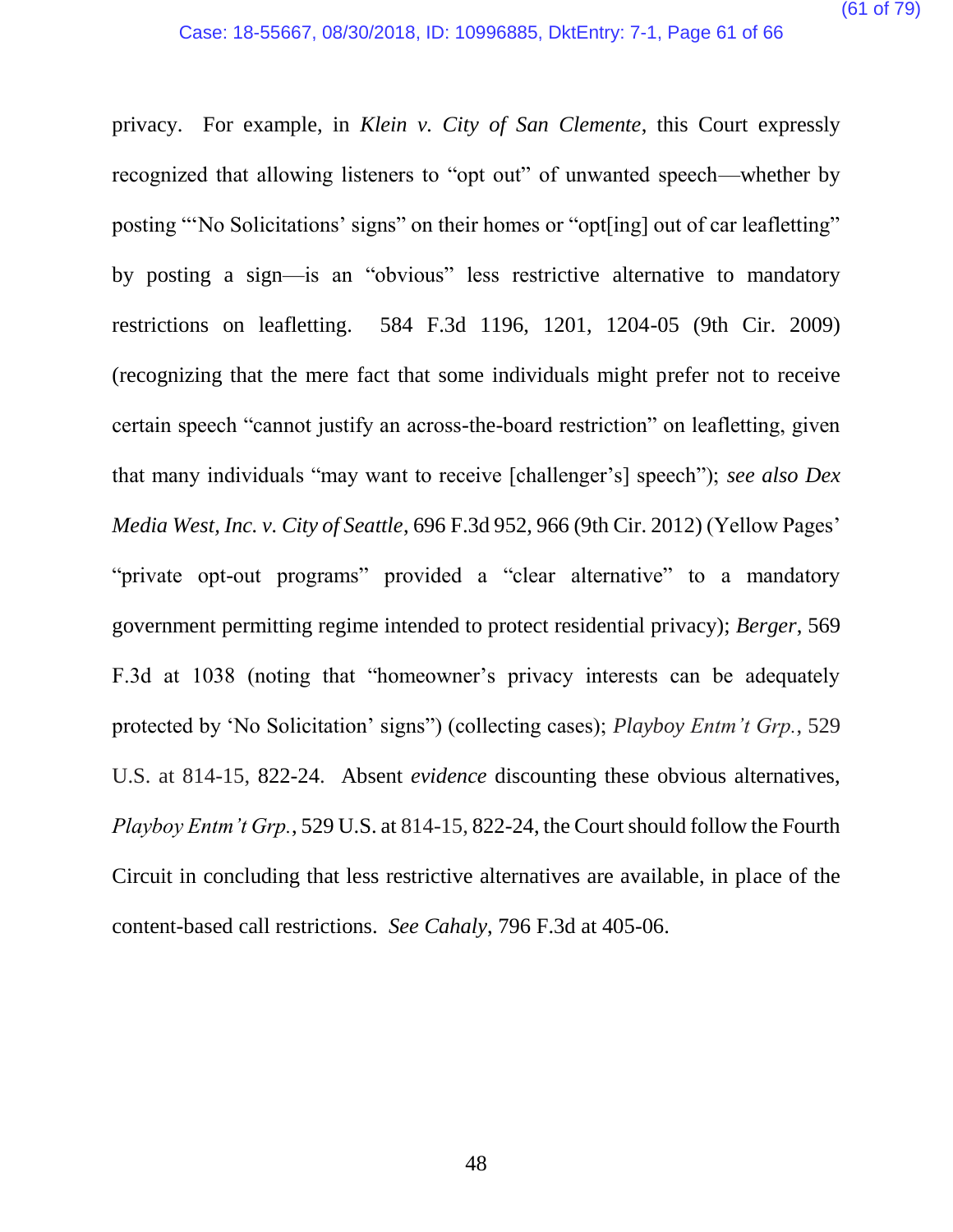# **CONCLUSION**

For the reasons set forth above, the interlocutory order of the district court should be reversed and the case remanded with instructions for the district court to enter judgment in Spectrum's favor.

Dated: August 30, 2018 Respectfully submitted,

By: s/ Matthew A. Brill

Matthew A. Brill Andrew D. Prins Nicholas L. Schlossman LATHAM & WATKINS LLP 555 Eleventh Street, NW Suite 1000 Washington, DC 20004 Telephone: (202) 637-2200

*Counsel for Petitioners Charter Communications, Inc. and Spectrum Management Holding Company, LLC*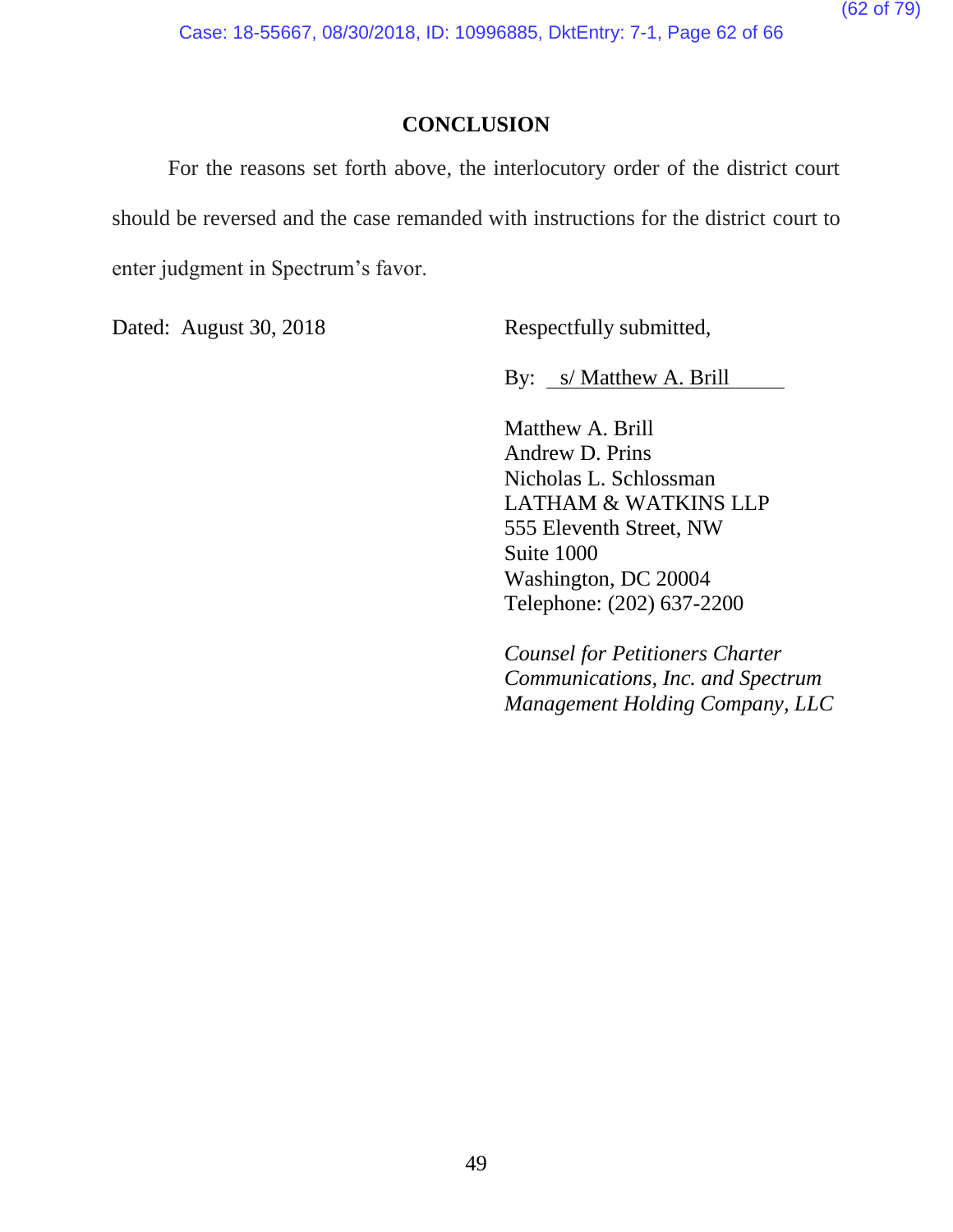## **STATEMENT OF RELATED CASES**

Petitioners certify, pursuant to Ninth Circuit Rule 28-2.6, that they are aware of the following related cases pending in this Court.

*Duguid v. Facebook, Inc.*, No. 17-15320 (9th Cir.).

*Brickman v. Facebook, Inc.*, No. 17-80080 (9th Cir.).

*Holt v. Facebook, Inc.*, No. 17-80086 (9th Cir.).

These three cases are "related" to this matter because they "raise the same or closely related issues." Ninth Circuit Rule 28-2.6(c).

Among the issues raised in those cases, one issue is whether the content-based 47 U.S.C. § 227(b)(1)(A)(iii) survives strict scrutiny on its face or as applied to the text messages at issue there.

Here, Petitioners Charter Communications, Inc. and Spectrum Management Holding Company, LLC raise the closely related issue of whether 47 U.S.C. § 227(b)(1)(A)(iii) constitutionally may be applied to impose liability on them for the alleged telephone calls at issue here.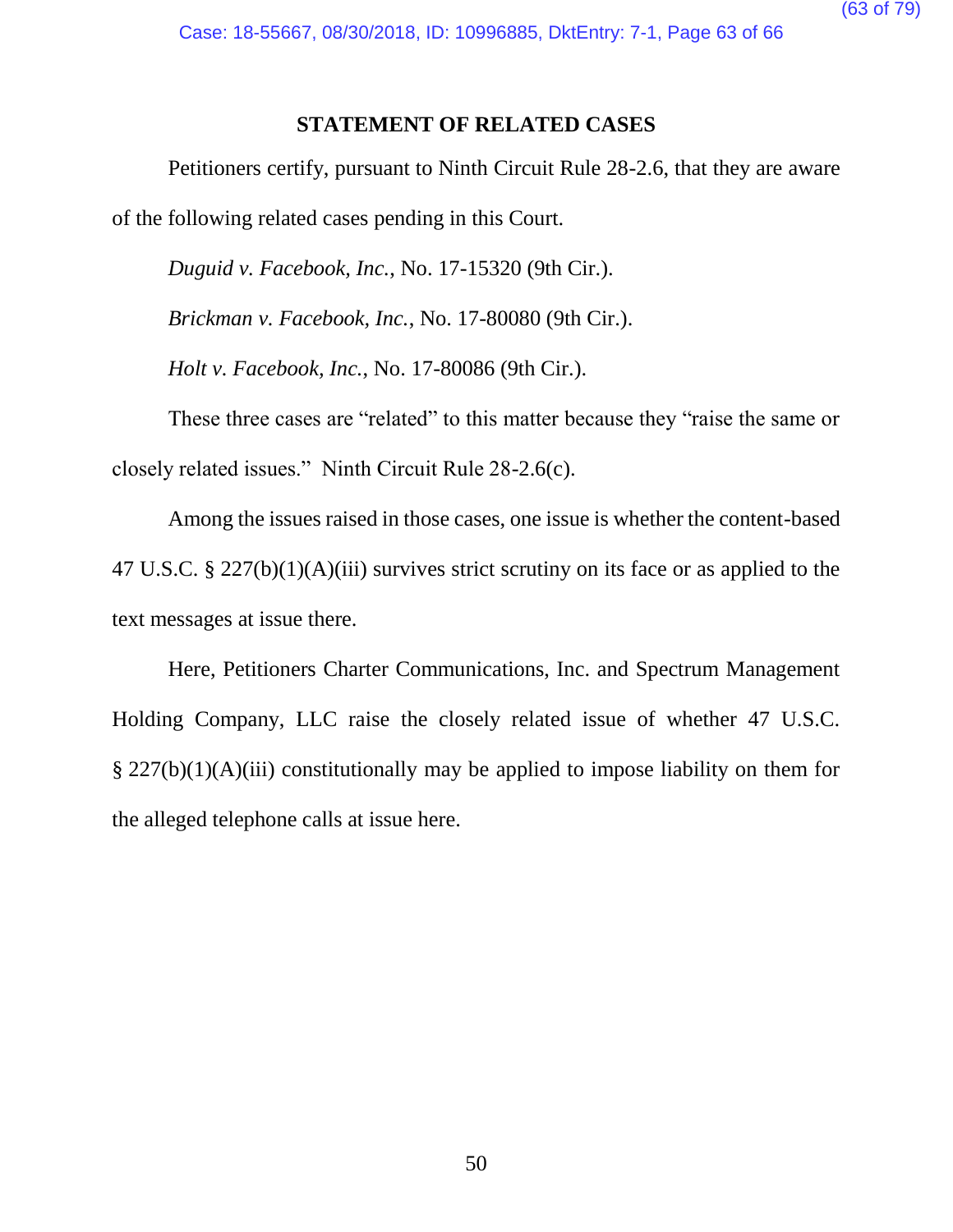Dated: August 30, 2018 Respectfully submitted,

By: *s/ Matthew A. Brill* 

Matthew A. Brill Andrew D. Prins Nicholas L. Schlossman LATHAM & WATKINS LLP 555 Eleventh Street, NW Suite 1000 Washington, DC 20004 Telephone: (202) 637-2200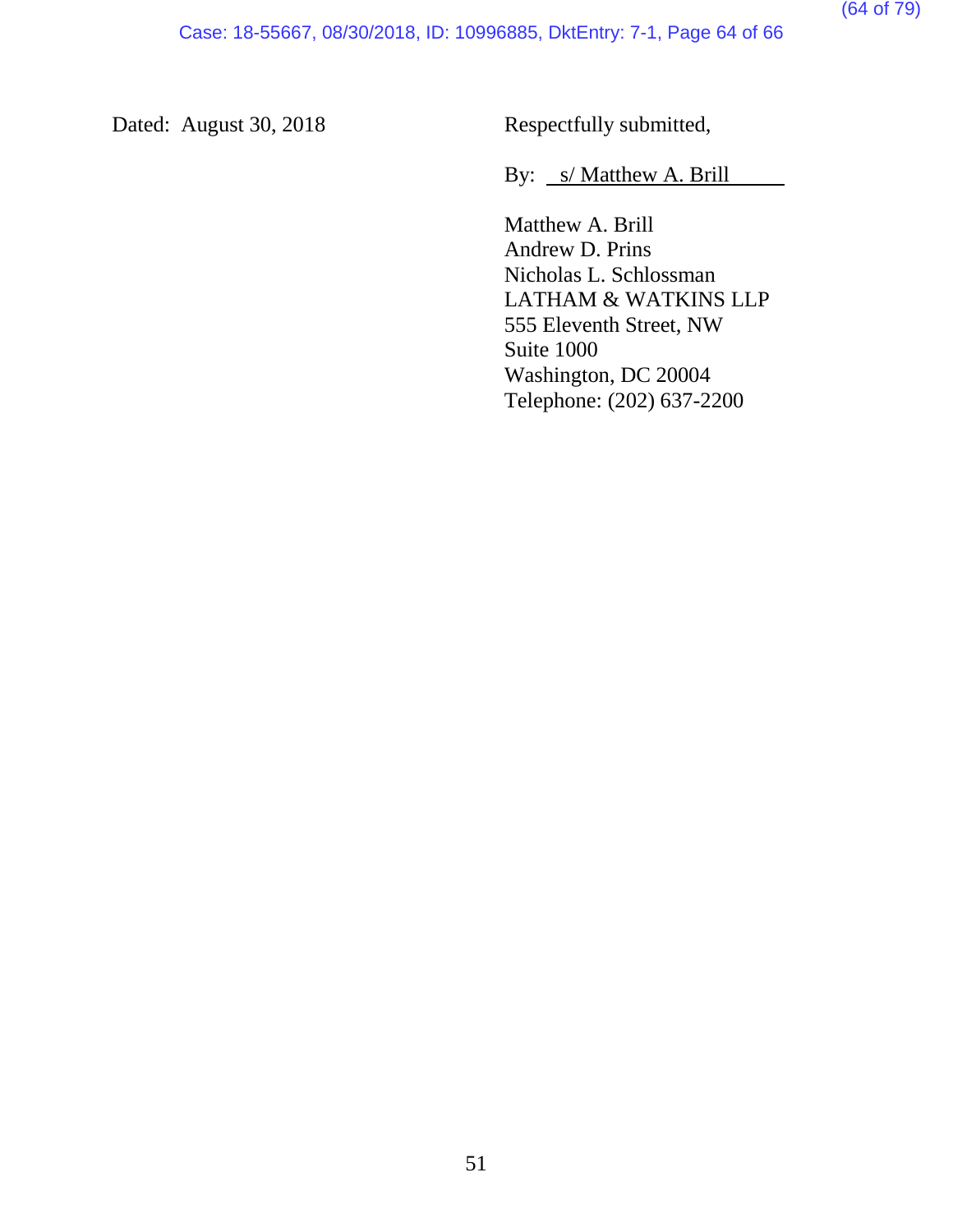# **Form 8. Certificate of Compliance Pursuant to 9th Circuit Rules 28.1-1(f), 29-2(c)(2) and (3), 32-1, 32-2 or 32-4 forCase Number 18-55667**

Note: This form must be signed by the attorney or unrepresented litigant *and attached to the end of the brief.*  I certify that (*check appropriate option*):

| This brief complies with the length limits permitted by Ninth Circuit Rule 28.1-1.<br>The brief is<br>words or<br>pages, excluding the portions exempted by Fed. R. App.<br>P. 32(f), if applicable. The brief's type size and type face comply with Fed. R. App. P. 32(a)(5) and (6).                                                                                                                                                                                                                                                                            |      |                 |  |
|-------------------------------------------------------------------------------------------------------------------------------------------------------------------------------------------------------------------------------------------------------------------------------------------------------------------------------------------------------------------------------------------------------------------------------------------------------------------------------------------------------------------------------------------------------------------|------|-----------------|--|
| ⊻<br>This brief complies with the length limits permitted by Ninth Circuit Rule 32-1.<br>The brief is $\boxed{11,533}$<br>words or<br>pages, excluding the portions exempted by Fed. R. App.<br>P. 32(f), if applicable. The brief's type size and type face comply with Fed. R. App. P. 32(a)(5) and (6).                                                                                                                                                                                                                                                        |      |                 |  |
| This brief complies with the length limits permitted by Ninth Circuit Rule 32-2(b).<br>The brief is<br>words or<br>pages, excluding the portions exempted by Fed. R. App. P.<br>32(f), if applicable, and is filed by (1) $\Box$ separately represented parties; (2) $\Box$ a party or parties filing a<br>single brief in response to multiple briefs; or $(3)$ a party or parties filing a single brief in response to a<br>longer joint brief filed under Rule 32-2(b). The brief's type size and type face comply with Fed. R. App.<br>P. $32(a)(5)$ and (6). |      |                 |  |
| This brief complies with the longer length limit authorized by court order dated<br>The brief's type size and type face comply with Fed. R. App. P. $32(a)(5)$ and (6). The brief is<br>words or<br>pages, excluding the portions exempted by Fed. R. App. P. 32(f), if applicable.                                                                                                                                                                                                                                                                               |      |                 |  |
| This brief is accompanied by a motion for leave to file a longer brief pursuant to Ninth Circuit Rule 32-2<br>$(a)$ and is<br>words or<br>pages, excluding the portions exempted by Fed. R. App. P.<br>32 (f), if applicable. The brief's type size and type face comply with Fed. R.App. P. 32(a)(5) and (6).                                                                                                                                                                                                                                                    |      |                 |  |
| This brief is accompanied by a motion for leave to file a longer brief pursuant to Ninth Circuit Rule 29-<br>$2(c)(2)$ or (3) and is<br>words or<br>pages, excluding the portions exempted by Fed. R.<br>App. P. 32(f), if applicable. The brief's type size and type face comply with Fed. R. App. P. 32(a)(5) and<br>(6).                                                                                                                                                                                                                                       |      |                 |  |
| $\Box$ This brief complies with the length limits set forth at Ninth Circuit Rule 32-4.<br>The brief is<br>words or<br>pages, excluding the portions exempted by Fed. R. App.<br>P. 32(f), if applicable. The brief's type size and type face comply with Fed. R. App. P. 32(a)(5) and (6).                                                                                                                                                                                                                                                                       |      |                 |  |
| s/ Matthew A. Brill<br>Signature of Attorney or<br><b>Unrepresented Litigant</b>                                                                                                                                                                                                                                                                                                                                                                                                                                                                                  | Date | August 30, 2018 |  |

("s/" plus typed name is acceptable for electronically-filed documents)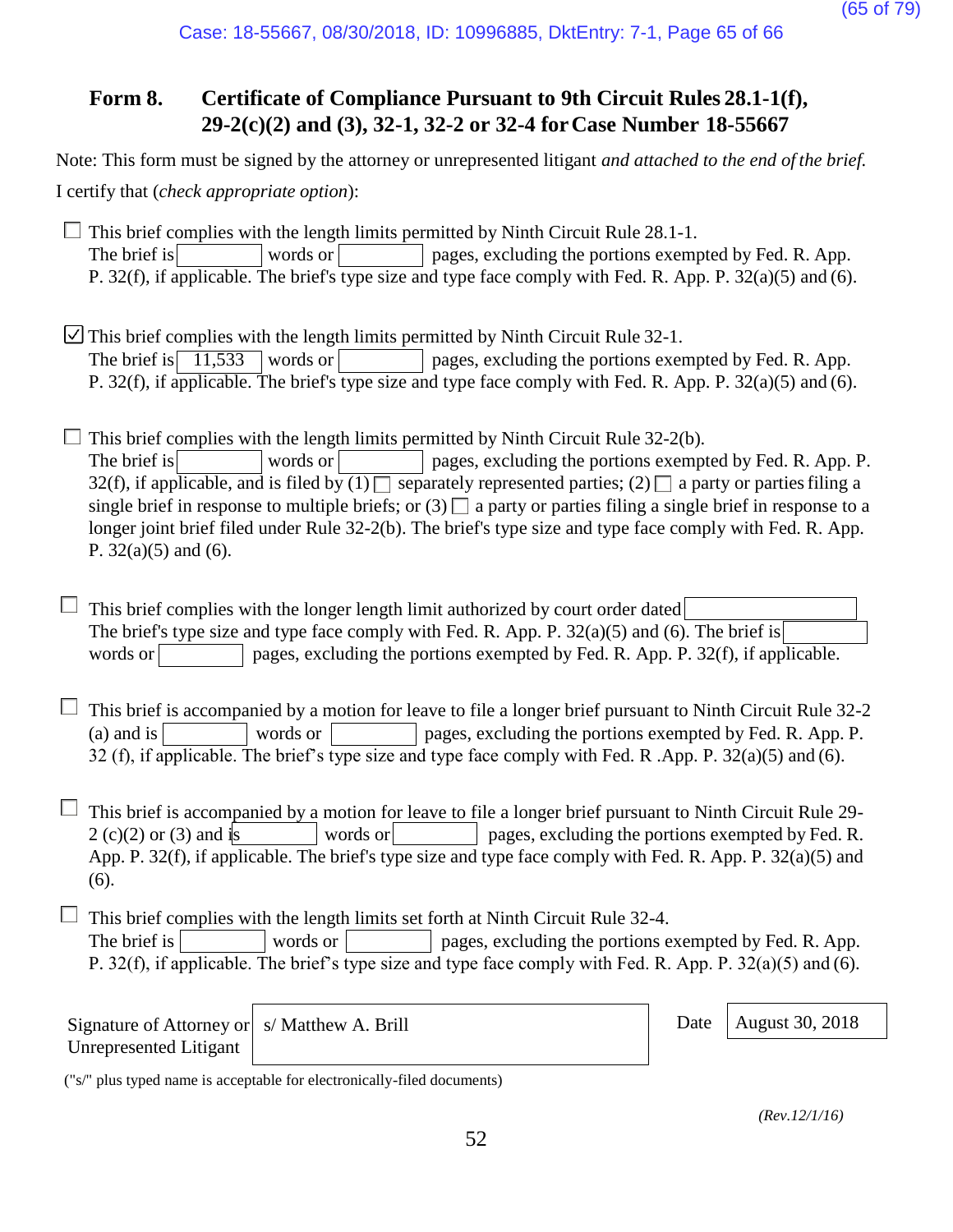# **CERTIFICATE OF SERVICE**

I hereby certify that I electronically filed the foregoing with the Clerk of the Court for the United States Court of Appeals for the Ninth Circuit by using the appellate CM/ECF system on August 30, 2018.

Participants in the case who are registered CM/ECF users will be served by the appellate CM/ECF system.

Dated: August 30, 2018 By: s/ Matthew A. Brill

Matthew A. Brill LATHAM & WATKINS LLP 555 Eleventh Street, NW Suite 1000 Washington, DC 20004 Telephone: (202) 637-2200

*Counsel for Petitioners Charter Communications, Inc. and Spectrum Management Holding Company, LLC*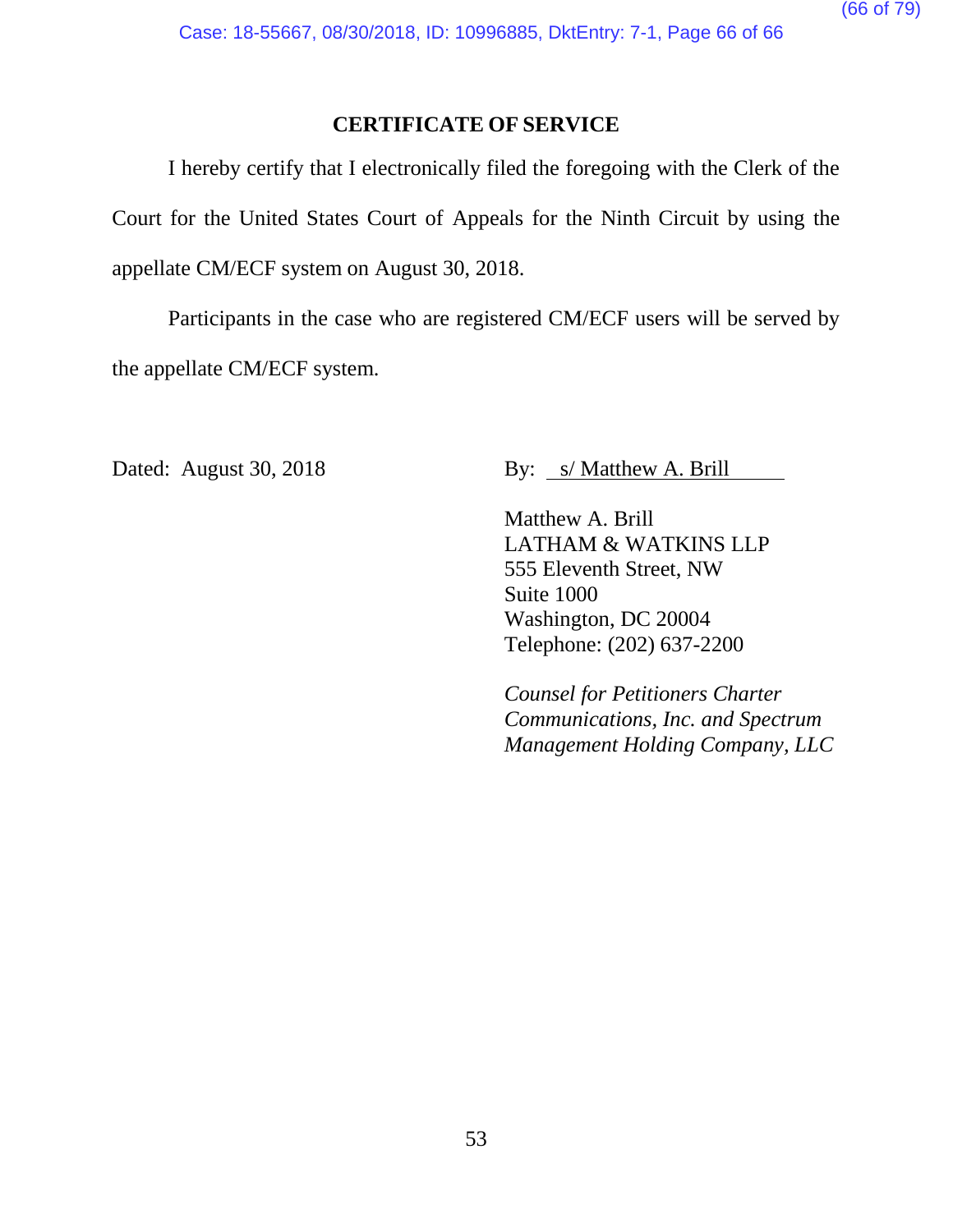Case: 18-55667, 08/30/2018, ID: 10996885, DktEntry: 7-2, Page 1 of 13

# **ADDENDUM**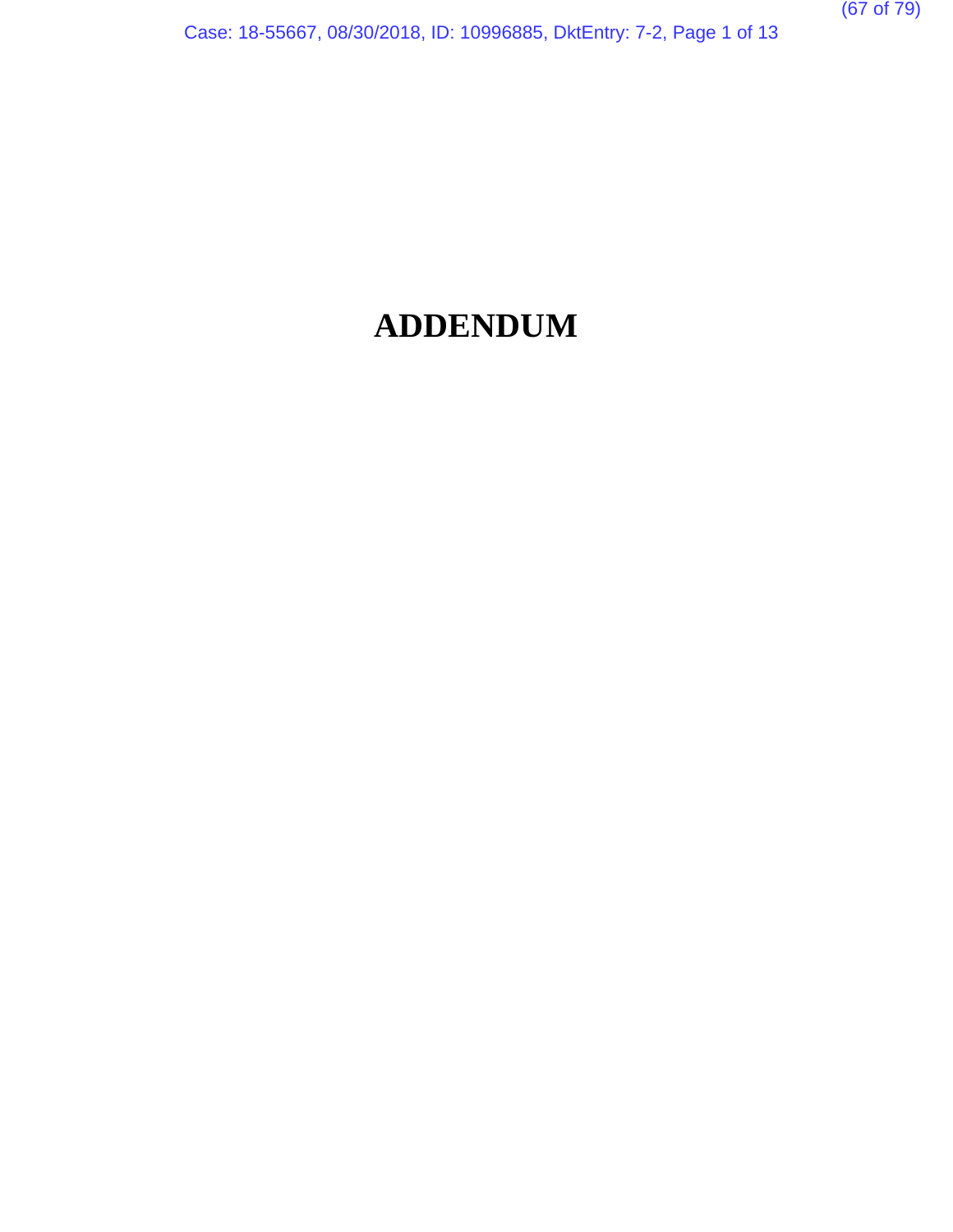Case: 18-55667, 08/30/2018, ID: 10996885, DktEntry: 7-2, Page 2 of 13

# **ADDENDUM TABLE OF CONTENTS**

| <b>Description</b>                    | Page     |
|---------------------------------------|----------|
| 47 U.S.C. $\S 227(a)$ -(b) (excerpts) | $ADD-1$  |
| 47 U.S.C. § 153(39)                   | $ADD-3$  |
| 28 U.S.C. § 2342(1)                   | ADD-4    |
| 47 C.F.R. $\S$ § 64.1200(c)-(d)       | $ADD-5$  |
| U.S. CONST. amend. I                  | $ADD-9$  |
| U.S. CONST. amend. V                  | $ADD-10$ |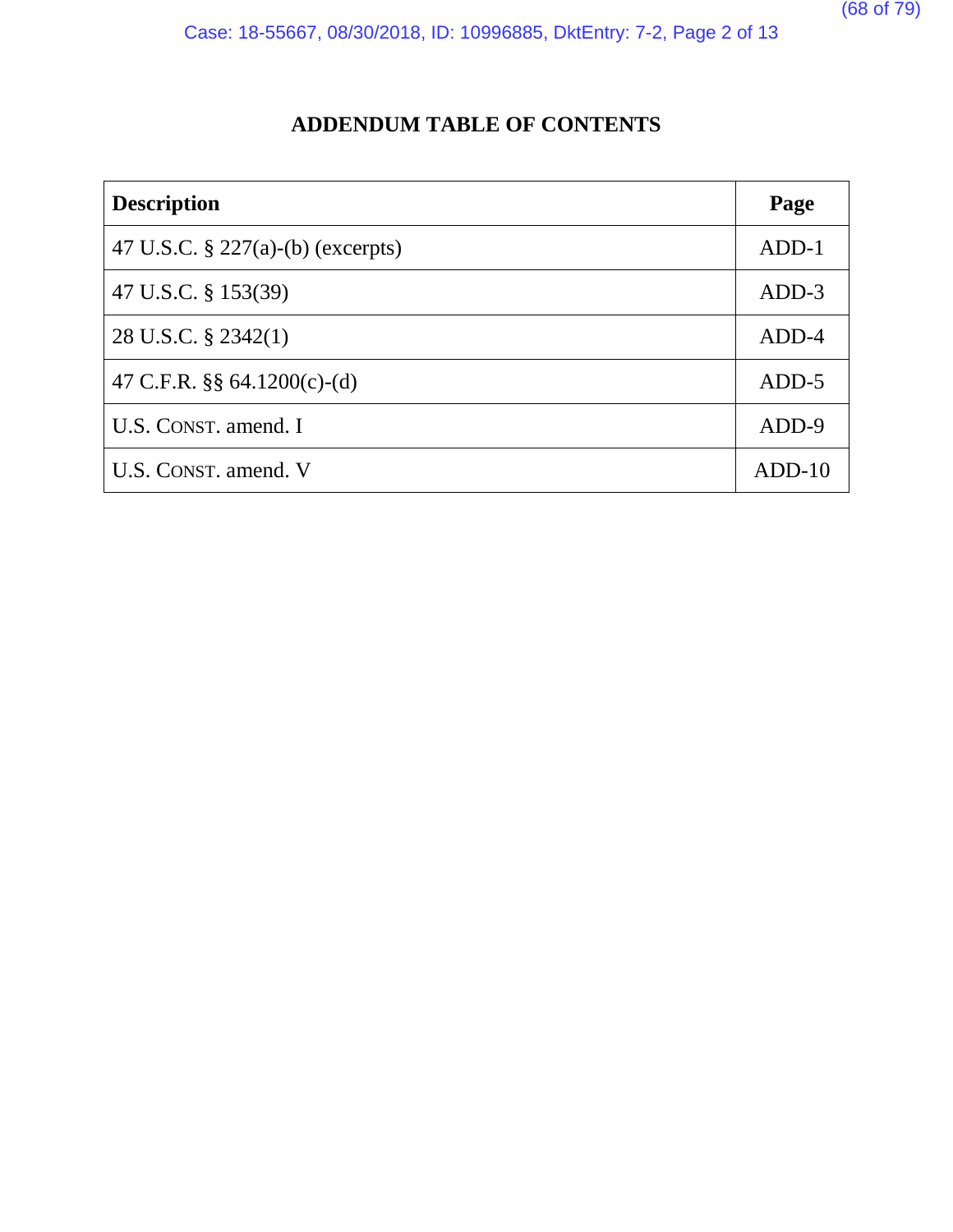# **47 U.S.C. § 227**

# Title 47—Telecommunications Chapter 5—Wire or Radio Communications

## **§ 227. Restrictions on use of telephone equipment**

### **(a) Definitions**

As used in this section—

(1) The term "automatic telephone dialing system" means equipment which has the capacity—

(A) to store or produce telephone numbers to be called, using a random or sequential number generator; and

(B) to dial such numbers.

\* \* \*

#### **(b) Restrictions on use of automated telephone equipment**

#### **(1) Prohibitions**

It shall be unlawful for any person within the United States, or any person outside the United States if the recipient is within the United States—

(A) to make any call (other than a call made for emergency purposes or made with the prior express consent of the called party) using any automatic telephone dialing system or an artificial or prerecorded voice—

\* \* \*

(iii) to any telephone number assigned to a paging service, cellular telephone service, specialized mobile radio service, or other radio common carrier service, or any service for which the called party is charged for the call, unless such call is made solely to collect a debt owed to or guaranteed by the United States . . . .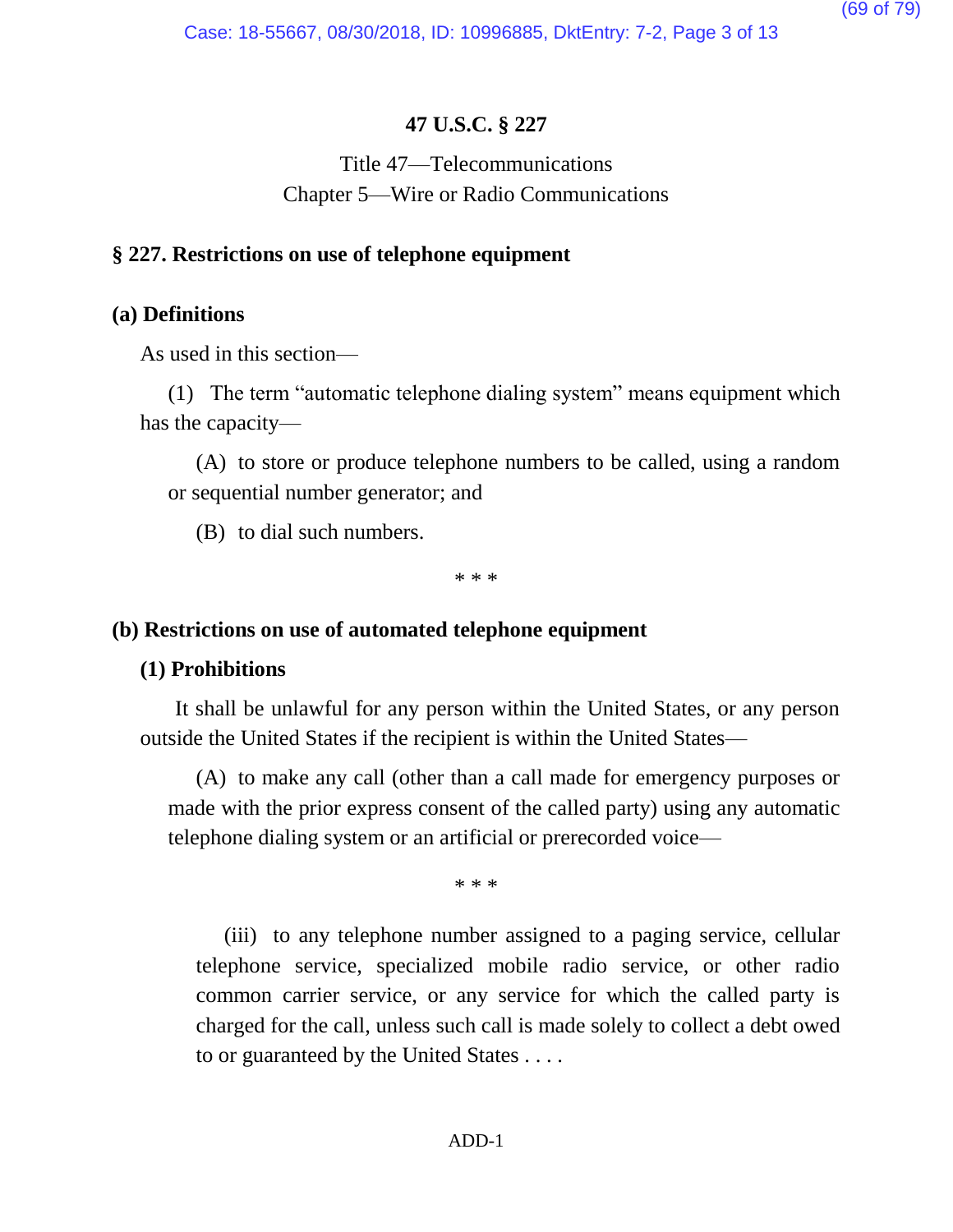\* \* \*

### **(2) Regulations; exemptions and other provisions**

The Commission shall prescribe regulations to implement the requirements of this subsection. In implementing the requirements of this subsection, the Commission—

\* \* \*

(C) may, by rule or order, exempt from the requirements of paragraph  $(1)(A)(iii)$  of this subsection calls to a telephone number assigned to a cellular telephone service that are not charged to the called party, subject to such conditions as the Commission may prescribe as necessary in the interest of the privacy rights this section is intended to protect . . . .

\* \* \*

#### **(3) Private right of action**

A person or entity may, if otherwise permitted by the laws or rules of court of a State, bring in an appropriate court of that State—

(A) an action based on a violation of this subsection or the regulations prescribed under this subsection to enjoin such violation,

(B) an action to recover for actual monetary loss from such a violation, or to receive \$500 in damages for each such violation, whichever is greater, or

(C) both such actions.

If the court finds that the defendant willfully or knowingly violated this subsection or the regulations prescribed under this subsection, the court may, in its discretion, increase the amount of the award to an amount equal to not more than 3 times the amount available under subparagraph (B) of this paragraph.

\* \* \*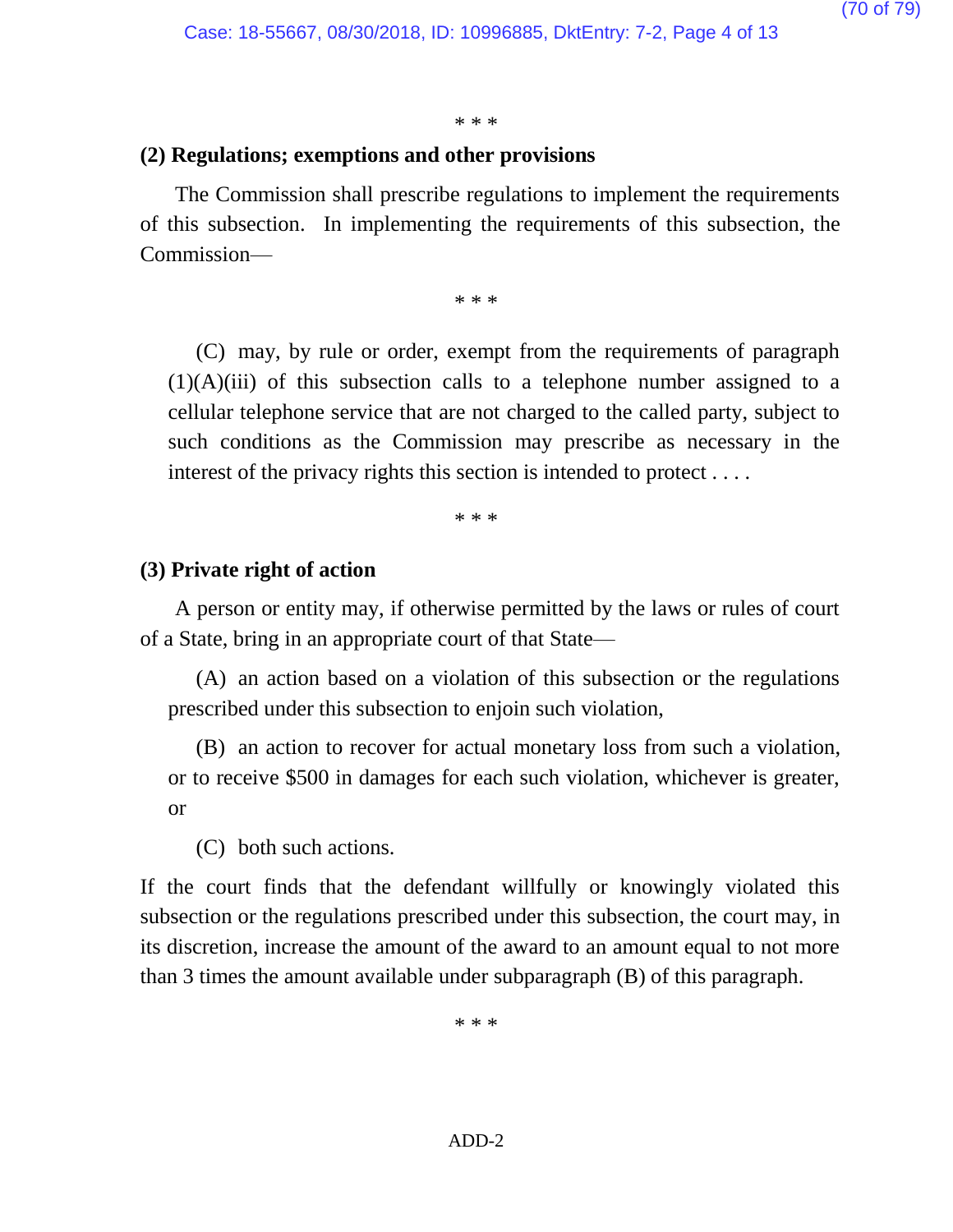(71 of 79)

Case: 18-55667, 08/30/2018, ID: 10996885, DktEntry: 7-2, Page 5 of 13

# **47 U.S.C. § 153**

Title 47—Telecommunications Chapter 5—Wire or Radio Communications Subchapter 1—General Provisions

# **§ 153. Definitions**

For the purposes of this chapter, unless the context otherwise requires—

## **(39) Person**

The term ''person'' includes an individual, partnership, association, joint-stock company, trust, or corporation.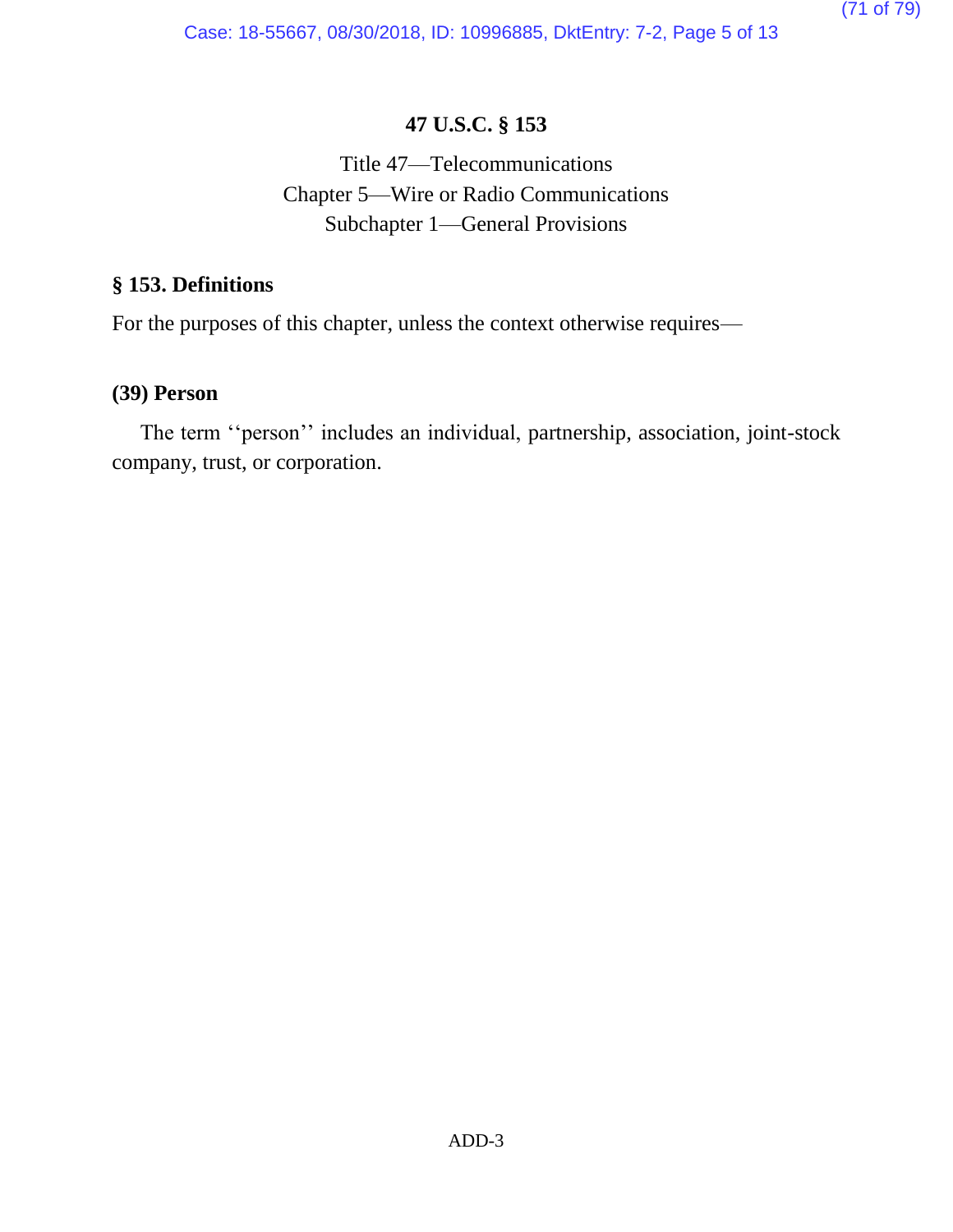# **28 U.S.C. § 2342**

Title 28—Judiciary and Judicial Procedure Part VI—Particular Proceedings Chapter 158—Orders of Federal Agencies; Review

# **§ 2342. Jurisdiction of court of appeals**

The court of appeals (other than the United States Court of Appeals for the Federal Circuit) has exclusive jurisdiction to enjoin, set aside, suspend (in whole or in part), or to determine the validity of—

(1) all final orders of the Federal Communication Commission made reviewable by section 402(a) of title 47;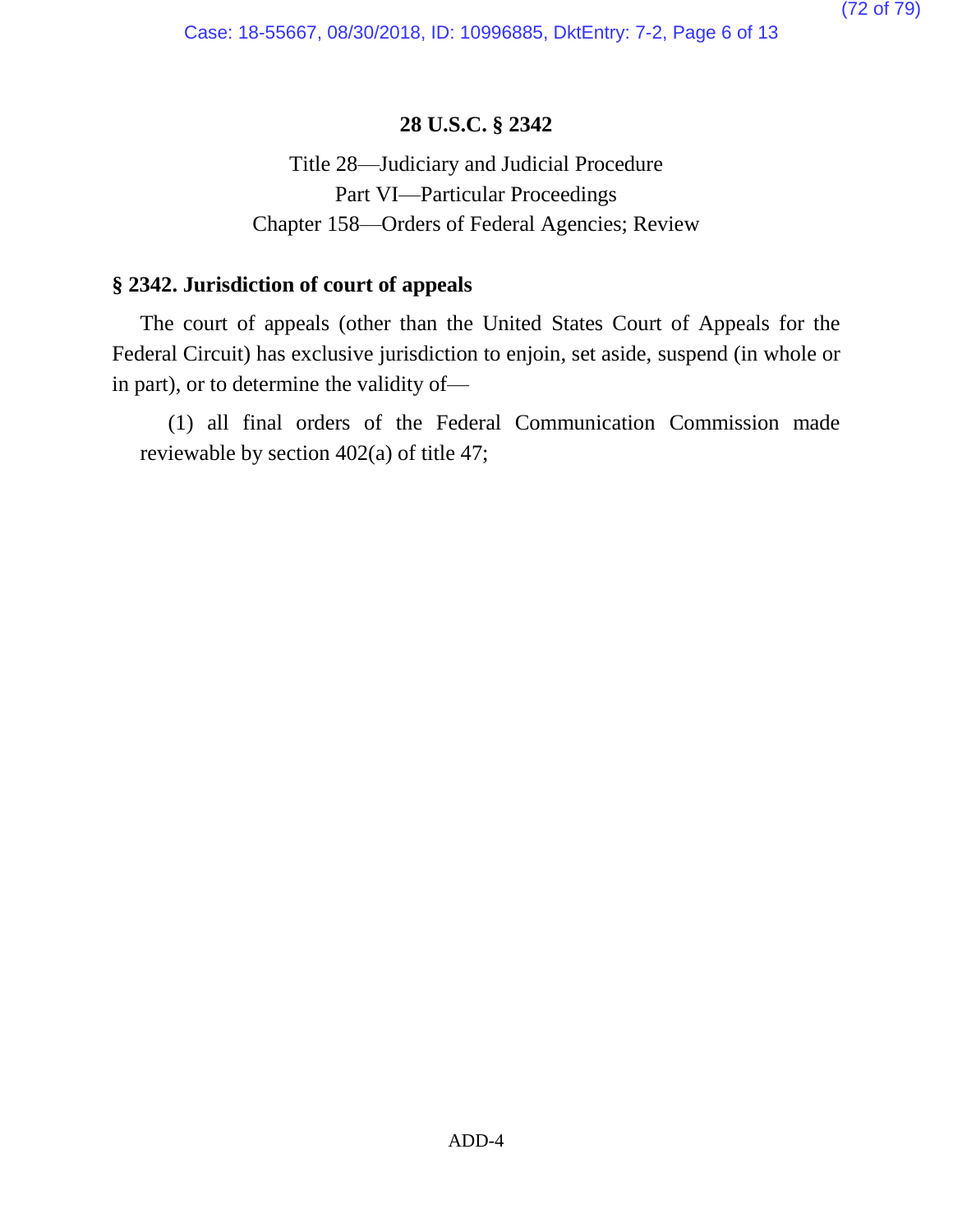(73 of 79)

## **47 C.F.R. § 64.1200**

Title 47—Telecommunications Chapter 1—Federal Communications Commission (Continued) Subchapter B—Common Carrier Services (Continued) Part 64—Miscellaneous Rules Relating to Common Carriers Subpart L—Restrictions on Telemarketing, Telephone Solicitation, and Facsimile Advertising

### **§ 64.1200. Delivery restrictions.**

\* \* \*

#### **(c) No person or entity shall initiate any telephone solicitation to:**

(1) Any residential telephone subscriber before the hour of 8 a.m. or after 9 p.m. (local time at the called party's location), or

(2) A residential telephone subscriber who has registered his or her telephone number on the national do-not-call registry of persons who do not wish to receive telephone solicitations that is maintained by the Federal Government. Such do-notcall registrations must be honored indefinitely, or until the registration is cancelled by the consumer or the telephone number is removed by the database administrator. Any person or entity making telephone solicitations (or on whose behalf telephone solicitations are made) will not be liable for violating this requirement if:

(i) It can demonstrate that the violation is the result of error and that as part of its routine business practice, it meets the following standards:

(A) Written procedures. It has established and implemented written procedures to comply with the national do-not-call rules;

(B) Training of personnel. It has trained its personnel, and any entity assisting in its compliance, in procedures established pursuant to the national do-not-call rules;

(C) Recording. It has maintained and recorded a list of telephone numbers that the seller may not contact;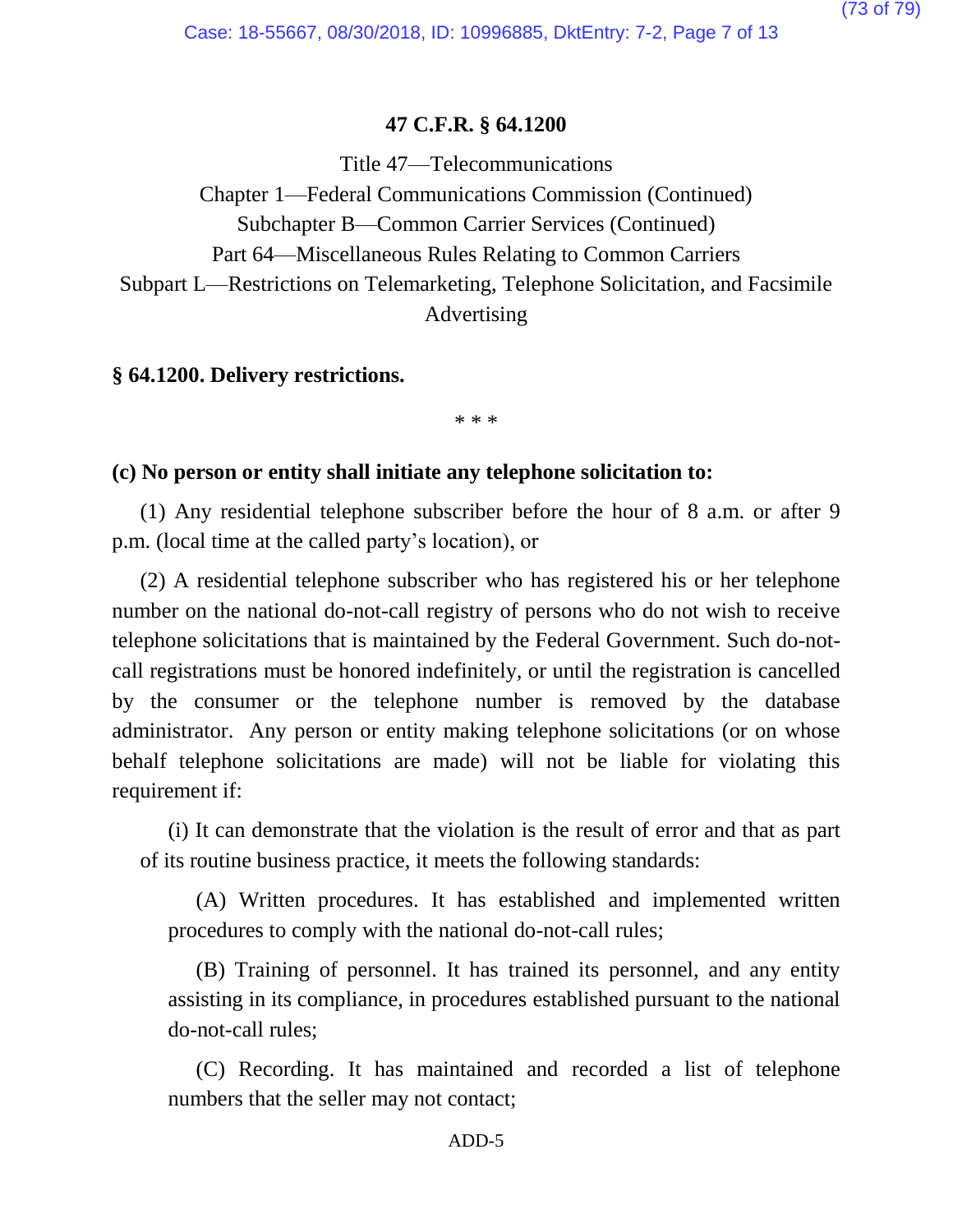(D) Accessing the national do-not-call database. It uses a process to prevent telephone solicitations to any telephone number on any list established pursuant to the do-not-call rules, employing a version of the national do-not-call registry obtained from the administrator of the registry no more than 31 days prior to the date any call is made, and maintains records documenting this process.

NOTE TO PARAGRAPH  $(c)(2)(i)(D)$ : The requirement in paragraph  $64.1200(c)(2)(i)(D)$  for persons or entities to employ a version of the national do-not-call registry obtained from the administrator no more than 31 days prior to the date any call is made is effective January 1, 2005. Until January 1, 2005, persons or entities must continue to employ a version of the registry obtained from the administrator of the registry no more than three months prior to the date any call is made.

(E) Purchasing the national do-not-call database. It uses a process to ensure that it does not sell, rent, lease, purchase or use the national do-notcall database, or any part thereof, for any purpose except compliance with this section and any such state or federal law to prevent telephone solicitations to telephone numbers registered on the national database. It purchases access to the relevant do-not-call data from the administrator of the national database and does not participate in any arrangement to share the cost of accessing the national database, including any arrangement with telemarketers who may not divide the costs to access the national database among various client sellers; or

(ii) It has obtained the subscriber's prior express invitation or permission. Such permission must be evidenced by a signed, written agreement between the consumer and seller which states that the consumer agrees to be contacted by this seller and includes the telephone number to which the calls may be placed; or

(iii) The telemarketer making the call has a personal relationship with the recipient of the call.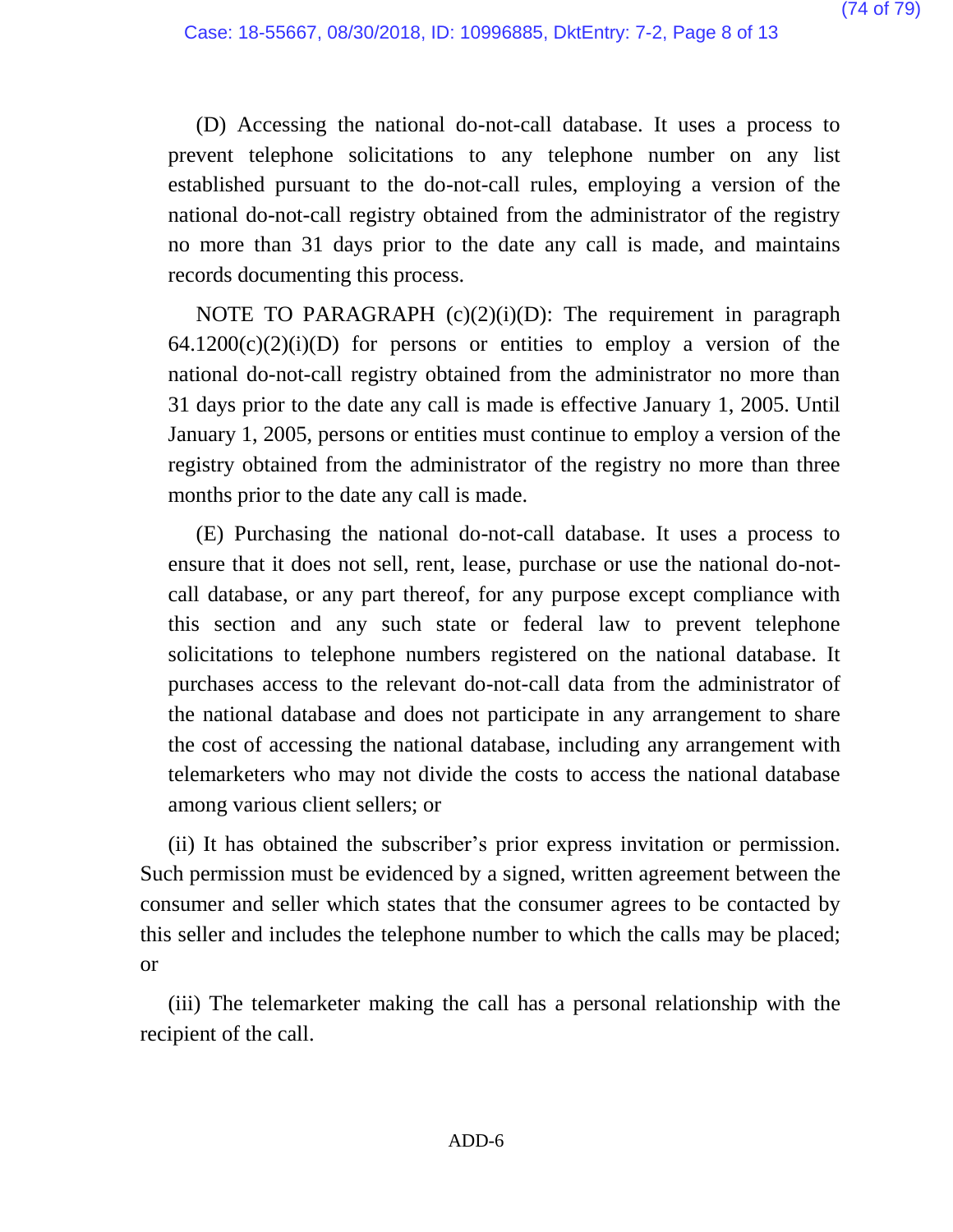**(d) No person or entity shall initiate any call for telemarketing purposes to a residential telephone subscriber unless such person or entity has instituted procedures for maintaining a list of persons who request not to receive telemarketing calls made by or on behalf of that person or entity. The procedures instituted must meet the following minimum standards:**

(1) Written policy. Persons or entities making calls for telemarketing purposes must have a written policy, available upon demand, for maintaining a do-not-call list.

(2) Training of personnel engaged in telemarketing. Personnel engaged in any aspect of telemarketing must be informed and trained in the existence and use of the do-not-call list.

(3) Recording, disclosure of do-not-call requests. If a person or entity making a call for telemarketing purposes (or on whose behalf such a call is made) receives a request from a residential telephone subscriber not to receive calls from that person or entity, the person or entity must record the request and place the subscriber's name, if provided, and telephone number on the do-not-call list at the time the request is made. Persons or entities making calls for telemarketing purposes (or on

whose behalf such calls are made) must honor a residential subscriber's do-notcall request within a reasonable time from the date such request is made. This period may not exceed thirty days from the date of such request. If such requests are recorded or maintained by a party other than the person or entity on whose behalf the telemarketing call is made, the person or entity on whose behalf the telemarketing call is made will be liable for any failures to honor the do-not-call request. A person or entity making a call for telemarketing purposes must obtain a consumer's prior express permission to share or forward the consumer's request not to be called to a party other than the person or entity on whose behalf a telemarketing call is made or an affiliated entity.

(4) Identification of sellers and telemarketers. A person or entity making a call for telemarketing purposes must provide the called party with the name of the individual caller, the name of the person or entity on whose behalf the call is being made, and a telephone number or address at which the person or entity may be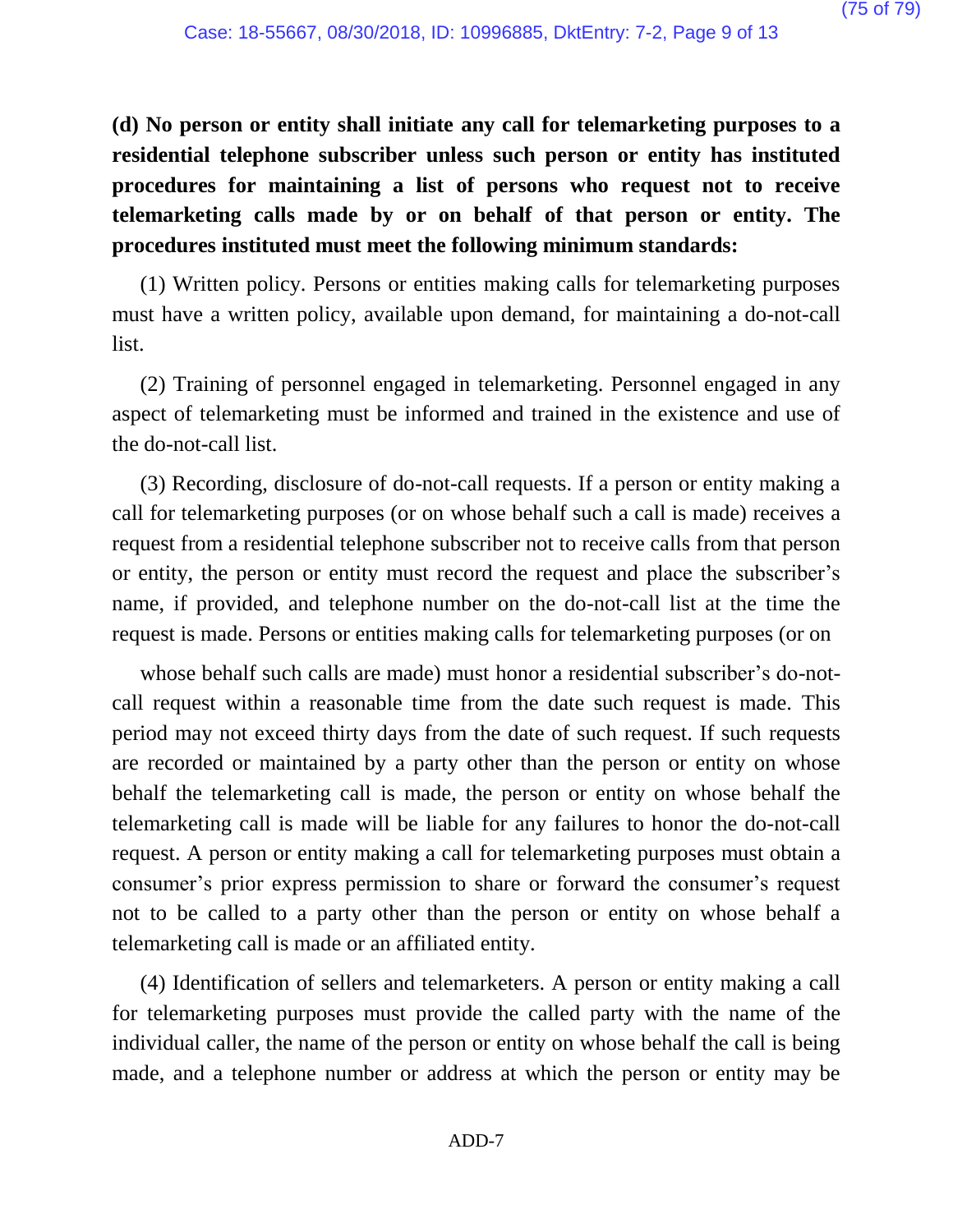contacted. The telephone number provided may not be a 900 number or any other number for which charges exceed local or long distance transmission charges.

(5) Affiliated persons or entities. In the absence of a specific request by the subscriber to the contrary, a residential subscriber's do-not-call request shall apply to the particular business entity making the call (or on whose behalf a call is made), and will not apply to affiliated entities unless the consumer reasonably would expect them to be included given the identification of the caller and the product being advertised.

(6) Maintenance of do-not-call lists. A person or entity making calls for telemarketing purposes must maintain a record of a consumer's request not to receive further telemarketing calls. A do-not-call request must be honored for 5 years from the time the request is made.

(7) Tax-exempt nonprofit organizations are not required to comply with 64.1200(d).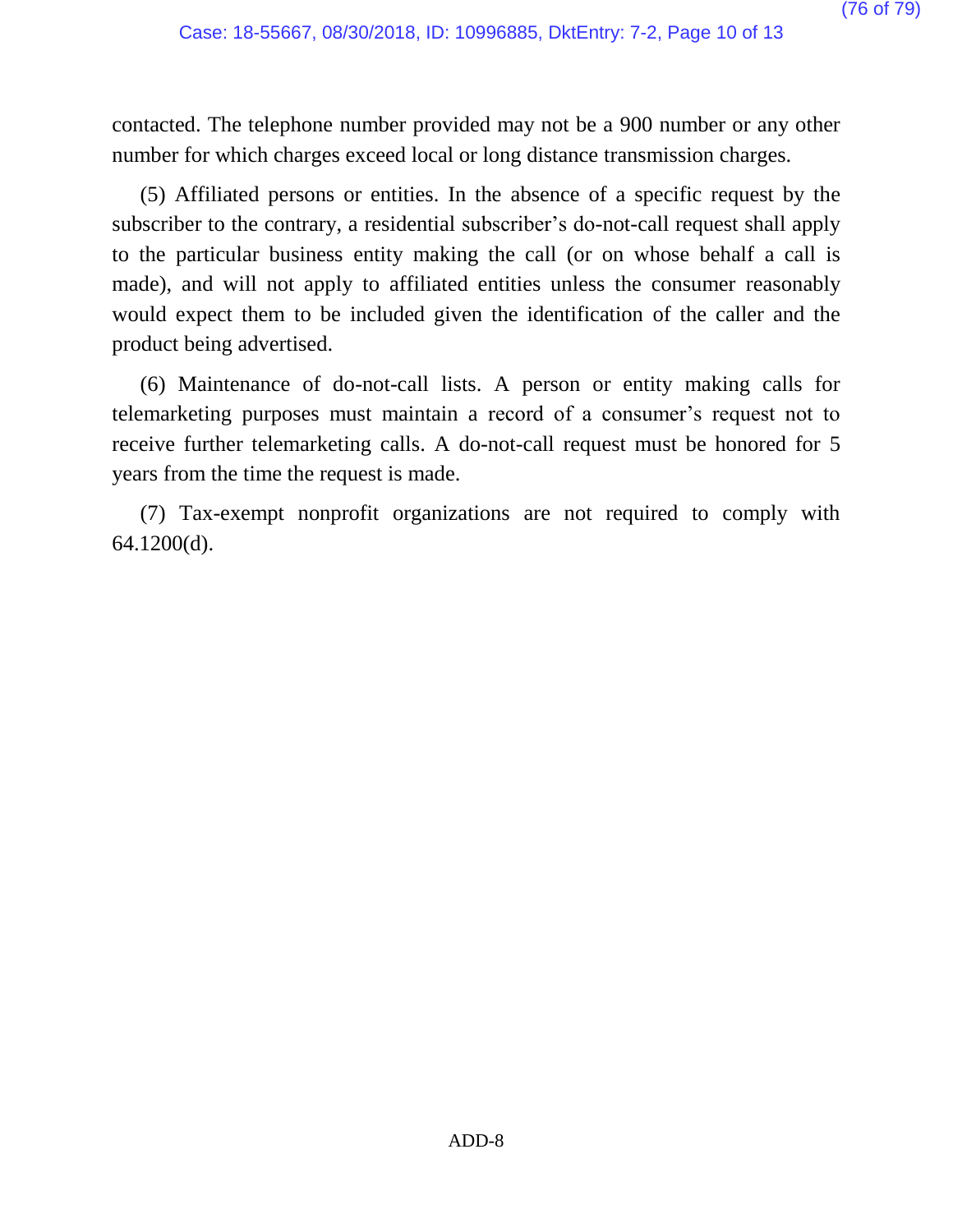# **U.S. Constitution**

Amendment I (1791)

Congress shall make no law respecting an establishment of religion, or prohibiting the free exercise thereof; or abridging the freedom of speech, or of the press; or the right of the people peaceably to assemble, and to petition the Government for a redress of grievances.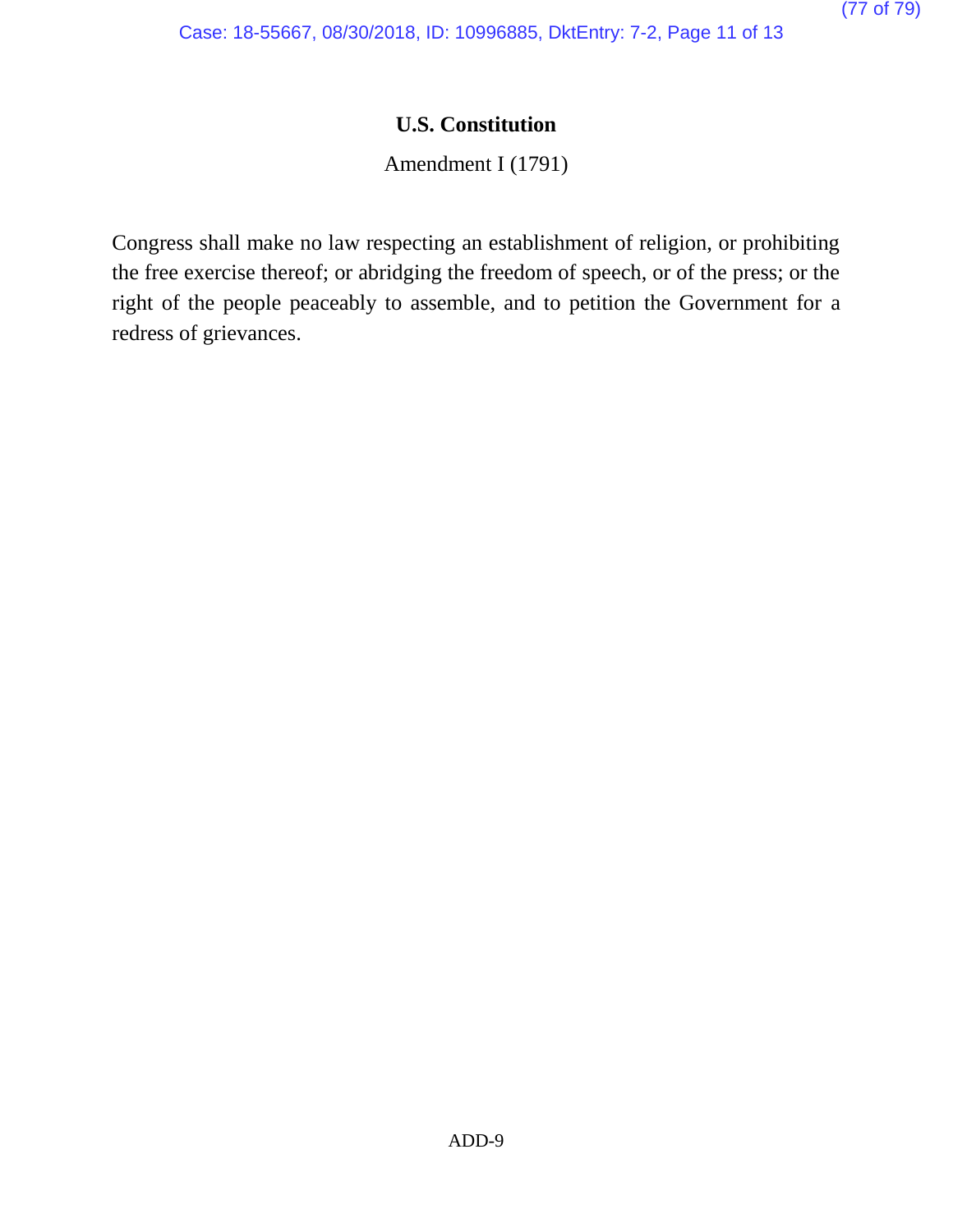## **U.S. Constitution**

Amendment V (1791)

No person shall be held to answer for a capital, or otherwise infamous crime, unless on a presentment or indictment of a Grand Jury, except in cases arising in the land or naval forces, or in the Militia, when in actual service in time of War or public danger; nor shall any person be subject for the same offence to be twice put in jeopardy of life or limb; nor shall be compelled in any criminal case to be a witness against himself, nor be deprived of life, liberty, or property, without due process of law; nor shall private property be taken for public use, without just compensation.